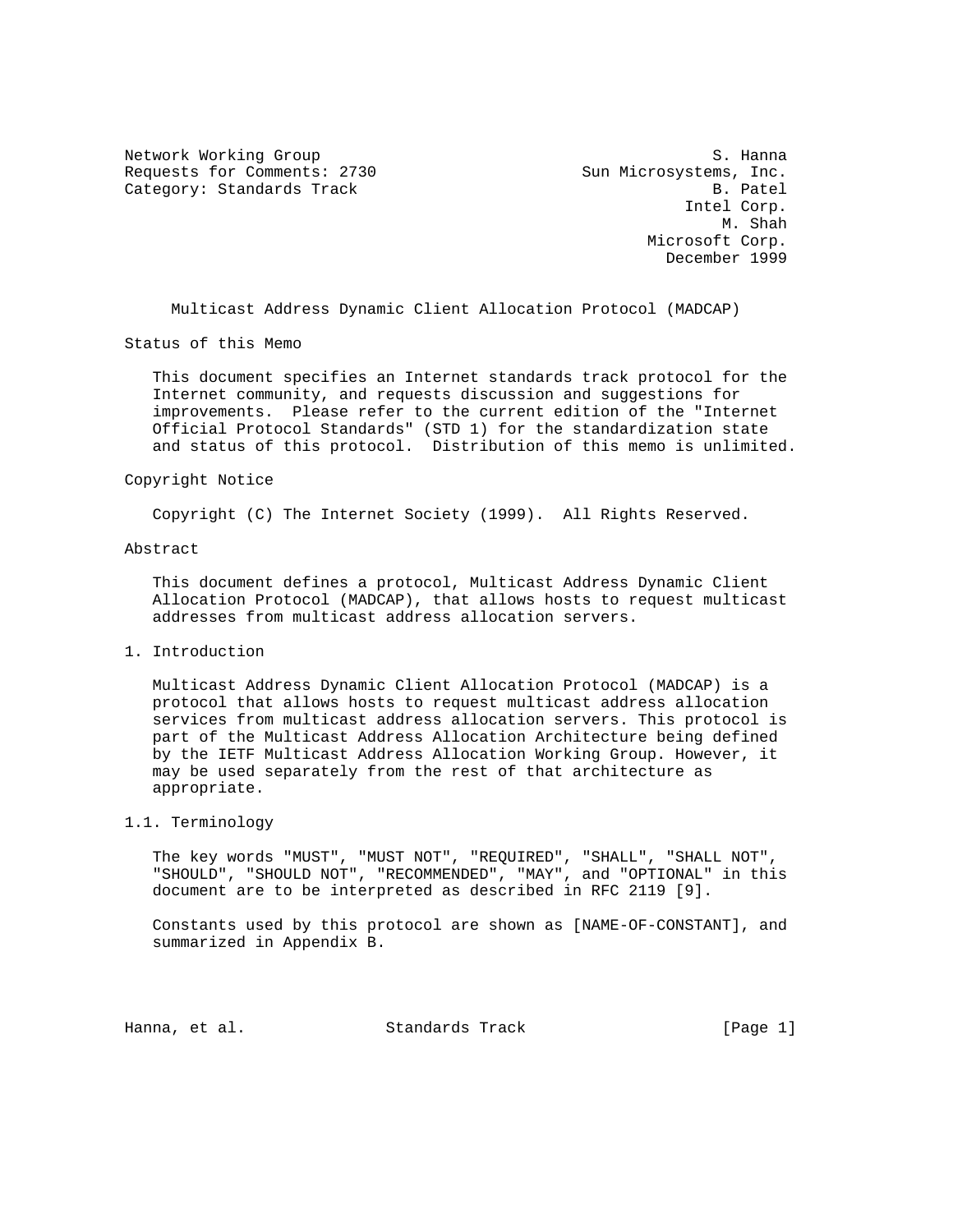1.2. Definitions

 This specification uses a number of terms that may not be familiar to the reader. This section defines some of these and refers to other documents for definitions of others.

MADCAP client or client

A host requesting multicast address allocation services via MADCAP.

MADCAP server or server

A host providing multicast address allocation services via MADCAP.

Multicast

IP Multicast, as defined in [11] and modified in [12].

Multicast Address

 An IP multicast address or group address, as defined in [11] and [13]. An identifier for a group of nodes.

Multicast Scope

 A range of multicast addresses configured so that traffic sent to these addresses is limited to some subset of the internetwork. See [3] and [13].

### Scope ID

 The lowest numbered address in a multicast scope. This definition applies only within this document.

Scope Zone

 One multicast scope may have several instances, which are known as Scope Zones or zones, for short.

 For instance, an organization may have multiple sites. Each site might have its own site-local Scope Zone, each of which would be an instance of the site-local Scope. However, a given interface on a given host would only ever be in at most one instance of a given scope. Messages sent by a host in a site-local Scope Zones to an address in the site-local Scope would be limited to the site-local Scope Zone containing the host.

## Zone Name

 A human readable name for a Scope Zone. An ISO 10646 character string with an RFC 1766 [6] language tag. One zone may have several zone names, each in a different language. For instance, a zone for use within IBM's locations in Switzerland might have the names "IBM Suisse", "IBM Switzerland", "IBM Schweiz", and "IBM Svizzera" with language tags "fr", "en", "de", and "it".

Hanna, et al. Standards Track [Page 2]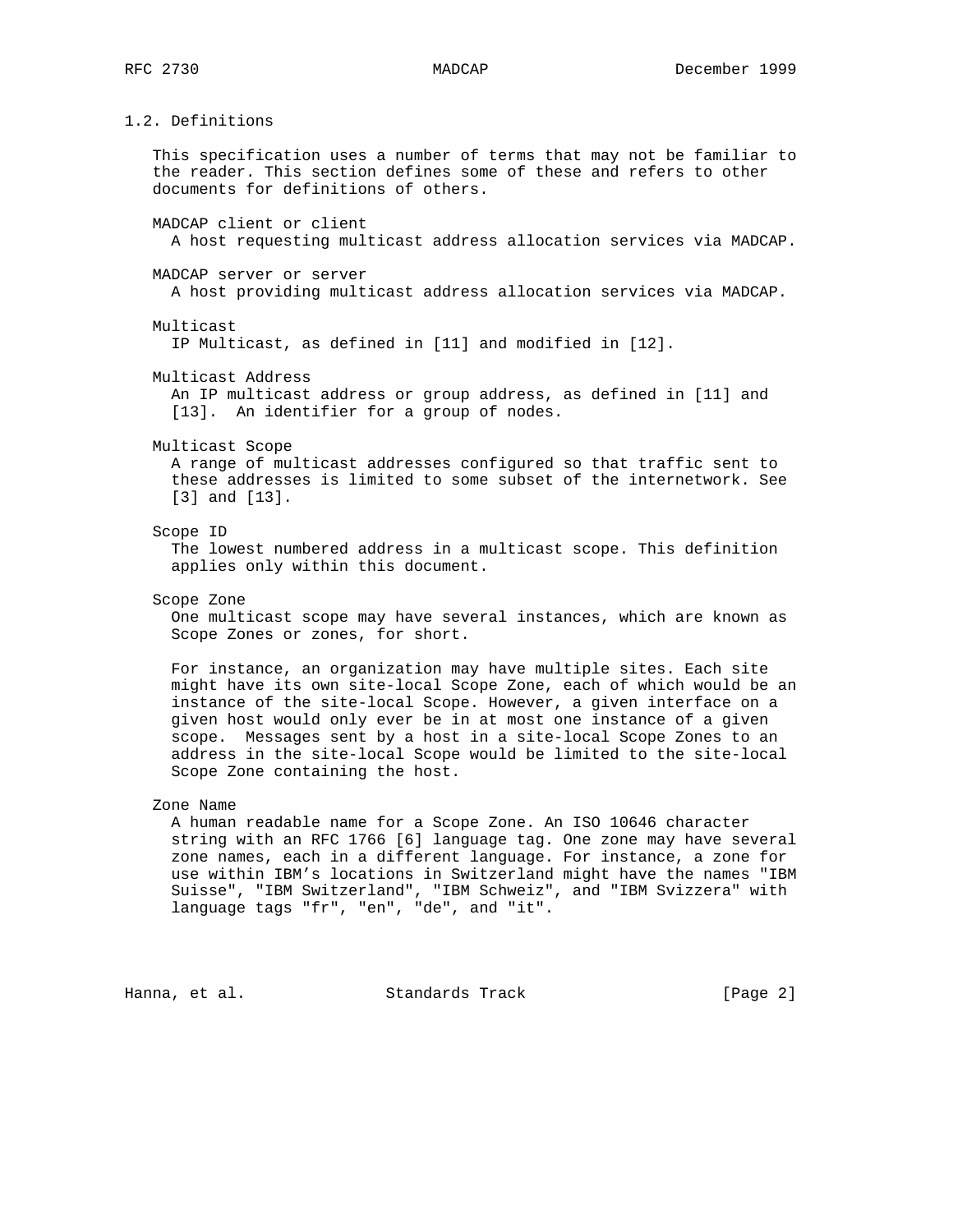Multicast Scope List A list of multicast scope zones.

 Since it can be difficult to determine which multicast scope zones are in effect, MADCAP clients can ask MADCAP servers to supply a Multicast Scope List listing all of the zones available to the client. For each scope zone, the list includes the range of multicast addresses for this scope, a maximum TTL or hop count to be used for this scope, and one or more zone names for this scope zone.

This definition applies only within this document.

### 1.3. Motivation and Protocol Requirements

 For multicast applications to be deployed everywhere, there is a need to define a protocol that any host may use to allocate multicast addresses. Here are the requirements for such a protocol.

 Quick response: The host should be able to allocate a multicast address and begin to use it promptly.

 Low network load: Hosts that are not allocating or deallocating multicast addresses at the present time should not need to send or receive any network traffic.

 Support for intermittently connected or power managed systems: Hosts should be able to be disconnected from the network, powered off, or otherwise inaccessible except during the brief period during which they are allocating a multicast address.

 Multicast address scopes: The protocol must be able to allocate both the administratively scoped and globally scoped multicast addresses.

 Efficient use of address space: The multicast address space is fairly small. The protocol should make efficient use of this scarce resource.

 Authentication: Because multicast addresses are scarce, it is important to protect against hoarding of these addresses. One way to do this is by authenticating clients. This is also a key prerequisite for establishing policies.

Hanna, et al. Standards Track [Page 3]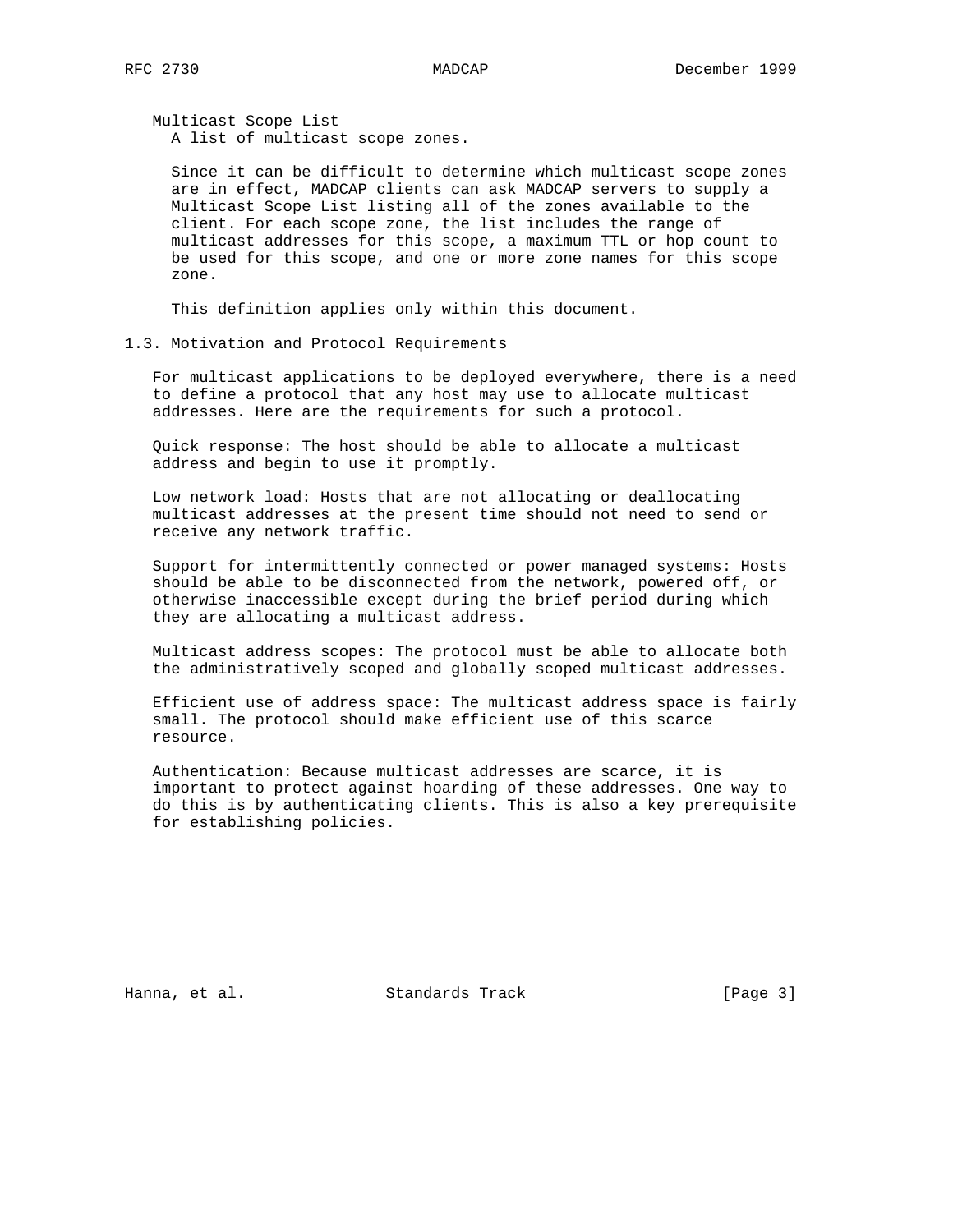Policy neutral: Allocation policies (such as who can allocate addresses) should not be dictated by the protocol.

 Conferencing support: When allocating an address for use in a conferencing environment, members of the conference should be able to modify a multicast address lease used for the conference.

1.4. Relationship with DHCP

 MADCAP was originally based on DHCP. There are still some similarities and it may be possible to share some code between a DHCP implementation and a MADCAP implementation. However, MADCAP is completely separate from DHCP, with no dependencies between the two and many significant differences.

## 1.5. Protocol Overview

 MADCAP is built on a client-server model, where hosts request address allocation services from address allocation servers. When a MADCAP client wishes to request a service, it unicasts or multicasts a message to one or more MADCAP servers, each of which optionally responds with a message unicast to the client.

 All messages are UDP datagrams. The UDP data contains a fixed length header and a variable length options field. Options are encoded in a type-length-value format with two octets type and value fields. The fixed fields are version, msgtype (message type), addrfamily (address family), and xid (transaction identifier).

 Retransmission is handled by the client. If a client sends a message and does not receive a response, it may retransmit its request a few times using an exponential backoff. To avoid executing the same client request twice when a retransmitted request is received, servers cache responses for a short period of time and resend cached responses upon receiving retransmitted requests.

 Each request contains a msgtype, an xid, and a Lease Identifier option. Clients must ensure that this triple is probably unique across all MADCAP messages received by a MADCAP server over a period of [XID-REUSE-INTERVAL] (10 minutes). This allows the MADCAP server to use this triple as the key in its response cache.

 Messages sent by servers include the xid included in the original request so that clients can match up responses with requests.

 The msgtype field is a single octet that defines the "type" of a MADCAP message. Currently defined message types are listed in Table 2. They are: DISCOVER, OFFER, REQUEST, RENEW, ACK, NAK, RELEASE, and

Hanna, et al. Standards Track [Page 4]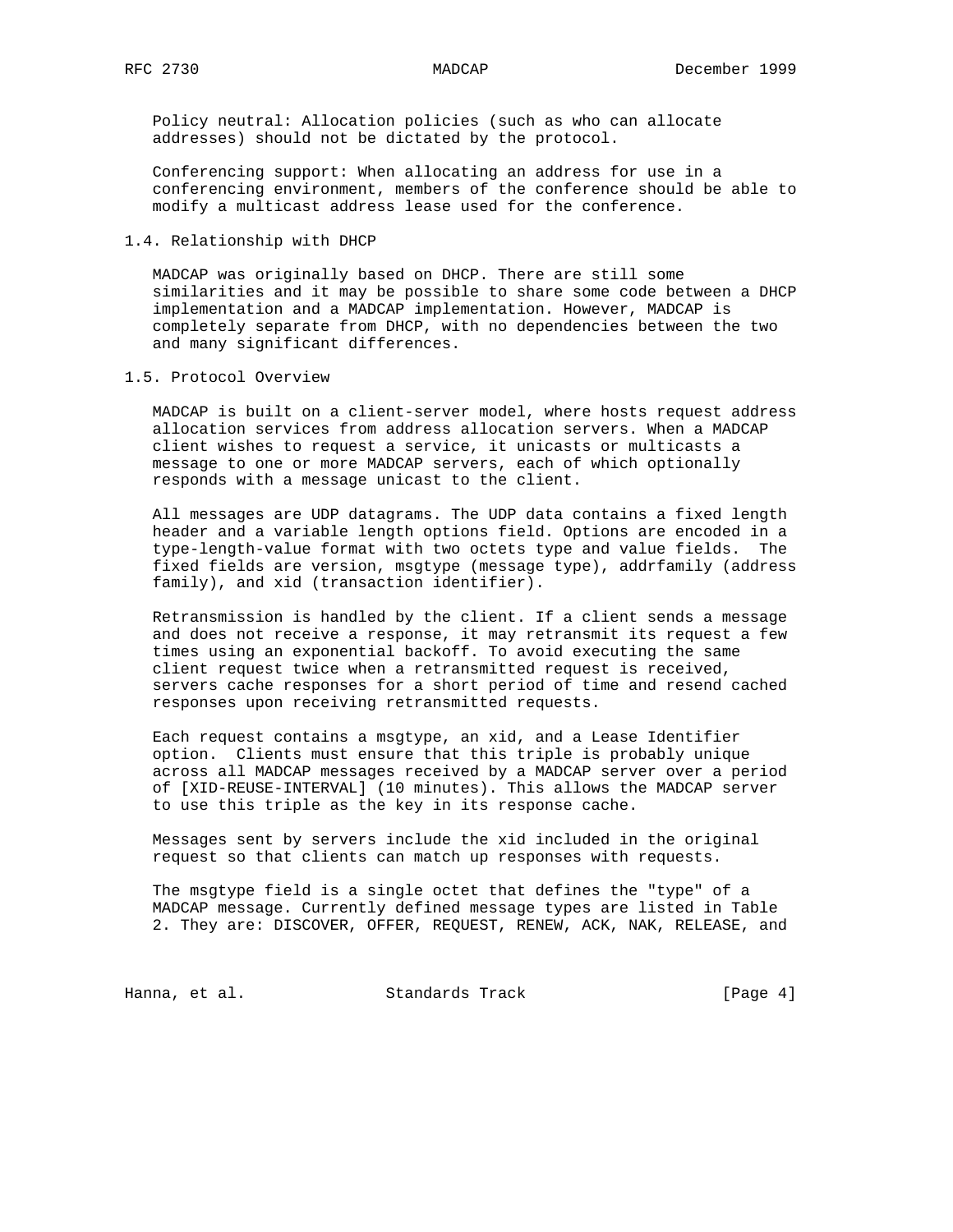GETINFO. DISCOVER, REQUEST, RENEW, RELEASE, and GETINFO messages are only sent by a client. OFFER, ACK, and NAK messages are only sent by a server.

 The REQUEST, RENEW, and RELEASE messages are used to request, renew, or release a lease on one or more multicast addresses. A client unicasts one of these messages to a server and the server responds with an ACK or a NAK.

 The GETINFO message is used to request information, such as the multicast scope list, or to find MADCAP servers. A client may unicast an GETINFO message to a MADCAP server. However, it may not know the IP address of any MADCAP server. In that case, it will multicast an GETINFO message to a MADCAP Server Multicast Address and all servers that wish to respond will send a unicast ACK or NAK back to the client.

 Each multicast scope has an associated MADCAP Server Multicast Address. This address has been reserved by the IANA as the address with a relative offset of -1 from the last address of a multicast scope. MADCAP clients use this address to find MADCAP servers.

 The DISCOVER message is a message used to discover MADCAP servers that can probably satisfy a REQUEST. DISCOVER messages are always multicast. Servers that can probably satisfy a REQUEST corresponding to the parameters supplied in the DISCOVER message temporarily reserve the addresses needed and send a unicast OFFER back to the client. The client selects a server with which to continue and sends a multicast REQUEST including the server's Server Identifier to the same multicast address used for the DISCOVER. The chosen server responds with an ACK or NAK and the other servers stop reserving the addresses they were temporarily holding.

 For detailed descriptions of typical protocol exchanges, consult Appendix A.

 MADCAP is a mechanism rather than a policy. MADCAP allows local system administrators to exercise control over configuration parameters where desired. For example, MADCAP servers may be configured to limit the number of multicast addresses allocated to a single client. Properly enforcing such a limit requires cryptographic security, as described in the Security Consideration section.

 MADCAP requests from a single host may be sent on behalf of different applications with different needs and requirements. MADCAP servers MUST NOT assume that because one request from a MADCAP client supports a particular optional feature (like Retry After), future requests from that client will also support that optional feature.

Hanna, et al. Standards Track (Page 5)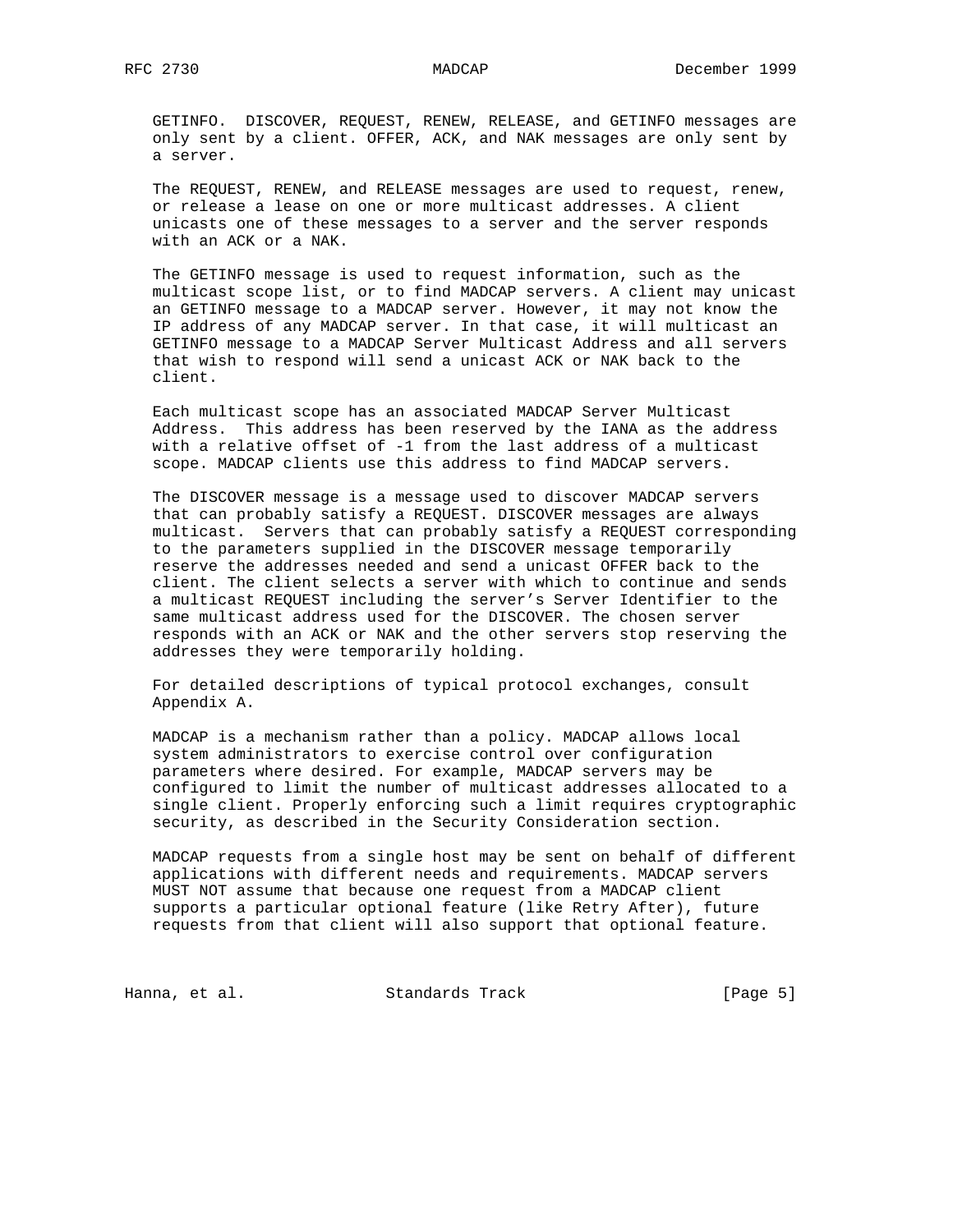## 2. Protocol Description

 The MADCAP protocol is a client-server protocol. In general, the client unicasts or multicasts a message to one or more servers, which optionally respond with messages unicast to the client.

 A reserved port number dedicated for MADCAP is used on the server (port number 2535, as assigned by IANA). Any port number may be used on client machines. When a MADCAP server sends a message to a MADCAP client, it MUST use a destination port number that matches the source port number provided by the client in the message that caused the server to send its message.

 The next few sections describe the MADCAP message format and message types. A full list of MADCAP options is provided in section 3.

2.1. Message Format

 Figure 1 gives the format of a MADCAP message and Table 1 describes each of the fields in the MADCAP message. The numbers in parentheses indicate the size of each field in octets. The names for the fields given in the figure will be used throughout this document to refer to the fields in MADCAP messages.

All multi-octet quantities are in network byte-order.

 Any message whose UDP data is too short to hold this format (at least 12 bytes) MUST be ignored.

Hanna, et al. Standards Track [Page 6]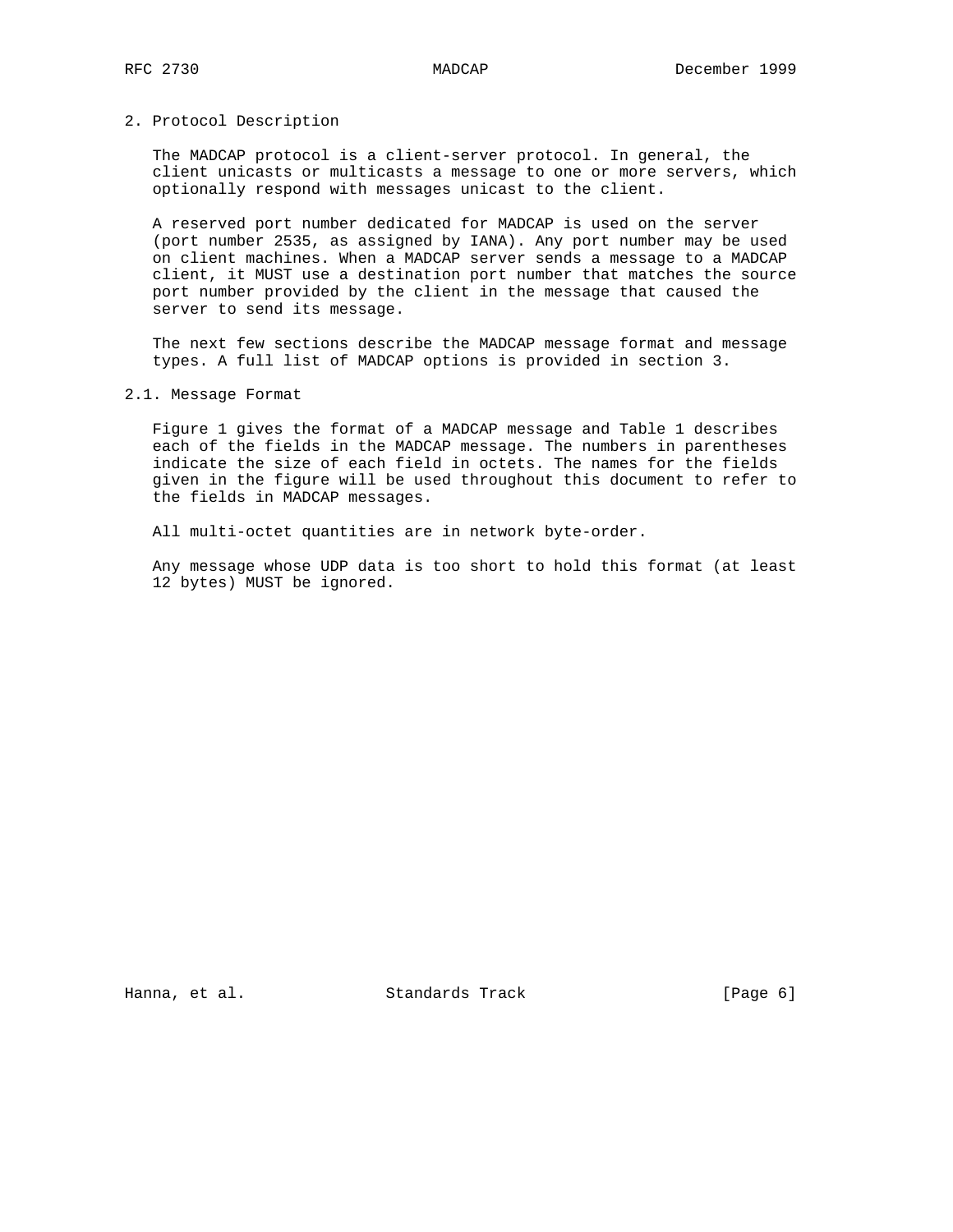+-+-+-+-+-+-+-+-+ | version (1) | +---------------+ | msgtype (1) | +---------------+ | addrfamily |  $(2)$  +---------------+ | |  $xid (4)$  | | | | +---------------+ | | options | (variable) | | ... | +---------------+

Figure 1: Format of a MADCAP message

 FIELD OCTETS DESCRIPTION ----- ------ ---------- version 1 Protocol version number (zero for this specification) msgtype 1 Message type (DISCOVER, GETINFO, etc.) addrfamily 2 Address family (IPv4, IPv6, etc.) xid 4 Transaction ID xid 1 Transaction II<br>options var Options field

Table 1: Description of fields in a MADCAP message

2.1.1. The version field

 The version field must always be zero for this version of the protocol. Any messages that include other values in this field MUST be ignored.

2.1.2. The msgtype field

The msgtype field defines the "type" of the MADCAP message.

For more information about this field, see section 2.2.

Hanna, et al. Standards Track [Page 7]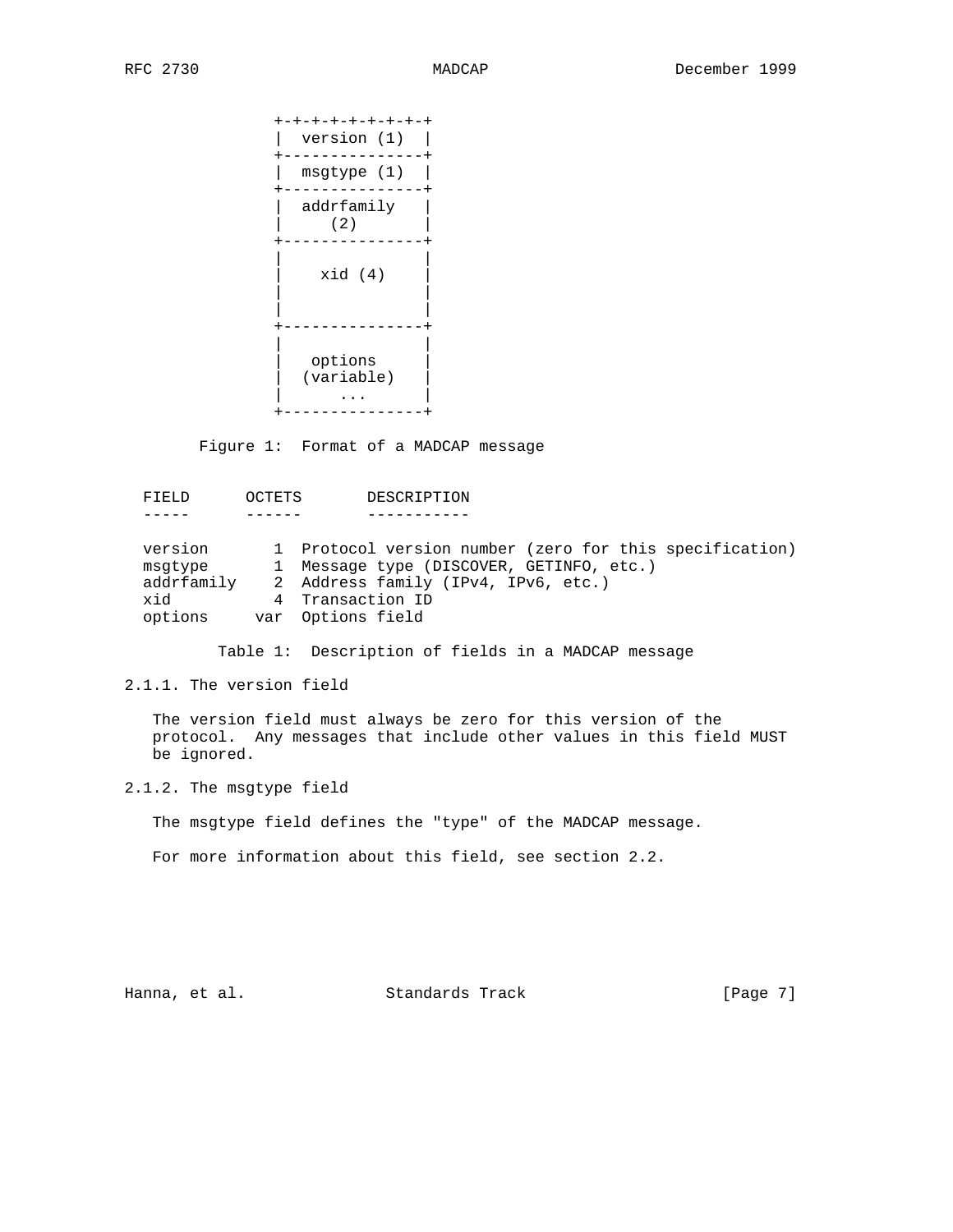## 2.1.3. The addrfamily field

 The addrfamily field defines the default address family (such as IPv4 or IPv6) for this MADCAP message, using the address family numbers defined in by the IANA (including those defined in [10]). Unless otherwise specified, all addresses included in the message will be from this family.

## 2.1.4. The xid field

 The xid field is a transaction identifier. This number MUST be chosen by the client so that the combination of xid, msgtype, and Lease Identifier is unique across all MADCAP messages received by a MADCAP server over a period of [XID-REUSE-INTERVAL] (10 minutes).

 The xid field is used by the client and server to associate messages and responses between a client and a server. Before a client sends a message, it chooses a number to use as an xid. The technique used to choose an xid is implementation-dependent, but whatever technique is used MUST make it unlikely that the same combination of xid, msgtype, and Lease Identifier will be used for two different messages within [XID-REUSE-INTERVAL] (even across multiple clients which do not communicate among themselves). This allows enough time for the message to be dropped from all server response caches (as described in the next few paragraphs) and for any network delays to be accomodated.

 The RECOMMENDED technique for choosing an xid is to choose a random four octet number as the first xid in a session and increment this value each time a new xid is needed. The random number chosen need not be cryptographically random. The random number may be chosen via any suitable technique, such as the one described in section A.6 of RFC 1889 [14].

 When a server responds to a client message, it MUST use the same xid value in the response that the client used in the request. This allows the client to associate responses with the message that they are responding to.

 When retransmitting messages (as described in section 2.3), the client MUST retransmit them without changing them, thereby using the same xid and and Lease Identifier.

 If a server receives a message with the same xid, msgtype, and Lease Identifier as one received within [RESPONSE-CACHE-INTERVAL], it MUST treat this message as a retransmission of the previously received one and retransmit the response, if any. After [RESPONSE-CACHE-INTERVAL], the server may forget about the previously received message and treat

Hanna, et al. Standards Track (Page 8)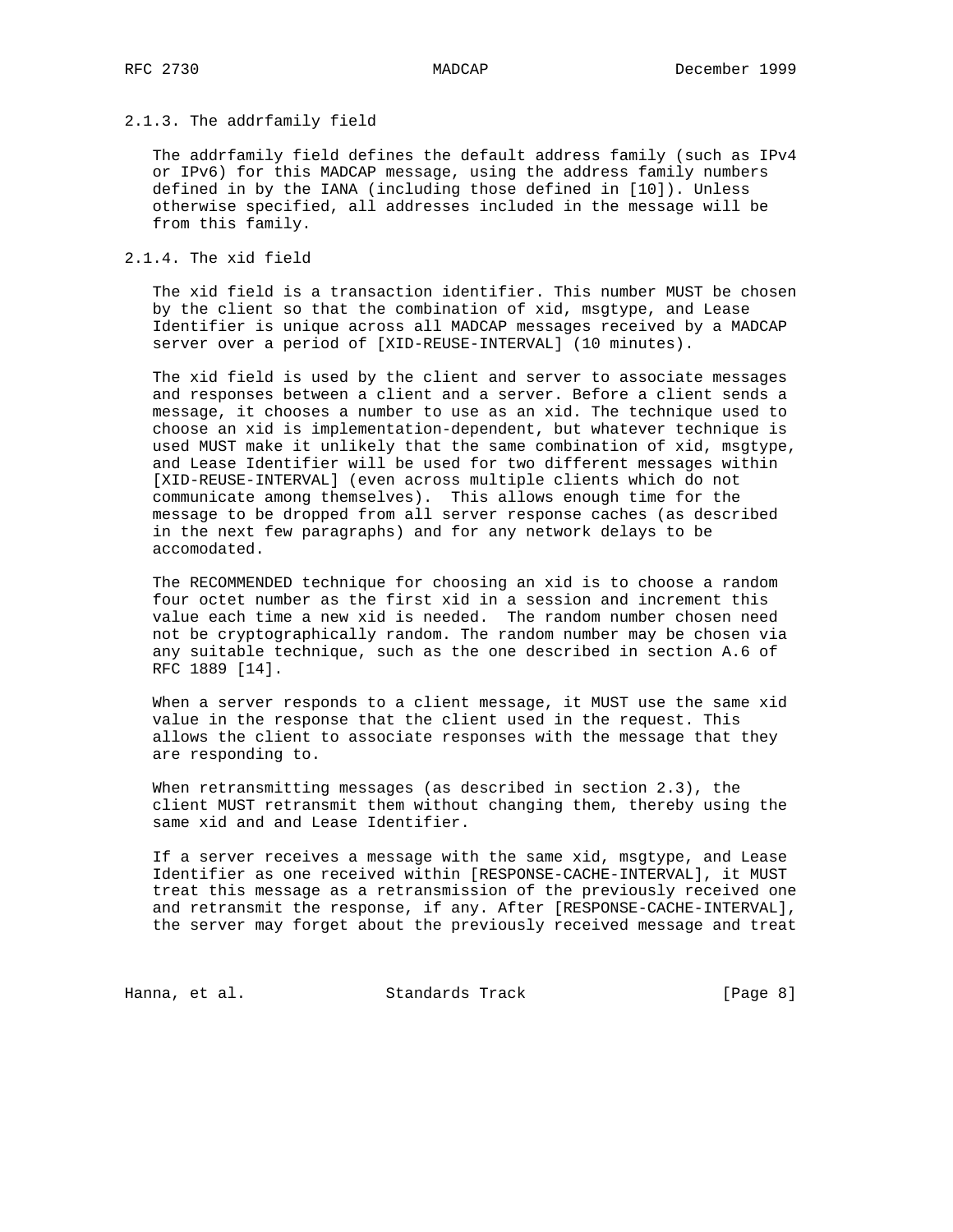any retransmissions of this message as if they were new messages. Of course, a server need not cache a message if it ends up ignoring that message. However, performance gains may be achieved by doing so.

 This avoids retransmissions causing multiple allocations, since requests are not idempotent. An appropriate value for [RESPONSE- CACHE-INTERVAL] would be sixty seconds, but it may have any value from zero seconds to 300 seconds (five minutes) and may be adjusted dynamically according to resource constraints on the server. However, using a value less than sixty seconds is NOT RECOMMENDED because this is the normal client retransmission period.

2.1.5. The options field

 The options field consists of a list of tagged parameters that are called "options". All options consist of a two octet option code and a two octet option length, followed by the number of octets specified by the option length. In the case of some options, the length field is a constant but must still be specified.

 The option field MUST contain a sequence of options with the last one being the End option (option code 0). Any message whose options field does not conform to this syntax MUST be ignored.

 Any MADCAP client or server sending a MADCAP message MAY include any of the options listed in section 3, subject to the restrictions in Table 5 and elsewhere in this document. They MAY also include other MADCAP options that are defined in the future. A MADCAP client or server MUST NOT include more than one option with the same option type in one MADCAP message.

 All MADCAP clients and servers MUST recognize all options listed in this document and behave in accordance with this document when receiving and processing any of these options. Any unrecognized options MUST be ignored and the rest of the message processed as if the unknown options were not present. If a MADCAP server receives a message that does not conform to the requirements of this document (for instance, not including all required options), an Invalid Request error MUST be generated and processed in the manner described in section 2.6. If a MADCAP client receives a message that does not conform to the requirements of this document, it MUST ignore the message.

 The order of options within a message has no significance and any order MUST be supported in an equivalent manner, with the exception that the End option must occur once per message, as the last option in the option field.

Hanna, et al. Standards Track (Page 9)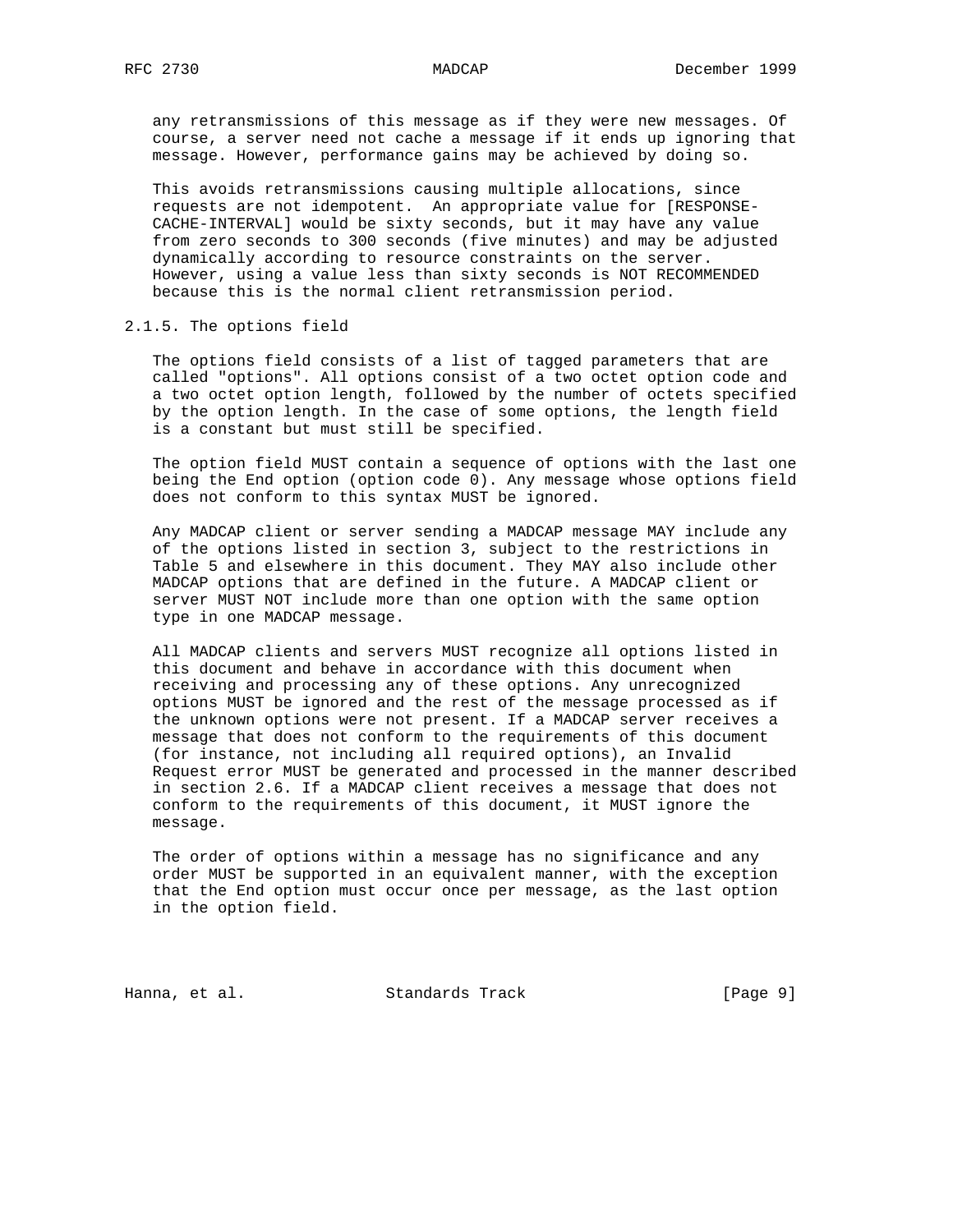New MADCAP option codes may only be defined by IETF Consensus, as described in section 5.

2.2. Message Types

 The msgtype field defines the "type" of a MADCAP message. Legal values for this field are:

> Value Message Type ----- ------------ 1 DISCOVER 2 OFFER 3 REQUEST 4 RENEW 5 ACK 6 NAK 7 RELEASE 8 GETINFO

Table 2: MADCAP message types

 Throughout this document, MADCAP messages will be referred to by the type of the message; e.g., a MADCAP message with a message type of 8 will be referred to as an GETINFO message.

 Here are descriptions of the MADCAP message types. Table 5, which appears at the beginning of section 3, summarizes which options are allowed with each message type.

 MADCAP clients and servers MUST handle all MADCAP message types defined in this document in a manner consistent with this document.

 If a MADCAP server receives a message whose message type it does not recognize, an Invalid Request error MUST be generated and processed in the manner described in section 2.6. If a MADCAP client receives a message whose message type it does not recognize, it MUST ignore the message.

 Note, however, that under some circumstances this document requires or suggests that clients or servers ignore messages with certain message types even though they may be recognized. For instance, clients that do not send DISCOVER messages SHOULD ignore OFFER messages. Also, secure servers SHOULD ignore DISCOVER messages and all servers SHOULD ignore DISCOVER messages that they cannot satisfy.

 New MADCAP message types may only be defined by IETF Consensus, as described in section 5.

Hanna, et al. Standards Track [Page 10]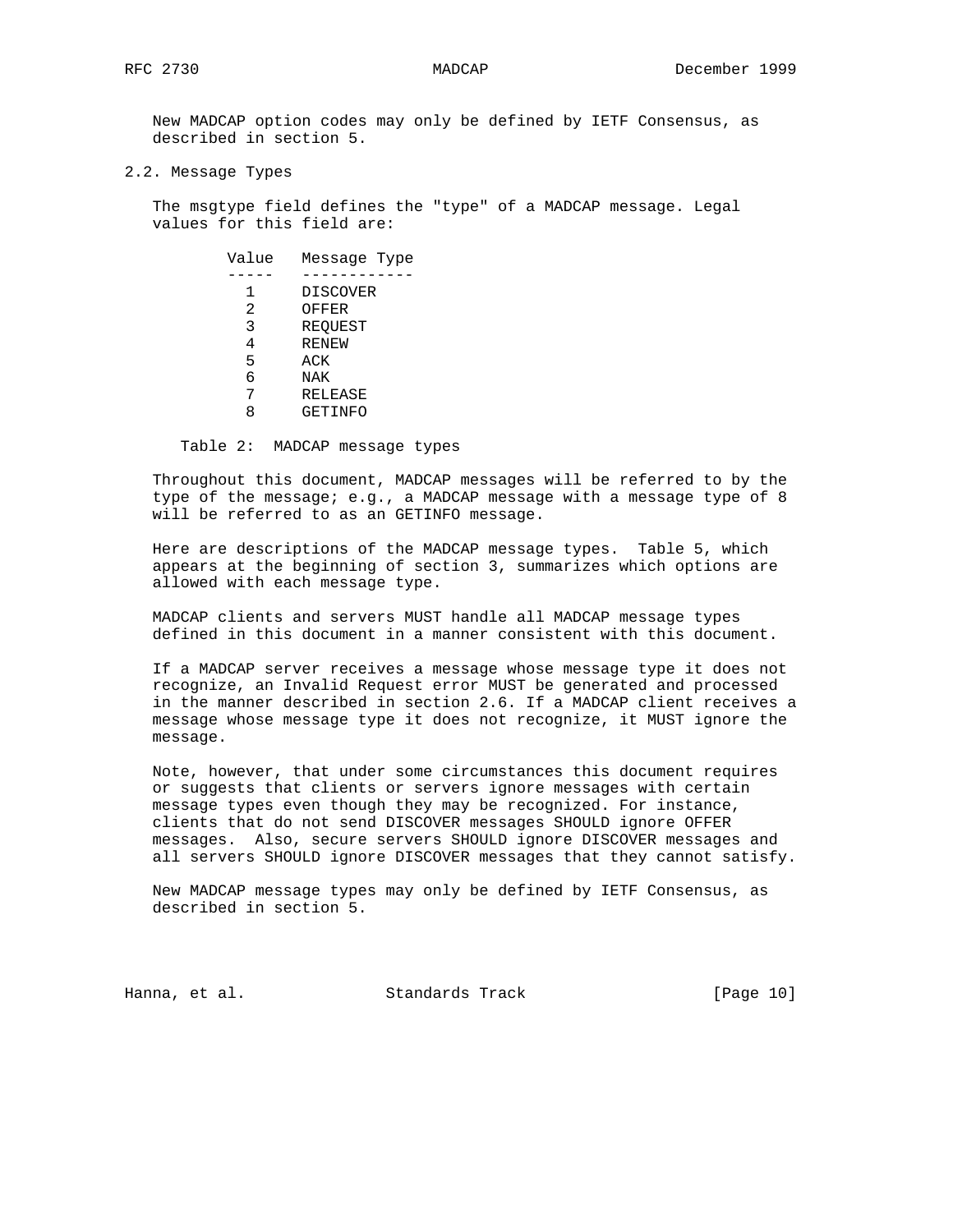# 2.2.1. GETINFO

 The GETINFO message is used by a MADCAP client that wants to acquire configuration parameters, especially a multicast scope list. This message also allows a client to determine which servers are likely to be able to handle future requests.

 The MADCAP client sends out an GETINFO message. The message may be unicast to a particular MADCAP server or multicast to a MADCAP Server Multicast Address. For more details about the MADCAP Server Multicast Address, see section 2.10.

 If a server receives an GETINFO message and it can process the request successfully, it MUST unicast an ACK message to the client. All GETINFO messages MUST include an Option Request List option. The server SHOULD try to include the specified options in its response, but is not required to do so (especially if it does not recognize them).

 If a server receives an GETINFO message and it does not process the request successfully, it MUST generate and process an error in the manner described in section 2.6.

 If a client sends an GETINFO message and does not receive any ACK messages in response, it SHOULD resend its GETINFO message, as described in section 2.3.

 When a MADCAP client sends an GETINFO message, it MAY include the Requested Language option, which specifies which language the client would prefer for the zone names in the Multicast Scope List. The proper way to handle this tag with respect to zone names is discussed in the definition of the Multicast Scope List option.

## 2.2.2. DISCOVER

 The DISCOVER message is a multicast message sent by a MADCAP client that wants to discover MADCAP servers that can probably satisfy a REQUEST.

 MADCAP clients are not required to use the DISCOVER message. They MAY employ other methods to find MADCAP servers, such as sending a multicast GETINFO message, caching an IP address that worked in the past or being configured with an IP address. Using the DISCOVER message has the particular advantage that it allows clients to receive responses from all servers that can satisfy the request.

Hanna, et al. Standards Track [Page 11]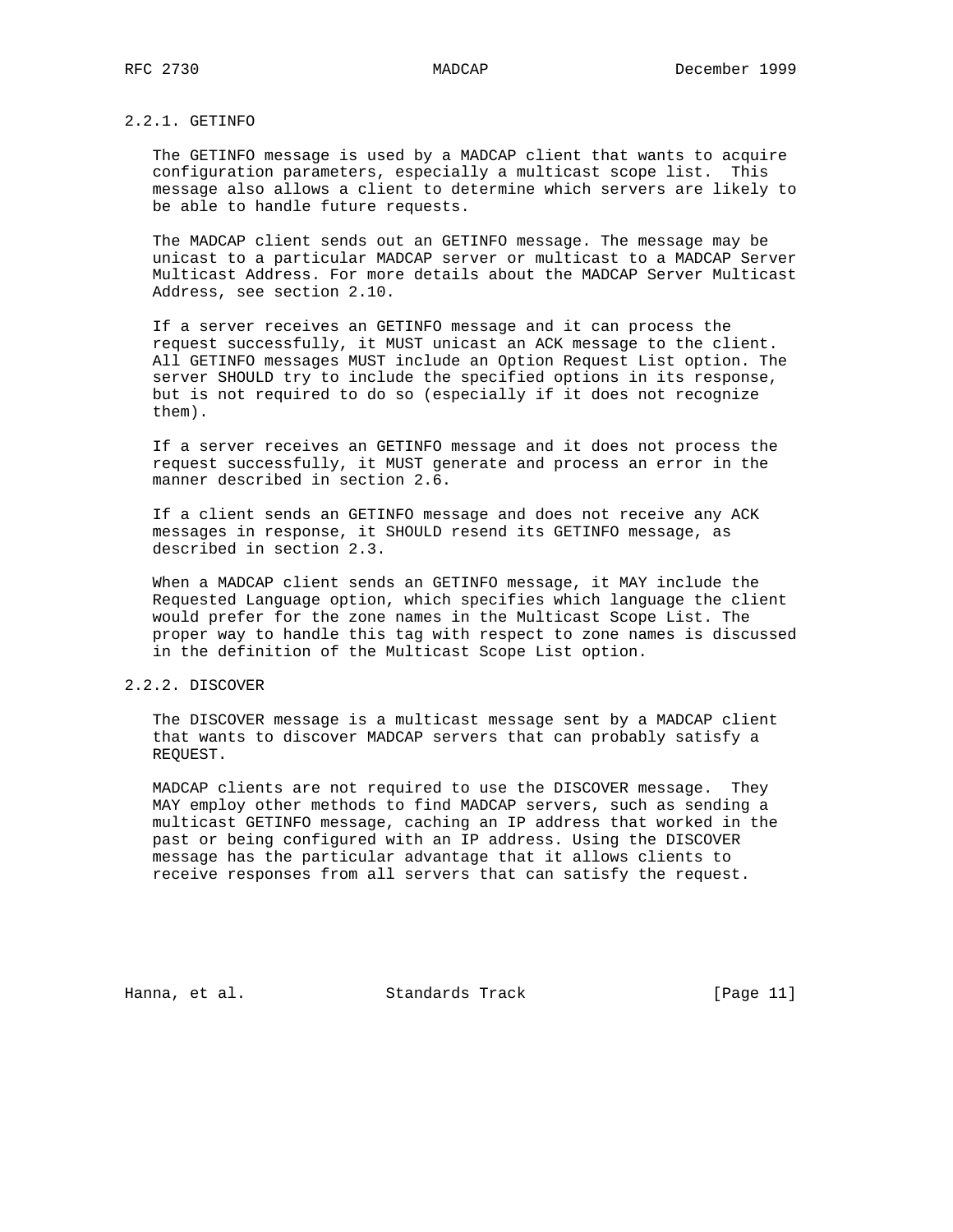The MADCAP client begins by sending a multicast DISCOVER message to a MADCAP Server Multicast Address. Any servers that wish to assist the client respond by sending a unicast OFFER message to the client. If a server can only process the request with a shorter lease time or later start time than the client requested, it SHOULD send an OFFER message with the lease time or start time that it can offer. However, it MUST NOT offer a lease time shorter than the minimum lease time specified by the client or a start time later than the maximum start time specified by the client.

 For more details about the MADCAP Server Multicast Address, see section 2.10.

 If a client sends a DISCOVER message and does not receive any OFFER messages in response, the client SHOULD retransmit its DISCOVER message, as described in section 2.3.

 If a client sends a DISCOVER message and receives one or more OFFER messages in response, it SHOULD select the server it wants to use (if any) and send a multicast REQUEST message identifying that server within [DISCOVER-DELAY] after receiving the first OFFER message. See section 2.2.4 for more information about the REQUEST message.

 The mechanism used by the client in selecting the server it wants to use is implementation dependent. The client MAY choose the first acceptable response or it MAY wait some period of time (no more than [DISCOVER-DELAY]) and choose the best response received in that period of time (if the first response has a smaller lease time than requested, for instance).

 The value of [DISCOVER-DELAY] is also implementation dependent, but the RECOMMENDED value is the current retransmit timer, as specified in section 2.3. Waiting too long (approaching [OFFER-HOLD]) may cause servers to drop the addresses they have reserved.

 When a MADCAP client sends a DISCOVER message, it MAY include the Lease Time, Minimum Lease Time, Start Time, Maximum Start Time, Number of Addresses Requested, and List of Address Ranges options, describing the addresses it wants to receive. However, it need not include any of these options. If one of these options is not included, the server will provide the appropriate default (maximum available for Lease Time, no minimum for Minimum Lease Time, as soon as possible for Start Time, no maximum for Maximum Start Time, one for Number of Addresses Requested, and any addresses available for List of Address Ranges). The Multicast Scope option MUST be included in the DISCOVER message so that the server knows what scope should be used. The Current Time option MUST be included if the Start Time or Maximum Start Time options are included. The Lease Identifier option

Hanna, et al. Standards Track [Page 12]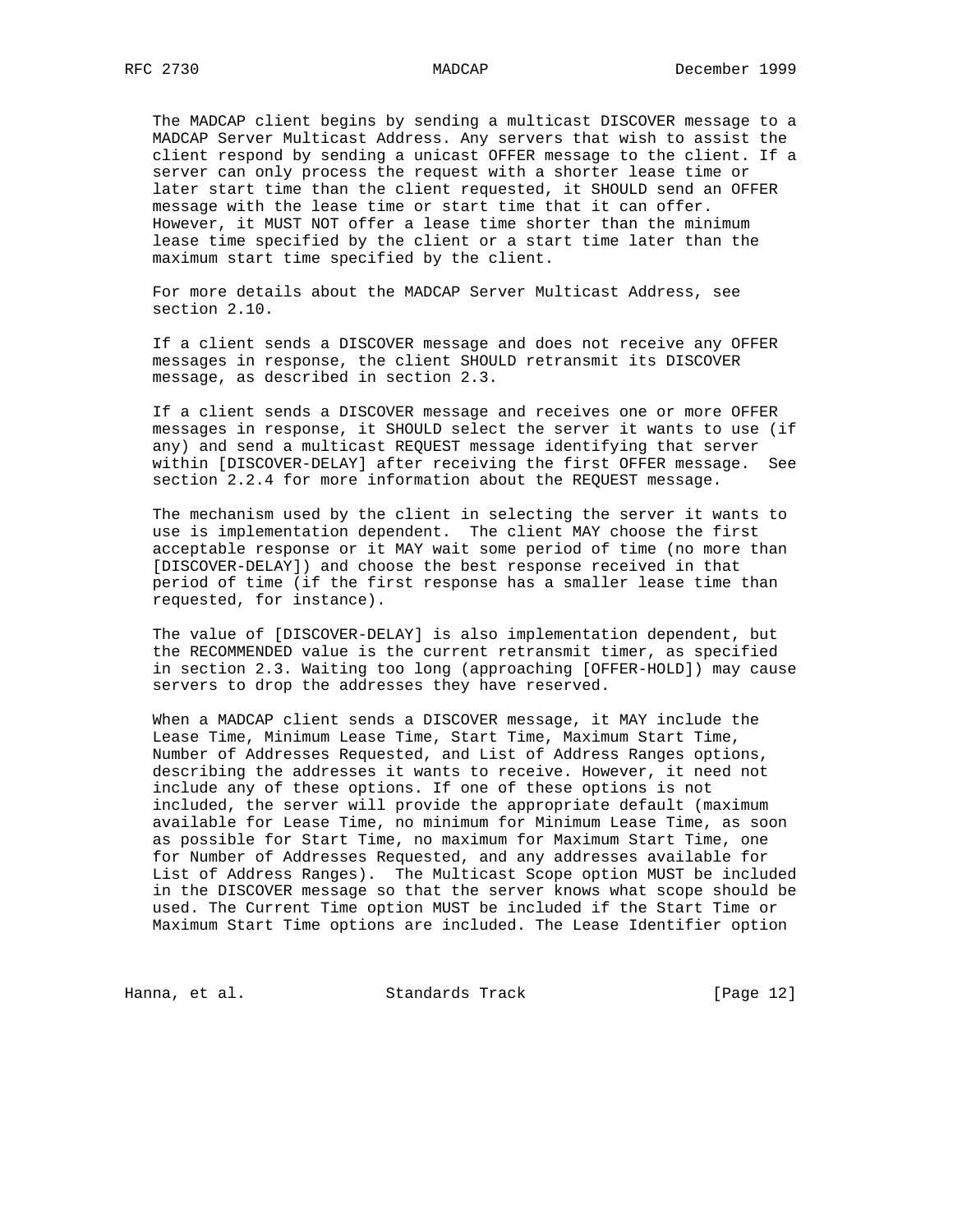MUST always be included.

2.2.3. OFFER

 The OFFER message is a unicast message sent by a MADCAP server in response to a DISCOVER message that it can probably satisfy.

 A MADCAP server is never required to send an OFFER message in response to a DISCOVER message. For instance, it may not be able to satisfy the client's request or it may have been configured to respond only to certain types of DISCOVER messages or not to respond to DISCOVER messages at all.

 If a MADCAP server decides to send an OFFER message, it MUST include the Lease Time and Multicast Scope options, describing the addresses it is willing to provide. However, it need not include the List of Address Ranges option. If the List of Address Ranges Allocated option is not included, it is assumed that the server is willing to provide the number of addresses that the client requested. If the Start Time option is not included, it is assumed that the server is willing to provide the start time requested by the client (if any). The Current Time option MUST be included if the Start Time option is included.

 If a server can process the request with a shorter lease time or later start time than the client requested, it SHOULD send an OFFER message with the lease time or start time that it can offer. However, it MUST NOT offer a lease time shorter than the minimum lease time specified by the client or a start time later than the maximum start time specified by the client.

 If the server sends an OFFER message, it SHOULD attempt to hold enough addresses to complete the transaction. If it receives a multicast REQUEST message with the same Lease Identifier option as the DISCOVER message for which it is holding these addresses and a Server Identifier option that does not match its own, it SHOULD stop holding the addresses. The server SHOULD also stop holding the addresses after an appropriate delay [OFFER-HOLD] if the transaction is not completed. The value of this delay is implementation-specific, but a value of at least 60 seconds is RECOMMENDED.

 As with all messages sent by the server, the xid field MUST match the xid field included in the client request to which this message is responding. The Lease Identifier option MUST be included, with the value matching the one included in the client request. The Server Identifier option MUST be included, with the value being the server's IP address. And the packet MUST NOT be retransmitted.

Hanna, et al. Standards Track [Page 13]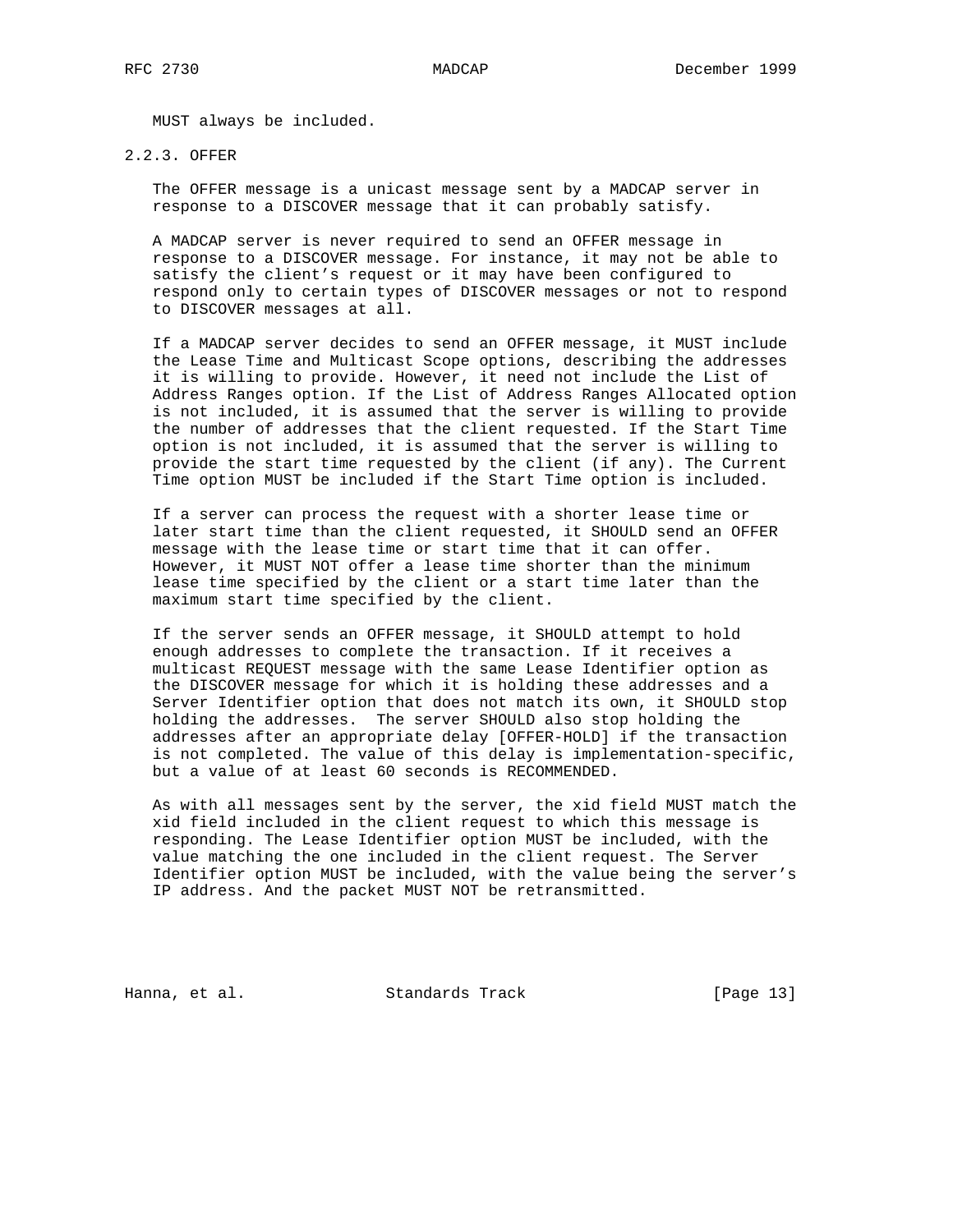## 2.2.4. REQUEST

 The REQUEST message is used by a MADCAP client that wants to allocate one or more multicast addresses. It is not used for renewing an existing lease. The RENEW message is used for that.

 If a REQUEST message is completing a transaction initiated by a DISCOVER message, the following procedure MUST be followed so that all MADCAP servers know which server was selected. The client MUST multicast a REQUEST message to the same MADCAP Server Multicast Address that the DISCOVER message was sent to. The same Lease Identifier used in the DISCOVER message MUST be used in the REQUEST message. Also, the Server Identifier option MUST be included, using the Server Identifier of the server selected.

 If a REQUEST message is not completing a transaction initiated by a DISCOVER message, the REQUEST message MUST be unicast to the MADCAP server that the client wants to use. In this case, the Server Identifier option MAY be included, but need not be.

 If the selected server can process the request successfully, it SHOULD unicast an ACK message to the client. Otherwise, it SHOULD generate and process an error in the manner described in section 2.6. If a server can process the request with a shorter lease time or later start time than the client requested, it SHOULD send an ACK message with the lease time or start time that it can offer. However, it MUST NOT offer a lease time shorter than the minimum lease time specified by the client or a start time later than the maximum start time specified by the client.

 When a MADCAP client sends a REQUEST message, it MAY include the Lease Time, Minimum Lease Time, Start Time, Maximum Start Time, Number of Addresses Requested, and List of Address Ranges options, describing the addresses it wants to receive. However, it need not include any of these options. If one of these options is not included, the server will provide the appropriate default (maximum available for Lease Time, no minimum for Minimum Lease Time, as soon as possible for Start Time, no maximum for Maximum Start Time, one for Number of Addresses Requested, and any addresses available for List of Address Ranges). The Multicast Scope option MUST be included in the REQUEST message so that the server knows what scope should be used. The Current Time option MUST be included if the Start Time or Maximum Start Time options are included.

 If a client sends a REQUEST message and does not receive any ACK or NAK messages in response, the client SHOULD resend its REQUEST message, as described in section 2.3.

Hanna, et al. Standards Track [Page 14]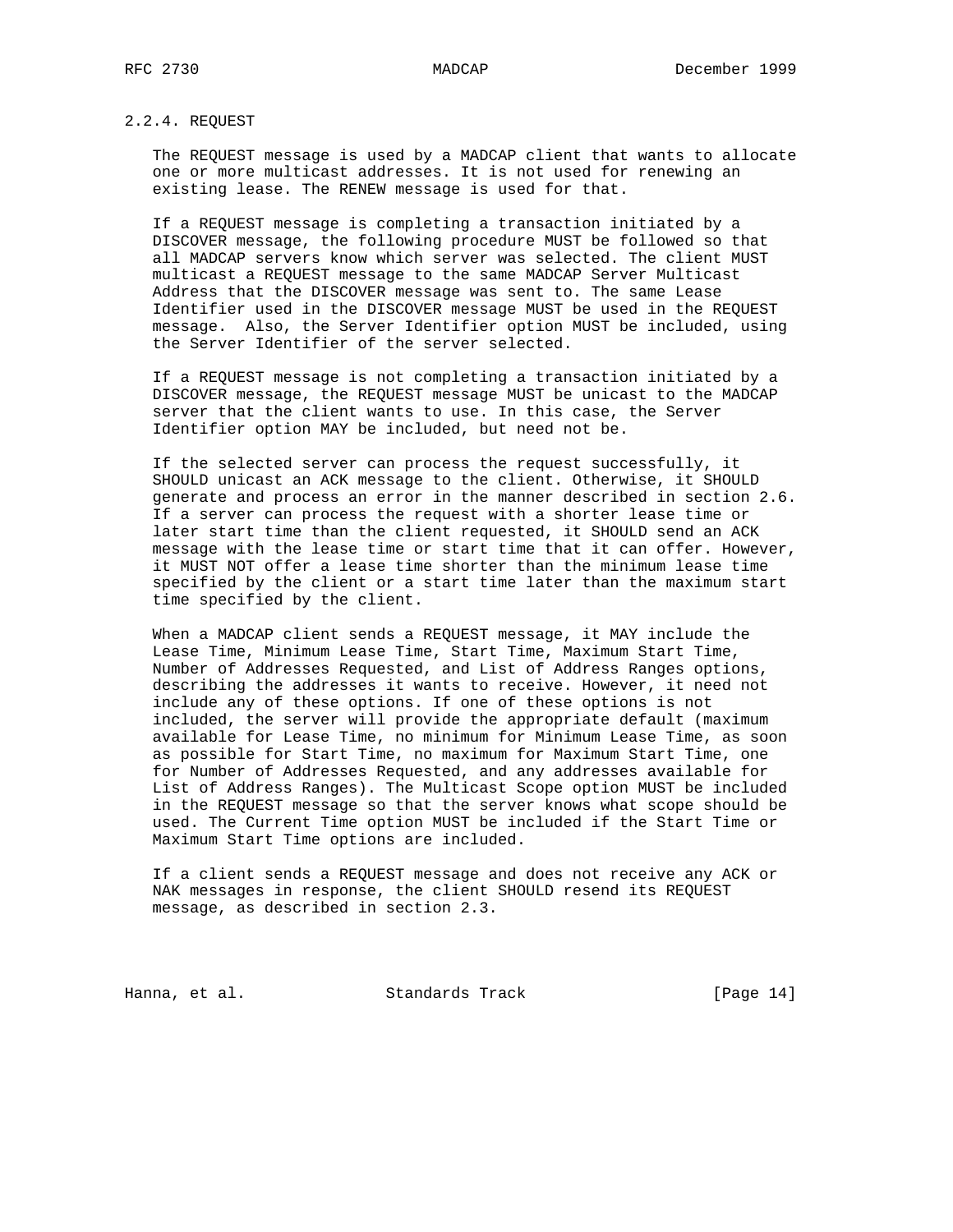If the server responds with a NAK or fails to respond within a reasonable (implementation-dependent) delay [NO-RESPONSE-DELAY], the client MAY try to find another server by sending a DISCOVER message with another xid or sending a REQUEST message with another xid to another server. The RECOMMENDED value for [NO-RESPONSE-DELAY] is 60 seconds.

## 2.2.5. ACK

 The ACK message is used by a MADCAP server to respond affirmatively to an GETINFO, REQUEST, or RELEASE message. The server unicasts the ACK message to the client from which it received the message to which it is responding.

 The set of options included with an ACK message differs, depending on what sort of message it is responding to.

 If the ACK message is responding to an GETINFO message, it SHOULD include any options requested by the client using the Option Request List option.

 If the ACK message is responding to a REQUEST message, it MUST include Lease Time, Multicast Scope, and List of Address Ranges options. It MAY include a Start Time option. If a Start Time option is included, a Current Time option MUST also be included. If no Start Time option is included, the lease is assumed to start immediately.

 If the ACK message is responding to a RENEW message, it MUST include Lease Time, Multicast Scope, and List of Address Ranges options. It MAY include a Start Time option. If a Start Time option is included, a Current Time option MUST also be included. If no Start Time option is included, the lease is assumed to start immediately.

 If the ACK message is responding to a RELEASE message, it MUST only include Server Identifier and Lease Identifier options.

 As with all messages sent by the server, the xid field MUST match the xid field included in the client request to which this message is responding. The Lease Identifier option MUST be included, with the value matching the one included in the client request. The Server Identifier option MUST be included, with the value being the server's IP address. And the packet MUST NOT be retransmitted.

### 2.2.6. NAK

 The NAK message is used by a MADCAP server to respond negatively to a message. The server unicasts the NAK message to the client from which it received the message to which it is responding.

Hanna, et al. Standards Track [Page 15]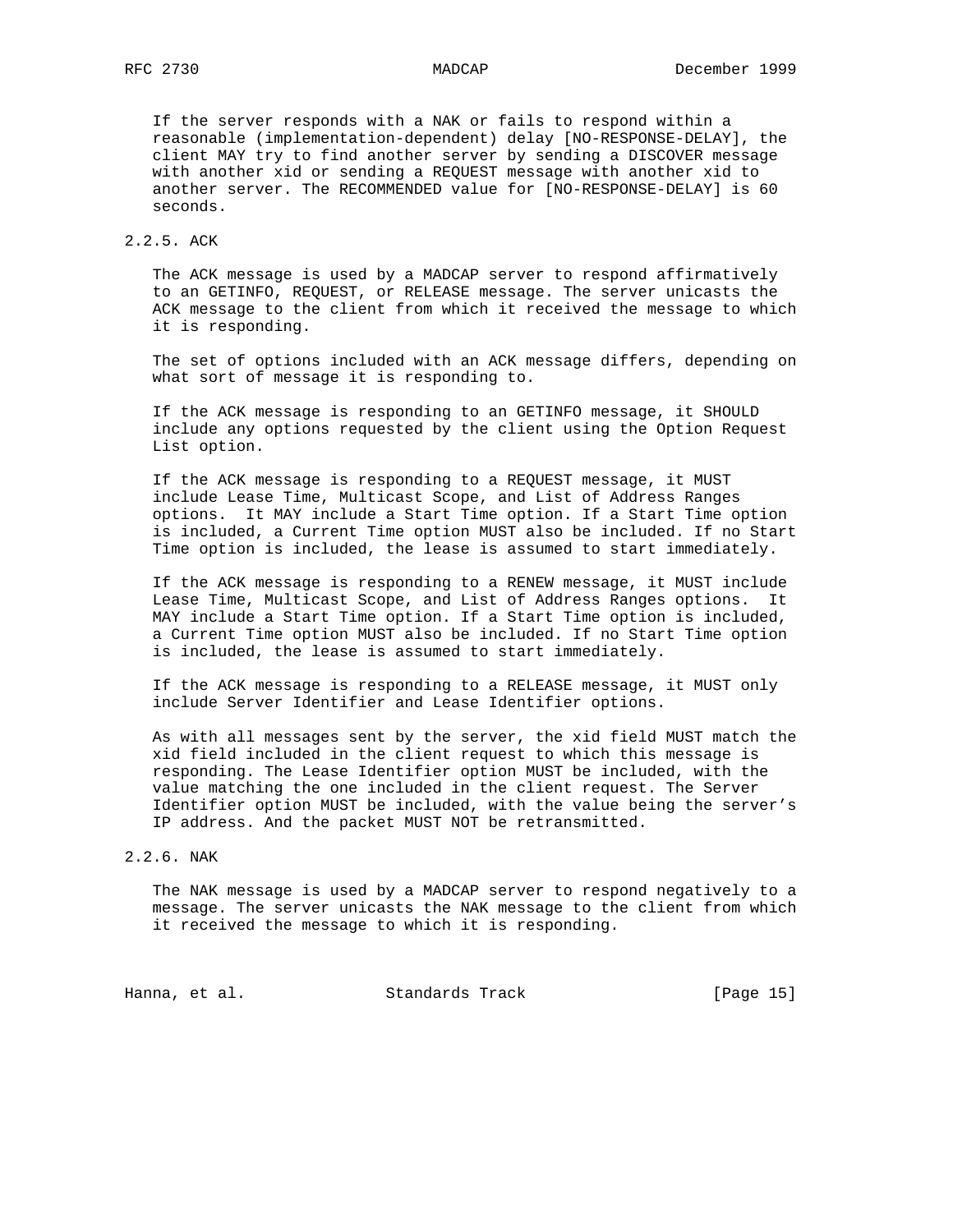As with all messages sent by the server, the xid field MUST match the xid field included in the client request to which this message is responding. The Lease Identifier option MUST be included, with the value matching the one included in the client request. The Server Identifier option MUST be included, with the value being the server's IP address. The Error option MUST be included with an error code indicating what went wrong. And the packet MUST NOT be retransmitted.

## 2.2.7. RENEW

 The RENEW message is used by a MADCAP client that wants to renew a multicast address lease, changing the lease time or start time.

 The client unicasts the RENEW message to a MADCAP server. If the server can process the request successfully, it SHOULD unicast an ACK message to the client. Otherwise, it MUST generate and process an error in the manner described in section 2.6.

 The lease to be renewed is whichever one was allocated with a Lease Identifier option matching the one provided in the RENEW message.

 When a MADCAP client sends a RENEW message, it MAY include the Lease Time, Minimum Lease Time, Start Time, and Maximum Start Time options, describing the new lease it wants to receive. However, it need not include any of these options. If one of these options is not included, the server will provide the appropriate default (maximum available for Lease Time, no minimum for Minimum Lease Time, as soon as possible for Start Time, and no maximum for Maximum Start Time). The Current Time option MUST be included if the Start Time or Maximum Start Time options are included.

 If a client sends a RENEW message and does not receive any ACK or NAK messages in response, the client SHOULD resend its RENEW message, as described in section 2.3.

 If the server responds with a NAK or fails to respond within a reasonable (implementation-dependent) delay [NO-RESPONSE-DELAY], the client MAY send a RENEW message with another xid to another server, provided that the Server Mobility feature was used in the original REQUEST message and that this feature is required for the subsequent RENEW message sent to another server. For more information about the Server Mobility feature, see section 2.13.1. The RECOMMENDED value for [NO-RESPONSE-DELAY] is 60 seconds.

Hanna, et al. Standards Track [Page 16]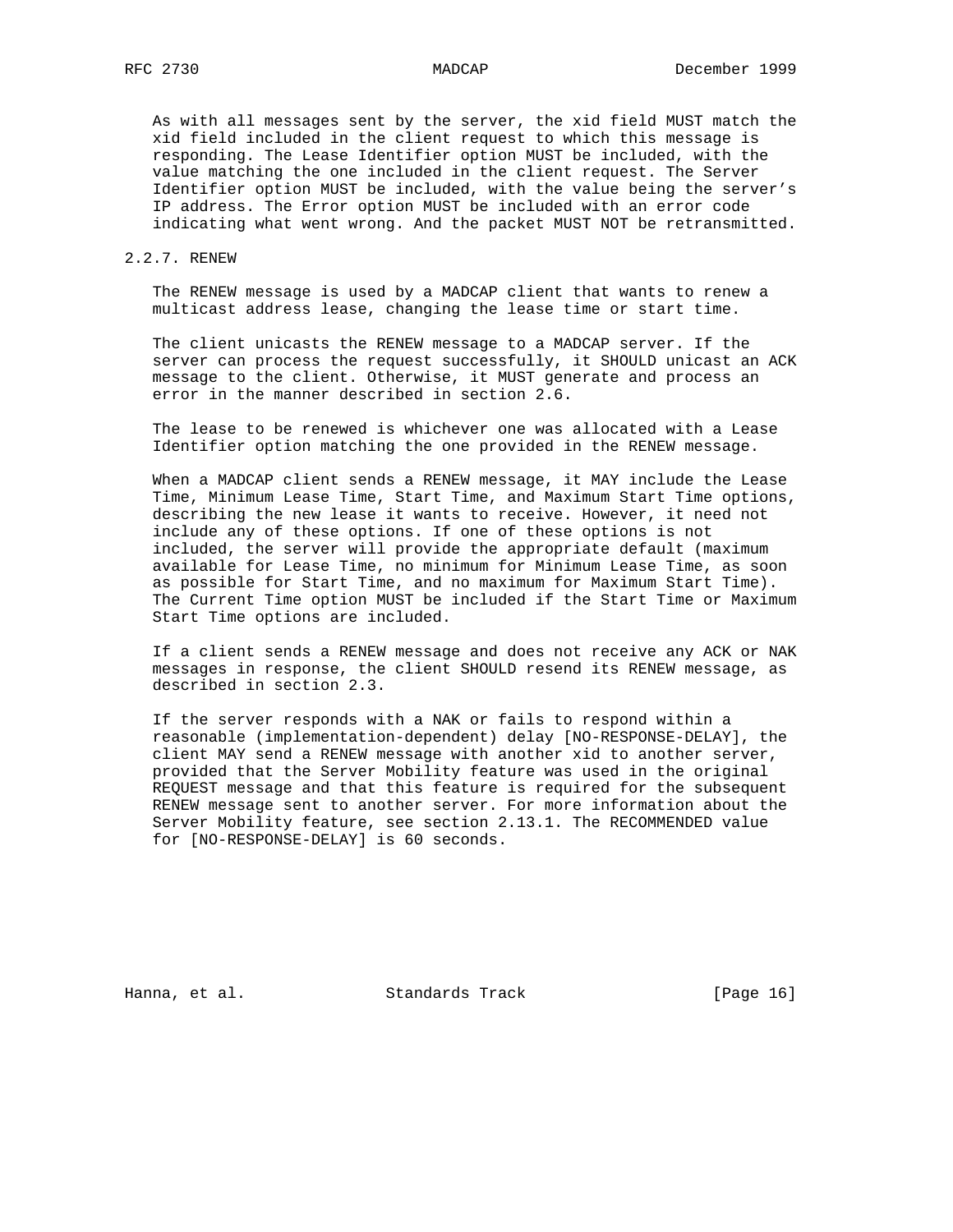# 2.2.8. RELEASE

 The RELEASE message is used by a MADCAP client that wants to deallocate one or more multicast addresses before their lease expires.

 The client unicasts the RELEASE message to the MADCAP server from which it allocated the addresses. If the selected server can process the request successfully, it MUST unicast an ACK message to the client. Otherwise, it MUST generate and process an error in the manner described in section 2.6.

 The lease to be released is whichever one was allocated with a Lease Identifier option matching the one provided in the RELEASE message. It is not possible to release only part of the addresses in a single lease.

 If a client sends a RELEASE message and does not receive any ACK or NAK messages in response, the client SHOULD resend its RELEASE message, as described in section 2.3.

 If the server responds with a NAK or fails to respond within a reasonable (implementation-dependent) delay [NO-RESPONSE-DELAY], the client MAY send a RELEASE message with another xid to another server, provided that the Server Mobility feature was used in the original REQUEST message and that this feature is required for the subsequent RELEASE message sent to another server. For more information about the Server Mobility feature, see section 2.13.1. The RECOMMENDED value for [NO-RESPONSE-DELAY] is 60 seconds.

# 2.3. Retransmission

 MADCAP clients are responsible for all message retransmission. The client MUST adopt a retransmission strategy that incorporates an exponential backoff algorithm to determine the delay between retransmissions. The delay between retransmissions SHOULD be chosen to allow sufficient time for replies from the server to be delivered based on the characteristics of the internetwork between the client and the server.

 The RECOMMENDED algorithm is to use a 4 second delay before the first retransmission and to double this delay for each successive retransmission, with a maximum delay of 16 seconds and a maximum of three retransmissions. If an initial transmission was sent at time (in seconds) t and no responses were received, subsequent transmissions would be at t+4, t+12, and t+28. If no response has been received by t+60, the client would stop retransmitting and take another course of action (such as logging an error or sending a

Hanna, et al. Standards Track [Page 17]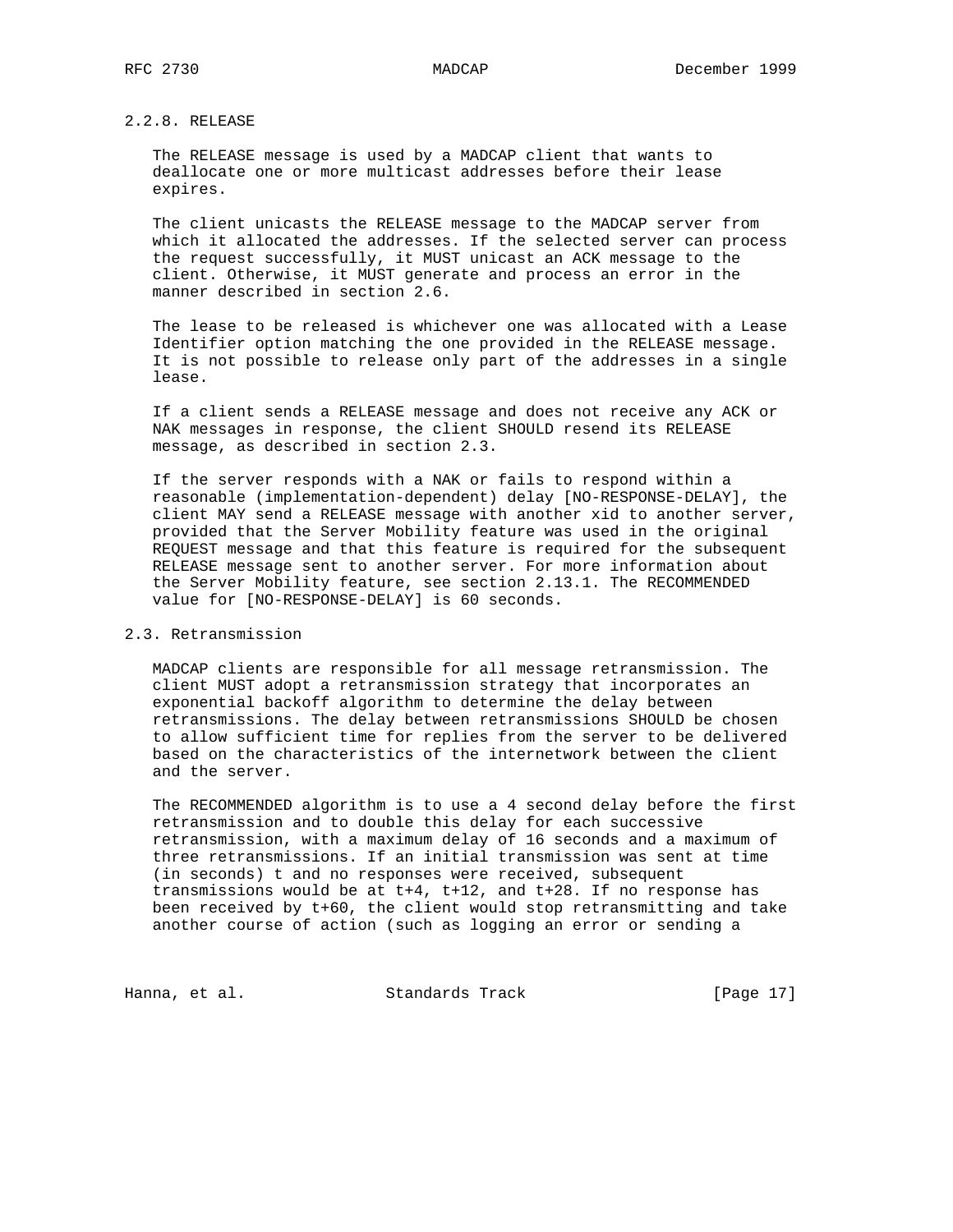message to another address.

 The client MAY provide an indication of retransmission attempts to the user as an indication of the progress of the process. The client MAY halt retransmission at any point.

2.4. The Lease Identifier

 The Lease Identifier option is included in each MADCAP message. Its value is used to identify a lease and MUST be unique across all leases requested by all clients in a multicast address allocation domain.

 The first octet of the Lease Identifier is the Lease Identifier type. Table 3 lists the Lease Identifier types defined at this time and sections 2.4.1 and 2.4.2 describe these Lease Identifier types.

 New MADCAP Lease Identifier types may only be defined by IETF Consensus, as described in section 5.

| Lease Identifier Type Name |                                   |
|----------------------------|-----------------------------------|
|                            |                                   |
|                            | Random Lease Identifier           |
|                            | Address-Specific Lease Identifier |
|                            |                                   |

Table 3: MADCAP Lease Identifier Types

 The MADCAP server does not need to parse the Lease Identifier. It SHOULD use the Lease Identifier only as an opaque identifier, which must be unique for each lease. The purpose of defining different Lease Identifier types is to allow MADCAP clients that already have a globally unique address to avoid the possibility of Lease Identifier collisions by using this address together with a client-specific identifier. MADCAP clients that do not have a globally unique address SHOULD use Lease Identifier type 0.

 In addition to associating client and server messages (along with the msgtype and xid fields, as described in the next section), the Lease Identifier is used to determine which lease a RENEW or RELEASE request refers to. MADCAP servers SHOULD match the Lease Identifier included in a RENEW or RELEASE message with the Lease Identifier used in an initial REQUEST message. If the Lease Identifier does not match, a MADCAP server MUST generate and process a Lease Identifier Not Recognized error in the manner described in section 2.6.

Hanna, et al. Standards Track [Page 18]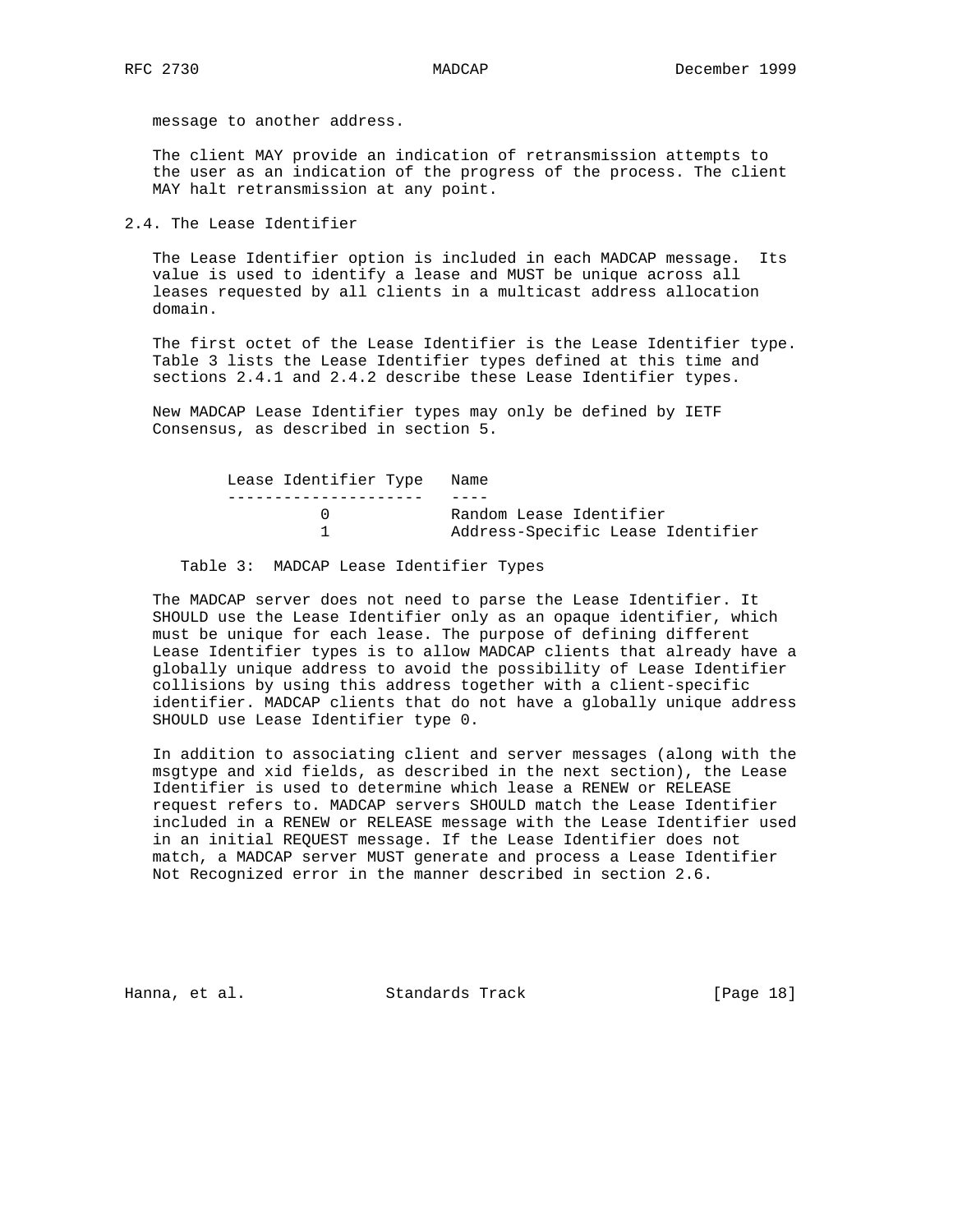For conferencing applications, it may be desirable to allow conference participants to modify a lease used for the conference. The Shared Lease Identifier feature code is used to support this requirement. If this feature code was requested by the client and implemented by the server when the lease was allocated, the server SHOULD disable any authentication requirements and allow any client that knows the Lease Identifier to modify the lease.

 As described in the Security Considerations section, MADCAP security is not terribly useful without admission control in the multicast routing infrastructure. However, if MADCAP security is desired when using the Shared Lease Identifier feature, the confidentiality of the Lease Identifier MUST be maintained by encrypting all messages that contain it. A Lease Identifier that includes a long cryptographically random number (at least eight octets in length) MUST be used in this circumstance so that it is not easy to guess the Lease Identifier.

2.4.1. Random Lease Identifier

 The first octet of a Random Lease Identifier is the Lease Identifier type (0 to indicate Random Lease Identifier). After this come a sequence of octets, which SHOULD represent a long random number (at least 16 octets) from a decent random number generator.

 A Random Lease Identifier does not include any indication of its length. It is assumed that this may be determined by external means, such as a length field preceding the Lease Identifier.

| Lease ID         |               |
|------------------|---------------|
| Type             | Random Number |
|                  |               |
| $\left( \right)$ |               |
|                  |               |

2.4.2. Address-Specific Lease Identifier

 The first octet of an Address-Specific Lease Identifier is the Lease Identifier type (1 to indicate Address-Specific Lease Identifier). After this comes a two octet IANA-defined address family number (including those defined in [10]), an address from the specified address family, and a client-specific identifier (such as a sequence number or the current time).

 An Address-Specific Lease Identifier does not include any indication of its length. It is assumed that this may be determined by external means, such as a length field preceding the Lease Identifier.

Hanna, et al. Standards Track [Page 19]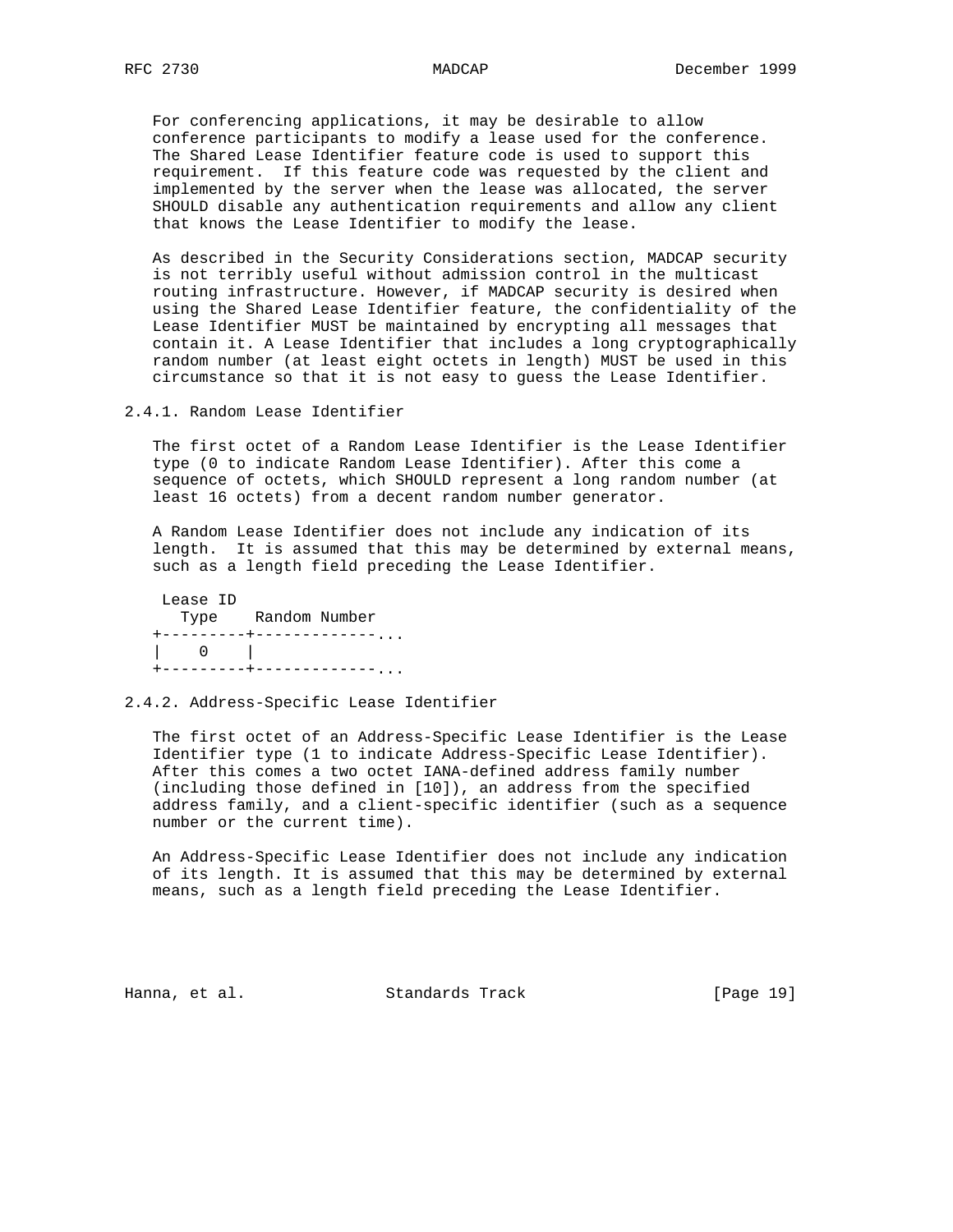| Lease ID<br>Type | Address Family<br>Address<br>Number |               | Client-specific<br>Identifier       |  |
|------------------|-------------------------------------|---------------|-------------------------------------|--|
|                  | addrfamily                          | address<br>—— | cli-spec id<br>$\ddot{\phantom{0}}$ |  |

## 2.5. Associating Client and Server Messages

 Messages between clients and servers are associated with one another using the Lease Identifier and the xid field. As described in section 2.1.4, the client MUST choose an xid so that it is unlikely that the same combination of xid, msgtype, and Lease Identifier will be used for two different messages within [XID-REUSE-INTERVAL] (even across multiple clients which do not communicate among themselves). The Lease Identifier option, msgtype, and xid field MUST be included in each message sent by the client or the server.

 The client MUST check the Lease Identifier option and xid field in each incoming message to ensure that they match the Lease Identifier and xid for an outstanding transaction. If not, the message MUST be ignored. The server MUST check the Lease Identifier option and xid field in each incoming message to establish the proper context for the message. If a server cannot process a message because it is invalid for its context, the server MUST generate and process an Invalid Request error, as described in section 2.6. A transaction can be an attempt to allocate a multicast address (consisting of DISCOVER, OFFER, REQUEST, ACK, and NAK messages), an attempt to renew a lease (consisting of RENEW, ACK, and NAK messages), an attempt to release a previously allocated multicast address (consisting of RELEASE, ACK, and NAK messages), or an attempt to acquire configuration parameters (consisting of GETINFO, ACK, and NAK messages).

## 2.6. Processing Errors

 If a MADCAP server encounters an error while processing a message, there are two different ways to process this error. If it is clear that the message is not a NAK, the server SHOULD respond with a NAK containing the appropriate Error option. However, the server MAY decide to completely ignore chronic offenders. If the message is a NAK or it is not clear whether the message is a NAK (for instance, the message is garbled or has an incorrect version number), the server SHOULD ignore the message. This avoids NAK loops.

 If a MADCAP client encounters an error while processing a message, it MUST ignore the message.

Hanna, et al. Standards Track [Page 20]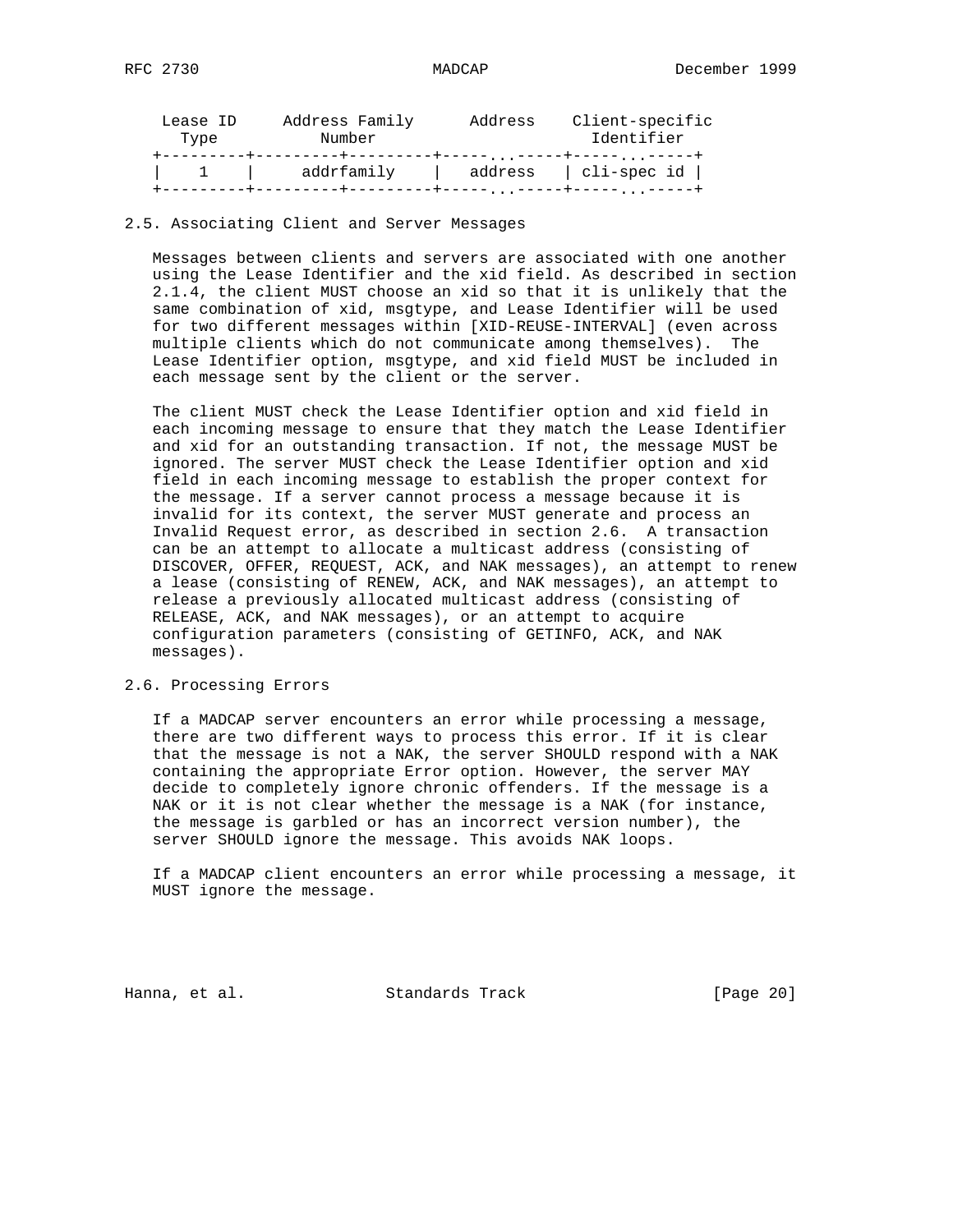## 2.7. Multicast Scopes

 RFC 2365 [3] provides for dividing the multicast address space into a number of administrative scopes. Routers should be configured so that each scope corresponds to a particular partition of the network into disjoint regions. Messages sent to a multicast address that falls within a certain administrative scope should only be delivered to hosts that have joined that multicast group \*and\* fall within the same region as the sender. For instance, packets sent to an address in the organization-local scope should only be delivered to hosts that have joined that group and fall within the same organization as the sender.

 Different sets of scopes may be in effect at different places in the network and at different times. Before attempting to allocate an address from an administrative scope (other than global or link-level scope, which are always in effect), a MADCAP client SHOULD determine that the scope is in effect at its location at this time. Several techniques that a MADCAP client may use to determine the set of administrative scopes in effect (the scope list) are: manual configuration or configuration via MADCAP (using the Multicast Scope List option).

 If a MADCAP client is unable to determine its scope list using one of these techniques, it MAY temporarily assume a scope list consisting of a single scope. If it is using IPv4, it SHOULD use IPv4 Local Scope (239.255.0.0/16), with a maximum TTL of 16. If it is using IPv6, it SHOULD use SCOP 3, with a maximum hop count of 16. Using this temporary scope list, it MAY attempt to contact a MADCAP server that can provide a scope list for it.

 When a MADCAP client requests an address with a DISCOVER or REQUEST message, it MUST specify the administrative scope from which the address should be allocated. This scope is indicated with the Multicast Scope option. Likewise, the server MUST include the Multicast Scope option in all OFFER messages and all ACK messages sent in response to REQUEST messages.

2.8. Multicast TTL

 Another way to limit propagation of multicast messages is by using TTL scoping. This technique has several disadvantages in comparison to administratively scoped multicast addresses (as described in [3]), but it is currently in widespread usage.

 With TTL scoping, areas of the network are designated as scopes. Routers on the edges of these areas are configured with TTL thresholds so that multicast packets are not forwarded unless their

Hanna, et al. Standards Track [Page 21]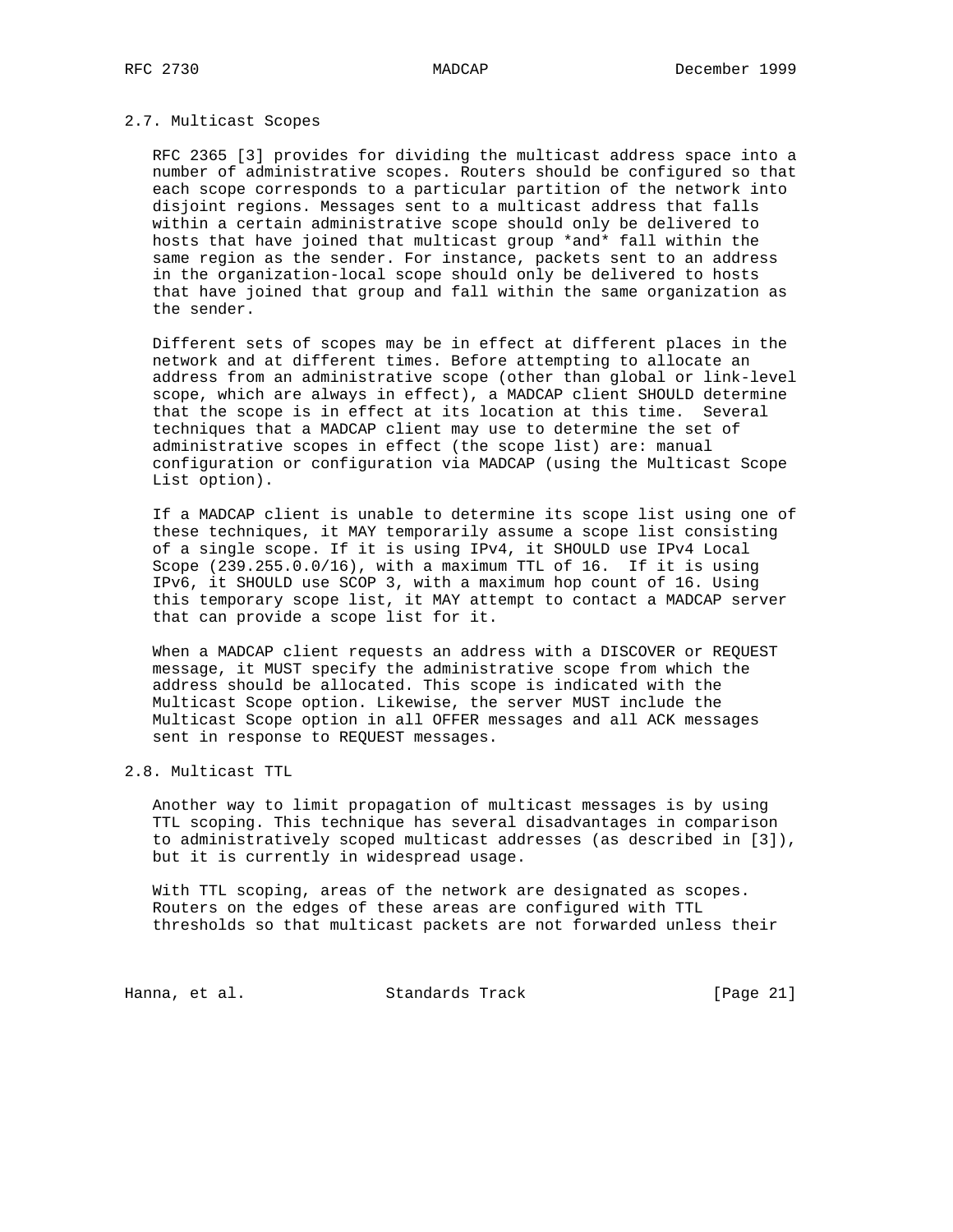remaining TTL exceeds this threshold. A packet which should be restricted to a given TTL scope should have an initial TTL less than that scope's TTL threshold. Similar techniques may be used with IPv6, using the Hop Count field instead of the TTL field.

 MADCAP may be used in an environment where administrative scoping is not in use and TTL scoping is. Under these circumstances, a MADCAP server MAY return a scope list that includes scopes with TTLs less than 255. The MADCAP client MAY then allocate addresses from these scopes, but MUST NOT set the TTL field of any packet sent to such an address to a value greater than the maximum TTL indicated in the scope list. In such an environment, it is recommended that the MADCAP Server Multicast Addresses associated with the IPv4 Local Scope (or SCOP 3 for IPv6) be configured using TTL thresholds so that packets sent to these addresses with TTL of 16 are not sent outside an appropriate boundary. This will allow MADCAP clients to use their default behavior for finding MADCAP servers.

 In an environment where administrative scoping is in use, the maximum TTLs in the scope list SHOULD be 255. The admin scope zone boundary routers will prevent leakage of MADCAP packets beyond appropriate limits.

2.9. Locating MADCAP Servers

 There are several ways for a MADCAP client to locate a MADCAP server. For instance, the client may be configured with an IP address.

 The RECOMMENDED technique is for the client to send an GETINFO message to a MADCAP Server Multicast Address and wait for ACK responses. This technique is described in more detail in the next section.

2.10. MADCAP Server Multicast Address

 Each multicast scope has an associated MADCAP Server Multicast Address. This address has been reserved by the IANA as the address with a relative offset of -1 from the last address of a multicast scope.

 A MADCAP client looking for servers that can provide multicast allocation services MAY send an GETINFO message to a MADCAP Server Multicast Address. Any MADCAP servers listening to this address SHOULD respond with a unicast ACK message to the client if they wish to offer a response.

Hanna, et al. Standards Track [Page 22]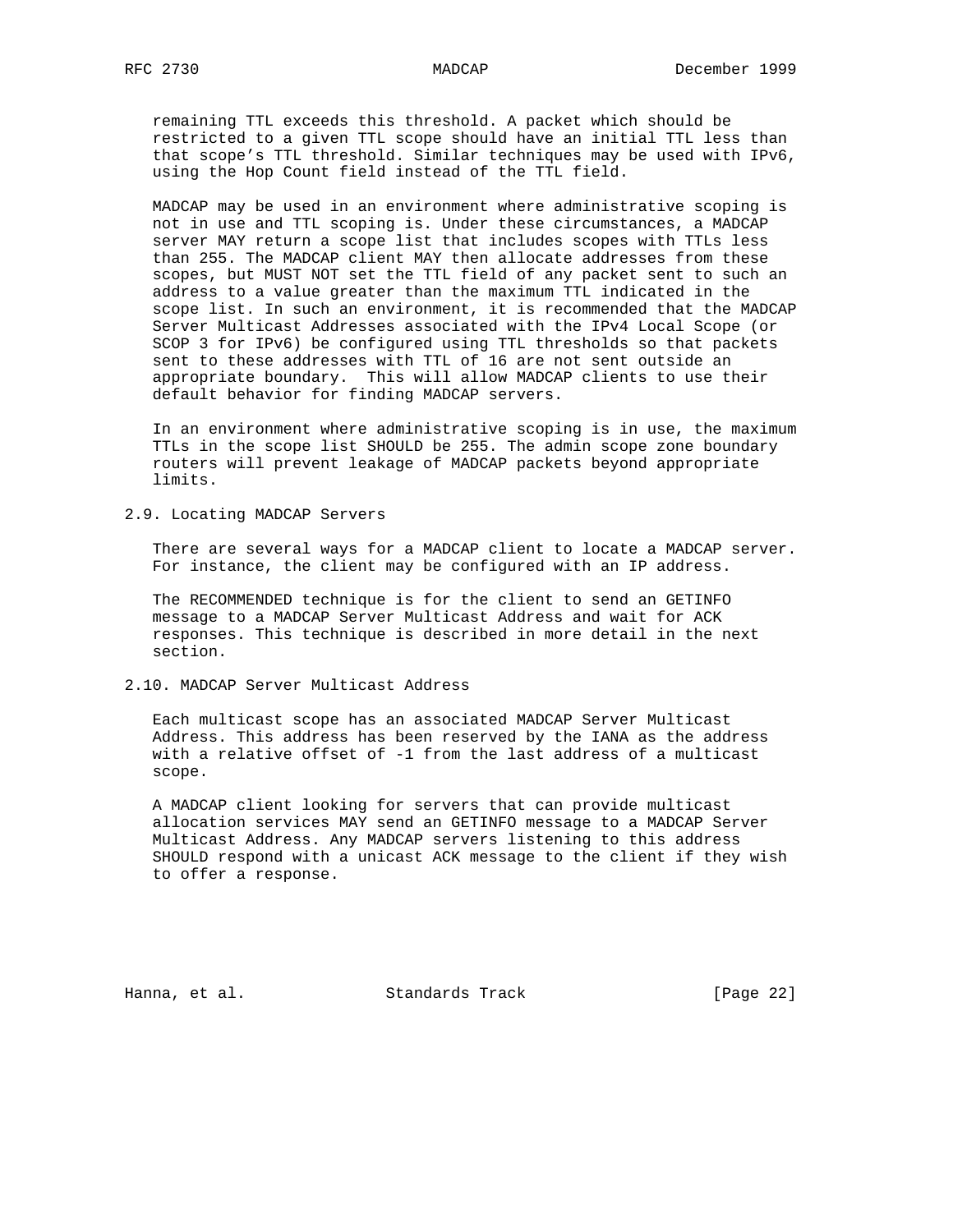The MADCAP Server Multicast Address used by a client MAY be established by configuration. If a client has no such configuration, it SHOULD use the MADCAP Server Multicast Address associated with IPv4 Local Scope (or SCOP 3 for IPv6) with maximum TTL of 16, unless otherwise configured.

## 2.11. Going Beyond the Local Scope

 If a client receives no response to a message sent to a MADCAP Server Multicast Address (after retransmission), it MAY send the message to a larger scope and repeat this process as necessary. However, the client MUST NOT send a MADCAP message to the MADCAP Server Multicast Address associated with the global scope.

 This technique allows MADCAP servers to provide services for scopes in which they do not reside. However, this is a dangerous and complicated technique and is NOT RECOMMENDED at this time. Therefore, MADCAP clients SHOULD only send multicast messages to the MADCAP Server Multicast Address corresponding to the IPv4 Local Scope (or SCOP 3, if using IPv6), unless configured otherwise.

 MADCAP servers that wish to provide services for scopes in which they do not reside MUST make special efforts to ensure that their services meet clients' needs for largely conflict-free allocation and accurate scope list information. In particular, coordinating with other servers that provide services for this scope may be difficult. Also, establishing which scope the client is in may be difficult. If a MADCAP server is not prepared to provide services for scopes in which it does not reside, it SHOULD ignore DISCOVER and REQUEST messages whose scope does not match or enclose the scope of the MADCAP Server Multicast Address on which the request was received. It SHOULD also ignore GETINFO messages that are not received on the MADCAP Server Multicast Address for IPv4 Local Scope.

## 2.12. Clock Skew

 The Current Time option is used to detect and handle clock skew between MADCAP clients and servers. This option MUST be included in any MADCAP message that includes an absolute time (such as the Start Time option). It MAY be included in any DISCOVER, OFFER, REQUEST, RENEW, or ACK message.

 Clock skew is a situation where two systems have clocks that are not synchronized. Many protocols (such as DHCP) ignore clock skew by using relative times. MADCAP could use a similar technique, but this leads to nasty situations due to the way multicast addresses are used.

Hanna, et al. Standards Track [Page 23]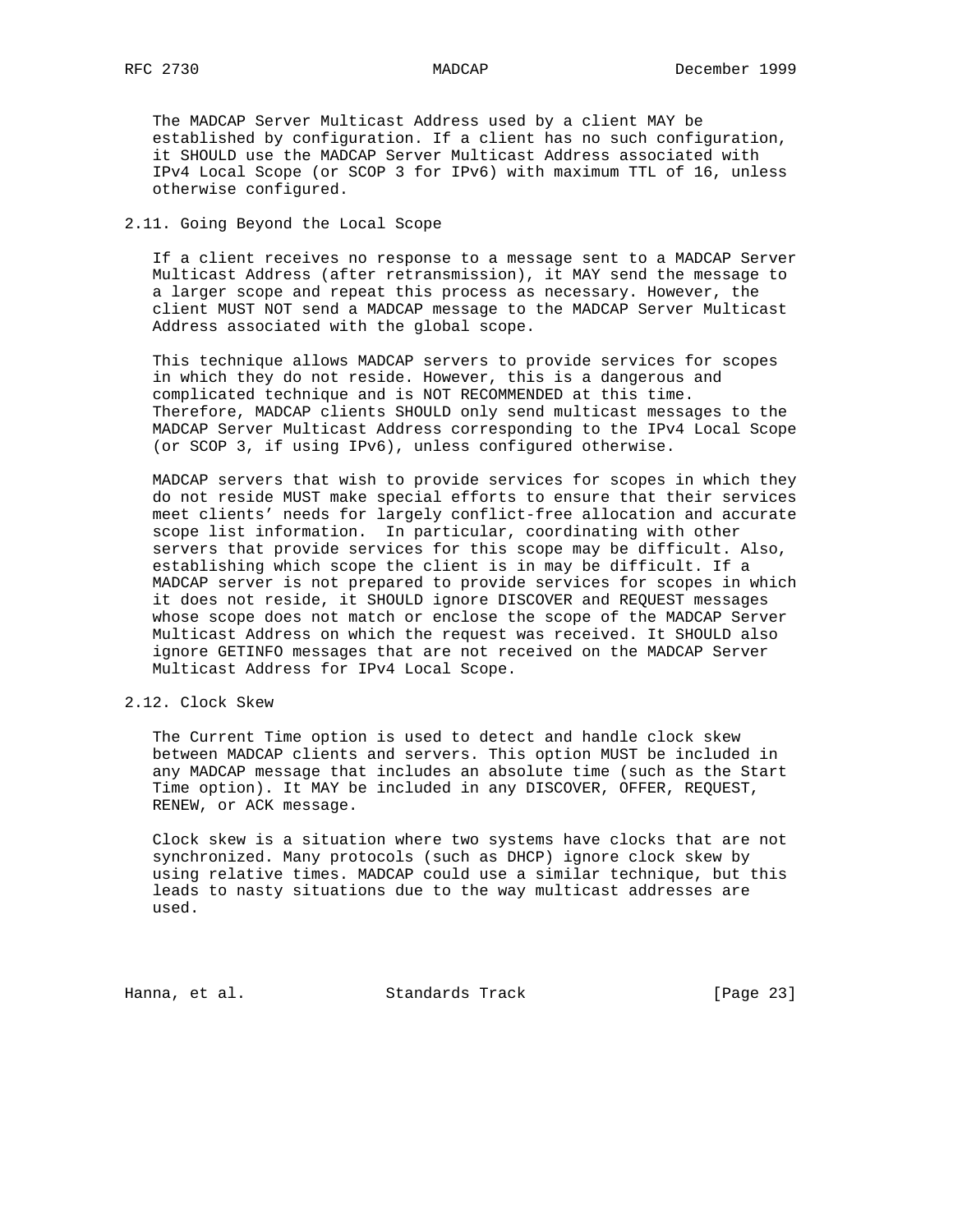For example, assume that at 1 PM UTC a client whose clock is one hour fast requests a lease for one hour starting in one hour. If we were using relative times for MADCAP, the server, whose clock is set correctly, would reserve a multicast address for 2 to 3 PM UTC and grant the request. If the client was the only one using the lease, everything would be OK. The client would start using the lease in one hour and continue for one hour. This would coincide with the time the server had reserved (although the client would think it was 3 to 4 PM UTC).

 However, multicast addresses are usually used by several parties at once. The client would probably use SAP (or some other mechanism for conveying SDP) to advertise a session using the multicast address just leased. SDP uses absolute times, since it may be sent via email, web, or other store-and-forward mechanisms. So the client would advertise the session as running from 3 to 4 PM UTC. Any clients whose clocks are set correctly would use the address during this interval. Since the server only reserved the address from 2 to 3 PM UTC, this might cause the address to be used for multiple sessions simultaneously.

 MADCAP cannot solve all clock skew problems. That is the domain of NTP [4]. However, it does attempt to detect substantial clock skew between MADCAP clients and servers so that this clock skew does not cause massive collisions in multicast address usage later on.

 The Current Time option contains the sender's opinion of the current time in UTC at or about the time the message was assembled. Because of delays in transmission and processing, this value will rarely match the receiver's opinion of the current time at the time the option is processed by the receiver. However, difference greater than a minute or two probably indicate clock skew between the sender and the receiver.

 MADCAP servers SHOULD expect and tolerate a small amount of clock skew with their clients by ensuring that multicast addresses are allocated for an extra period of time [EXTRA-ALLOCATION-TIME] on either side of the lease given to the client. However, large amounts of clock skew require special handling. The value of [EXTRA- ALLOCATION-TIME] MUST be a configurable parameter, since local circumstances may vary. The RECOMMENDED default is one hour.

 However, large amounts of clock skew will cause problems later when sessions are advertised. If a MADCAP server detects clock skew greater than [CLOCK-SKEW-ALLOWANCE], it MUST generate and process an Excessive Clock Skew error, as described in section 2.6. The server MAY also log a message. The value of [CLOCK-SKEW-ALLOWANCE] MUST be a configurable parameter, since local circumstances may vary. The

Hanna, et al. Standards Track [Page 24]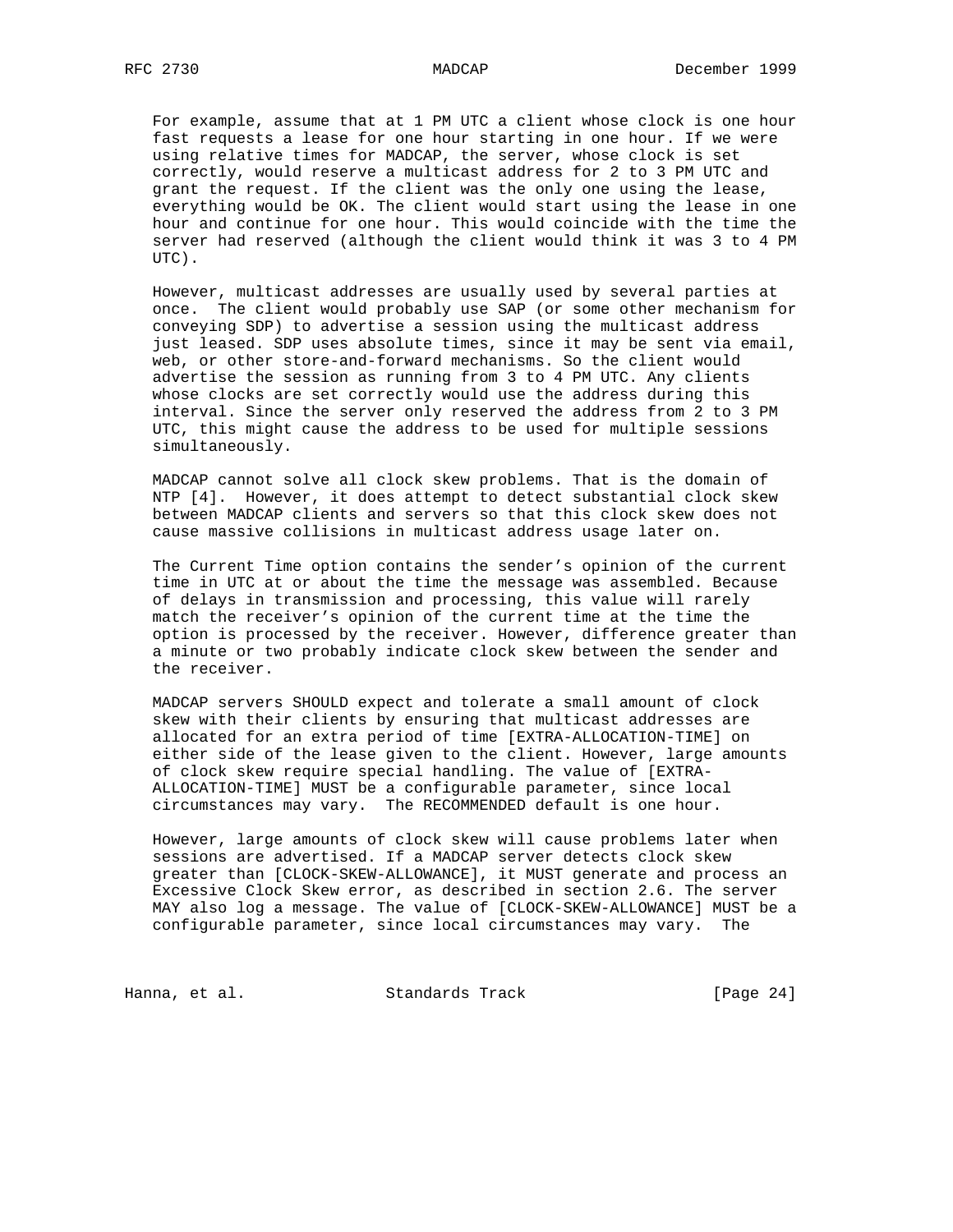RECOMMENDED default is 30 minutes.

2.13. Optional Features

 Each MADCAP client or server MAY implement one or more optional features. Optional features of MADCAP are identified with a two octet feature code.

 A MADCAP client MAY request, require, or indicate support for an optional feature by including a Feature List option in a message. For more information about optional features, see the description of the Feature List option.

 Table 4 lists the feature codes defined at this time and sections 2.13.1 and 2.13.2 describe how these features work.

 New MADCAP feature codes may only be defined by IETF Consensus, as described in section 5.

| Feature Code Feature Name |                         |
|---------------------------|-------------------------|
|                           |                         |
|                           | Server Mobility         |
|                           | Retry After             |
|                           | Shared Lease Identifier |
|                           |                         |

Table 4: MADCAP Feature Codes

## 2.13.1. Server Mobility

 The Server Mobility feature allows an address allocated on one MADCAP server to be renewed or released on a different MADCAP server. This requires communication and coordination among MADCAP servers. The primary benefits are immunity to the failure of a single MADCAP server and perhaps greater performance through load balancing.

 In order to take advantage of the Server Mobility feature, a MADCAP client must ensure that the feature is implemented by both the server that is used for the original allocation and the server that is used for the renewal or release. The best way to ensure this is to include the Server Mobility feature in the required list of a Feature List option in the REQUEST message used to allocate the address (and the DISCOVER message, if one is used). When the time comes to renew or release the address, the client SHOULD send a unicast RENEW or RELEASE message to the server from which it allocated the address. However, if this server is unavailable, the client MAY send the RENEW or RELEASE message to any other server that includes the Server Mobility feature in its list of supported features. The client can find such a server by (for instance) sending an GETINFO message with

Hanna, et al. Standards Track [Page 25]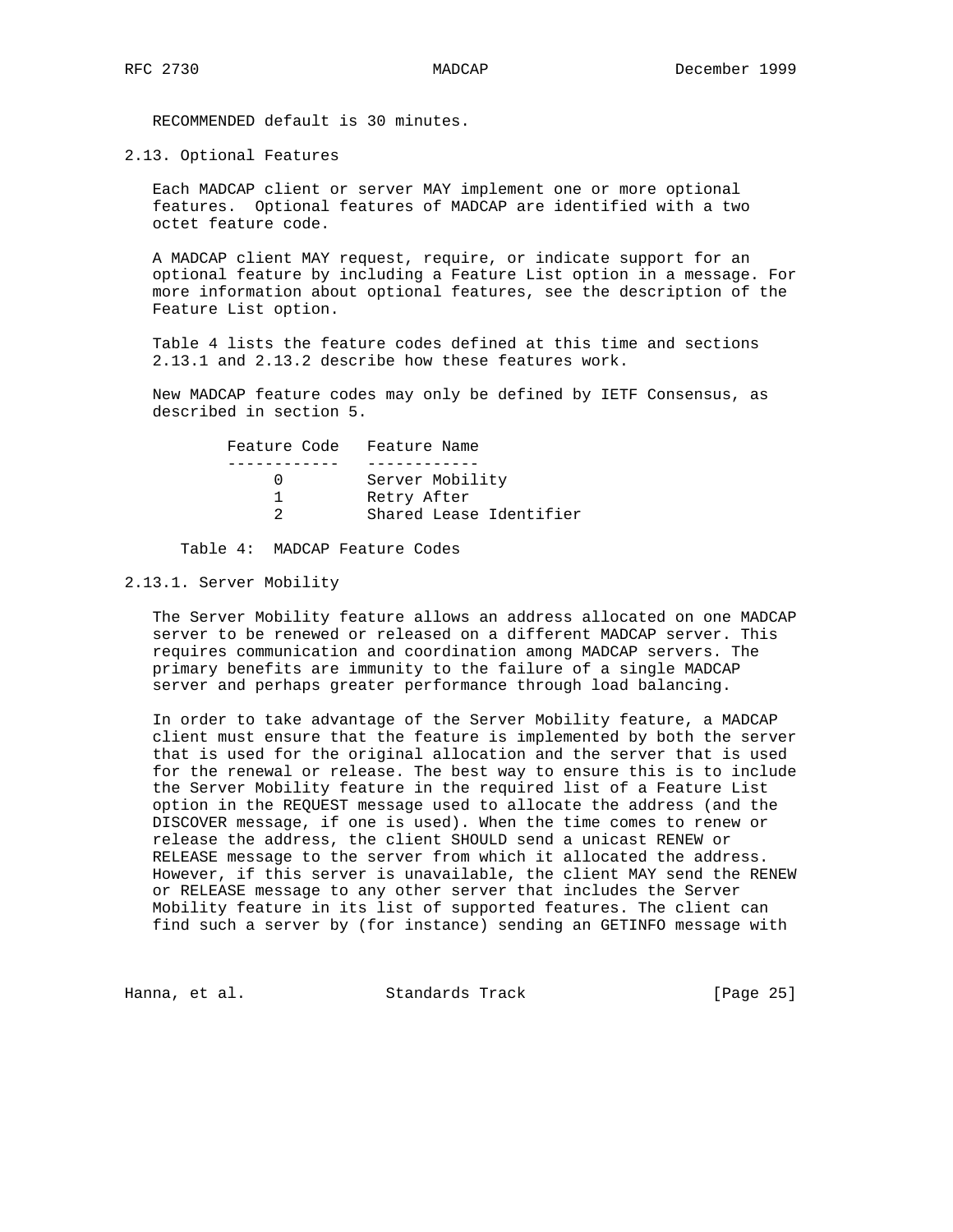an Option Request List option that includes the Feature List option code.

 If the MADCAP client does not want to require this feature when allocating addresses, it may include the feature in the requested list of a Feature List option and see if the server includes the feature in the required list of a Feature List option in the ACK message.

 Even if the Server Mobility feature is used, there is no guarantee that a server will be available to perform the renewal or release or that the renewal or release will succeed. Server connectivity may have failed, for instance.

2.13.2. Retry After

 The Retry After feature allows a MADCAP server to ask the MADCAP client to retry its request later, as may be required when allocating large numbers of addresses or allocating addresses for a long period of time.

 For instance, if a MADCAP client requests 1000 addresses, administrative approval may be required or allocation of more addresses from another MASC domain may be necessary. This may take several hours or several days. If the MADCAP client and server both support the Retry After feature, the MADCAP server can send back an ACK message with a Retry Time option indicating when the addresses may be ready. The client can retry its request after the Retry Time to get the addresses.

 If a MADCAP client includes the Retry After feature in the supported list of a Feature List option in a REQUEST message, a MADCAP server that supports the Retry After feature MAY decide to begin a lengthy allocation process. In this case, the MADCAP server will include an empty List of Address Ranges option in its ACK message, a Feature List option that includes the Retry After feature in the required list, and a Retry Time option with a time after which the client should retry the REQUEST.

 The client MUST NOT include the Retry After feature in the requested or required list of a Feature List option, since the decision about whether Retry After is desirable should be left to the MADCAP server.

Hanna, et al. Standards Track [Page 26]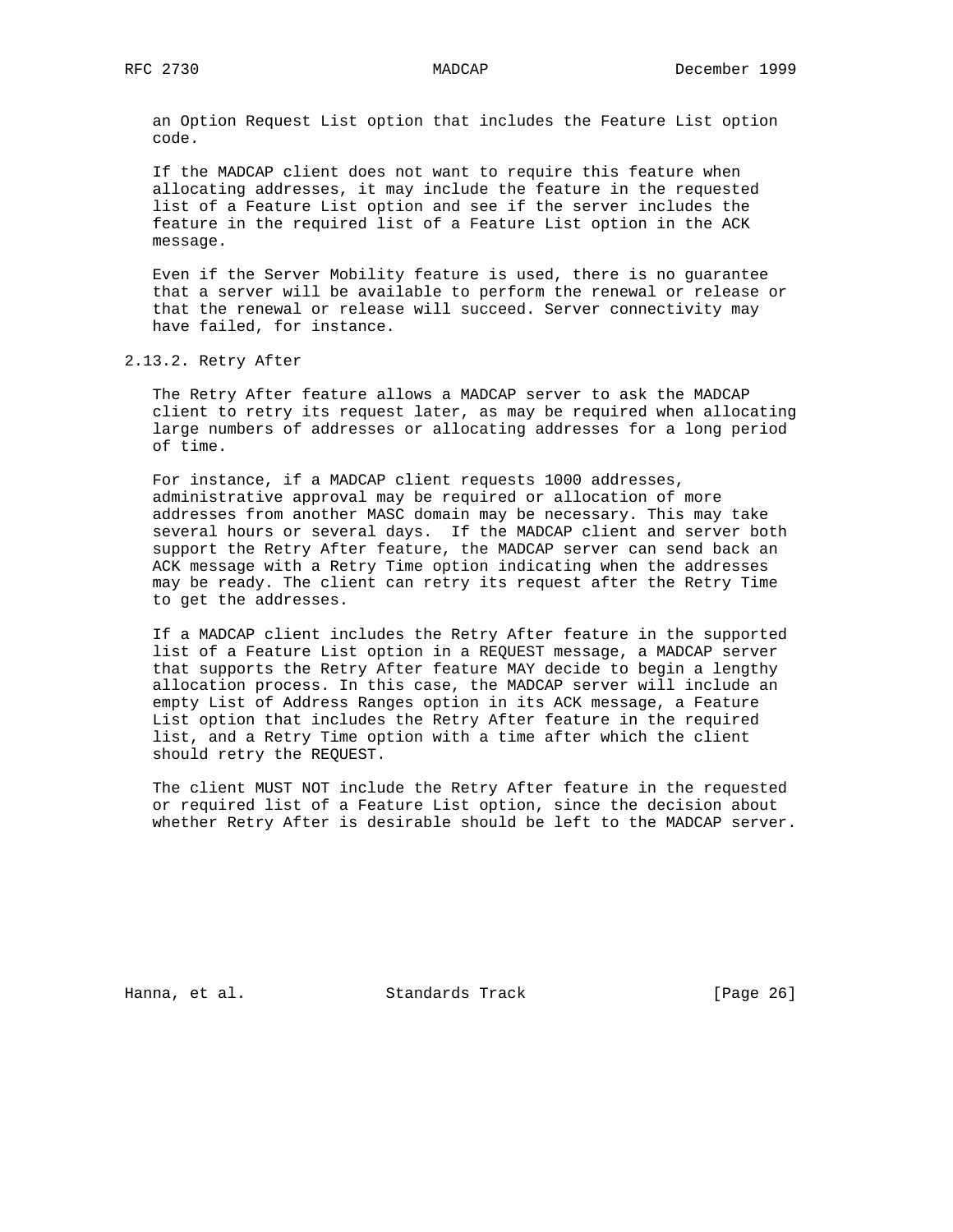At some later time (preferably after the time indicated in the Retry Time option), the client SHOULD send a REQUEST message with all the same options as the original REQUEST message (especially the Lease Identifier option), but with a new xid value. The server MAY return a normal ACK or NAK message at this point or it MAY continue the transaction to a later time by including an empty List of Address Ranges option in its ACK message, a Feature List option that includes the Retry After feature in the required list, and a Retry Time option with a later time after which the client should retry the REQUEST.

 At any point after receiving the initial ACK message with the Retry Time option, the client MAY terminate the allocation process and any accompanying lease by sending to the server performing the allocation (or another server if the Server Mobility feature is also in effect) a RELEASE message with the Lease Identifier included in the original REQUEST message.

 The Retry After feature may also be used when renewing a lease. In this case, the description above applies except that the client sends a RENEW message instead of a REQUEST message.

 If a client sends a RENEW message with a Lease Identifier that matches a lease which is currently undergoing allocation with the Retry After feature in response to a REQUEST message, the server MUST generate and process an Invalid Request error in the manner described in section 2.6. Also, if a client sends a RENEW message with a Lease Identifier that matches a lease which is currently undergoing allocation with the Retry After feature in response to a RENEW message, but the options supplied with the two RENEW messages do not match, the server MUST generate and process an Invalid Request error in the manner described in section 2.6.

 Note that the Retry After feature may complicate the application API. For this reason, a MADCAP client may request the Retry After feature for some messages and not for others. This should not cause problems for a robust MADCAP server. In general, servers should not expect consistent behavior from clients except as required by this specification. This also applies to clients' expectations.

2.13.3. Shared Lease Identifier

 For conferencing applications, it may be desirable to allow conference participants to modify a lease used for the conference. The Shared Lease Identifier feature code is used to support this requirement.

Hanna, et al. Standards Track [Page 27]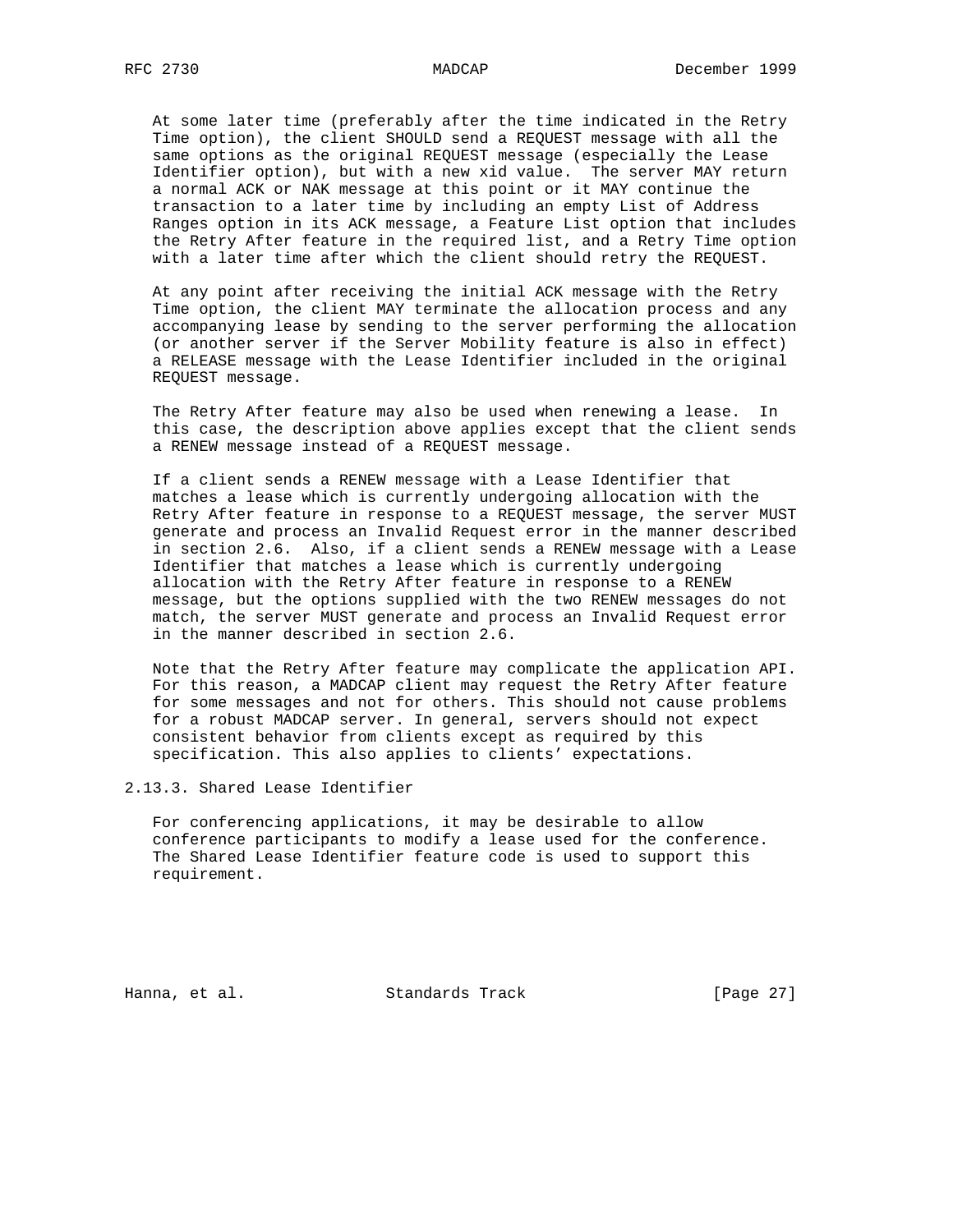If this feature code was requested by the client and implemented by the server when the lease was allocated, the server SHOULD disable any authentication requirements pertaining to this lease, allowing any client that knows the Lease Identifier to modify the lease.

 A MADCAP client wishing to use the Shared Lease Identifier feature should include this feature in the requested or required lists of the Feature List option of a REQUEST message when first allocating the lease. If the feature was required, the server SHOULD try to implement it for this request and include the feature in the required list of the response. If the server can not implement the feature for this request, it MUST generate and process a Required Feature Not Supported error in the manner described in section 2.6. If the feature was requested, the server SHOULD try to implement the feature and include the feature in the required list of the response. However, if the server cannot implement the feature, it may simply skip it.

 Subsequent requests pertaining to a lease for which the Shared Lease Identifier feature was implemented at allocation time MAY include the Shared Lease Identifier feature in the requested or required lists of the Feature List option. In this case, the server SHOULD try to implement the feature by disabling any authentication requirements pertaining to this lease, allowing any client that knows the Lease Identifier to modify the lease, and including the feature in the required list of the response. If the server cannot implement the feature, it SHOULD skip it if the feature was requested. But if the feature was required and the server cannot implement it, the server MUST generate and process a Required Feature Not Supported error in the manner described in section 2.6.

3. MADCAP Options

 As described earlier, each MADCAP message includes an options field consisting of a list of tagged parameters that are called "options". All options consist of a two octet option code and a two octet option length, followed by the number of octets specified by the option length.

 This section defines a set of option codes for use in MADCAP messages. New options may be defined using the process defined in section 5. The options are listed in numerical order.

Hanna, et al. Standards Track [Page 28]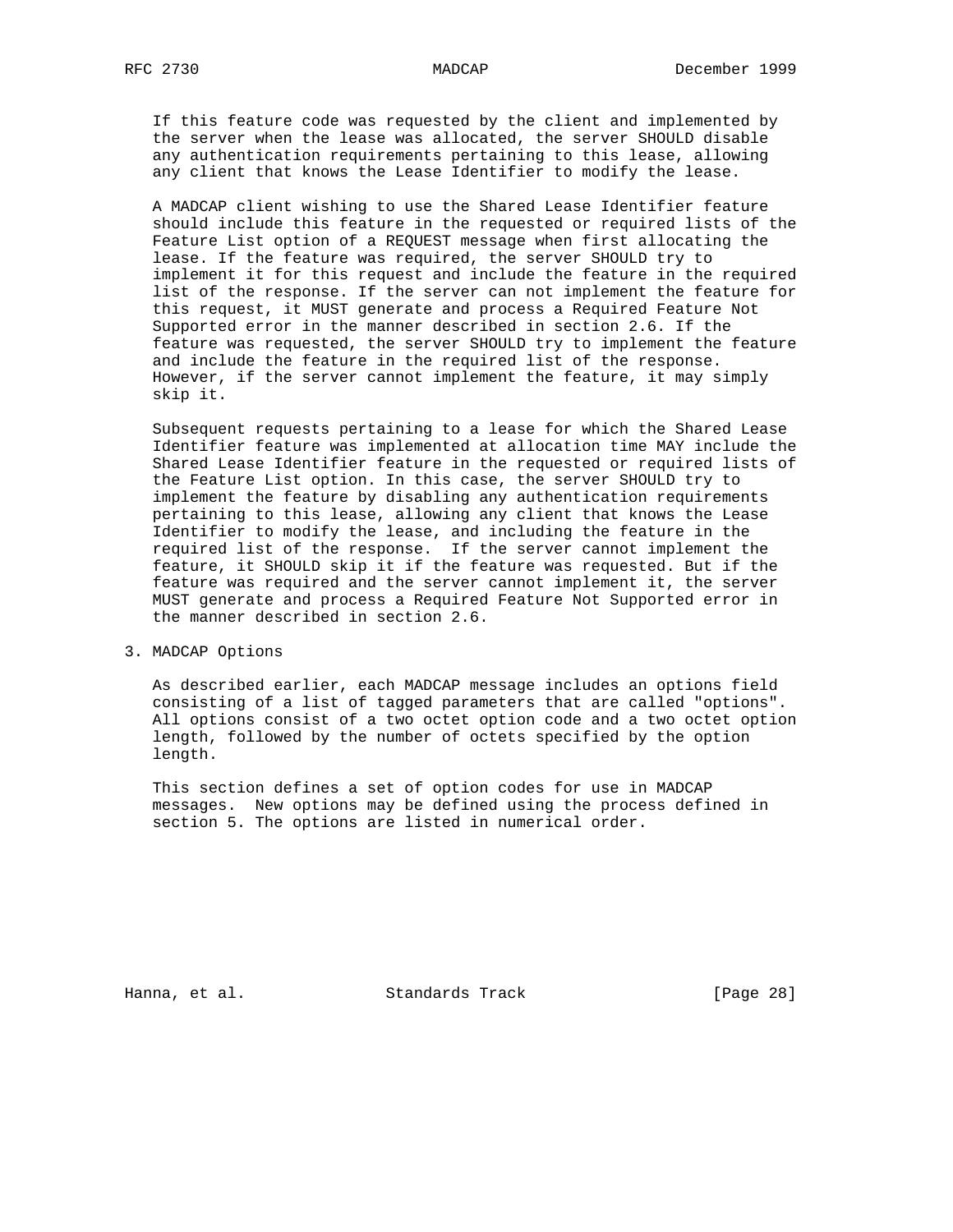Table 5 summarizes which options are allowed with each message type.

| Option                 | GETINFO  | ACK (in response to GETINFO) |
|------------------------|----------|------------------------------|
| Lease Time             | MUST NOT | MUST NOT                     |
| Server Identifier      | MUST NOT | MUST                         |
| Lease Identifier       | MUST     | MUST                         |
| Multicast Scope        | MUST NOT | MUST NOT                     |
| Option Request List    | MUST     | MUST NOT                     |
| Start Time             | MUST NOT | MUST NOT                     |
| Number of Addresses    |          |                              |
| Requested              | MUST NOT | MUST NOT                     |
| Requested Language     | MAY      | MUST NOT                     |
| Multicast Scope List   | MUST NOT | MAY                          |
| List of Address Ranges | MUST NOT | MUST NOT                     |
| Current Time           | MUST NOT | MAY                          |
| Feature List           | MAY      | MAY                          |
| Retry Time             | MUST NOT | MUST NOT                     |
| Minimum Lease Time     | MUST NOT | MUST NOT                     |
| Maximum Start Time     | MUST NOT | MUST NOT                     |
| Error                  | MUST NOT | MUST NOT                     |
| Option                 | DISCOVER | OFFER                        |
| $- - - - - -$          | -------- | $- - - - - -$                |
| Lease Time             | MAY      | MUST                         |
| Server Identifier      | MUST NOT | MUST                         |
| Lease Identifier       | MUST     | MUST                         |
| Multicast Scope        | MUST     | MUST                         |
| Option Request List    | MUST NOT | MUST NOT                     |
| Start Time             | MAY      | MAY                          |
| Number of Addresses    |          |                              |
| Requested              | MAY      | MUST NOT                     |
| Requested Language     | MUST NOT | MUST NOT                     |
| Multicast Scope List   | MUST NOT | MUST NOT                     |
| List of Address Ranges | MAY      | MAY                          |
| Current Time           | MAY      | MAY                          |
| Feature List           | MAY      | MAY                          |
| Retry Time             | MUST NOT | MUST NOT                     |
| Minimum Lease Time     | MAY      | MUST NOT                     |
| Maximum Start Time     | MAY      | MUST NOT                     |
| Error                  | MUST NOT | MUST NOT                     |

Hanna, et al. Standards Track [Page 29]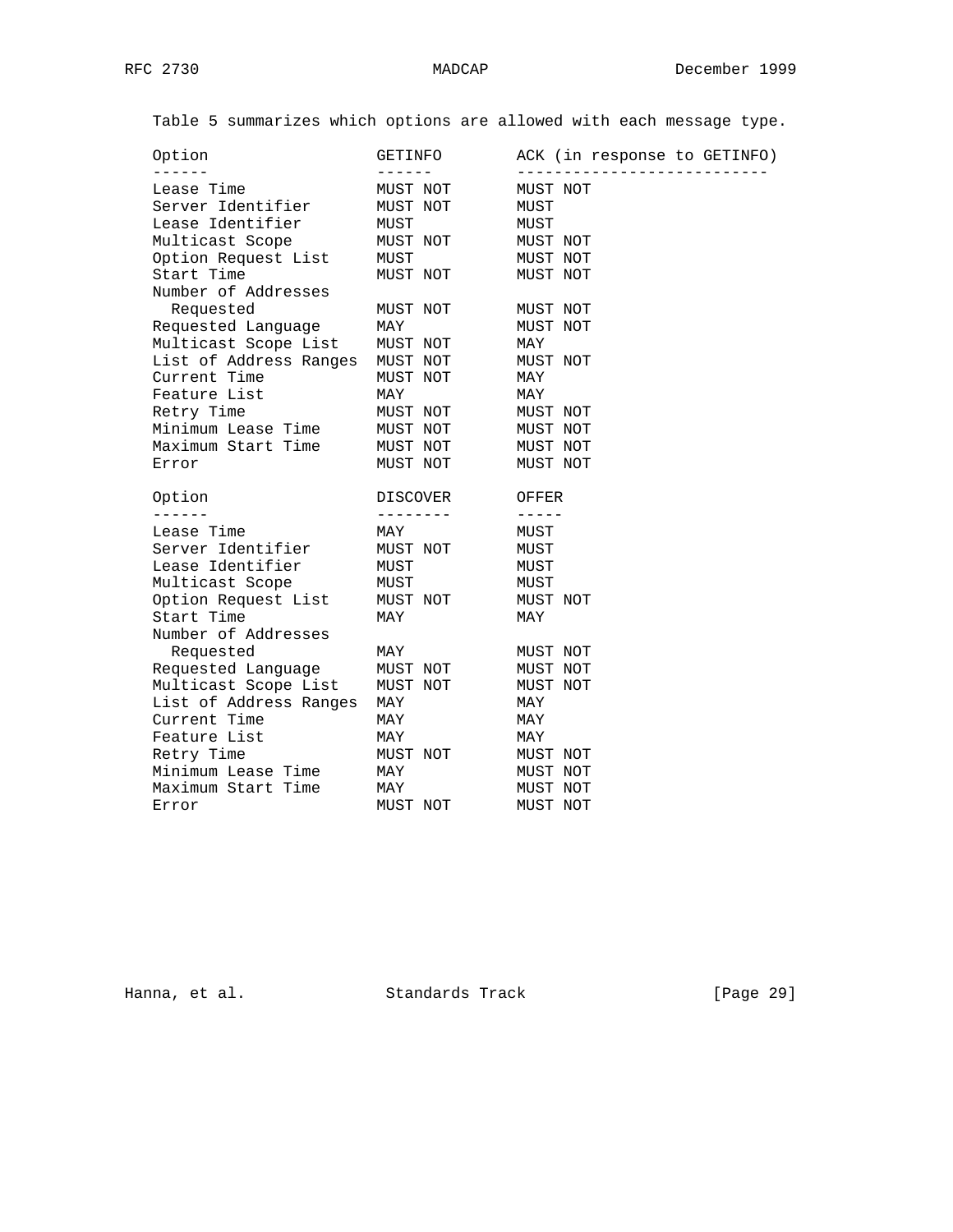| Option                 | REQUEST    | ACK (in response to REQUEST) |
|------------------------|------------|------------------------------|
| Lease Time             | MAY        | MUST                         |
| Server Identifier      | MUST (if   | MUST                         |
|                        | multicast) |                              |
| Lease Identifier       | MUST       | MUST                         |
| Multicast Scope        | MUST       | MUST                         |
| Option Request List    | MUST NOT   | MUST NOT                     |
| Start Time             | MAY        | MAY                          |
| Number of Addresses    |            |                              |
| Requested              | MAY        | MUST NOT                     |
| Requested Language     | MUST NOT   | MUST NOT                     |
| Multicast Scope List   | MUST NOT   | MUST NOT                     |
| List of Address Ranges | MAY        | MUST                         |
| Current Time           | MAY        | MAY                          |
| Feature List           | MAY        | MAY                          |
| Retry Time             | MUST NOT   | MAY                          |
| Minimum Lease Time     | MAY        | MUST NOT                     |
| Maximum Start Time     | MAY        | MUST NOT                     |
| Error                  | MUST NOT   | MUST NOT                     |
| Option                 | RENEW      | ACK (in response to RENEW)   |
| ------                 | -----      | --------------------------   |
| Lease Time             | MAY        | MUST                         |
| Server Identifier      | MUST NOT   | MUST                         |
| Lease Identifier       | MUST       | MUST                         |
| Multicast Scope        | MUST NOT   | MUST                         |
| Option Request List    | MUST NOT   | MUST NOT                     |
| Start Time             | MAY        | MAY                          |
| Number of Addresses    |            |                              |
| Requested              | MUST NOT   | MUST NOT                     |
| Requested Language     | MUST NOT   | MUST NOT                     |
| Multicast Scope List   | MUST NOT   | MUST NOT                     |
| List of Address Ranges | MUST NOT   | MUST                         |
| Current Time           | MAY        | MAY                          |
| Feature List           | MAY        | MAY                          |
| Retry Time             | MUST NOT   | MAY                          |
| Minimum Lease Time     | MAY        | MUST NOT                     |
| Maximum Start Time     | MAY        | MUST NOT                     |
| Error                  | MUST NOT   | MUST NOT                     |

Hanna, et al. Standards Track [Page 30]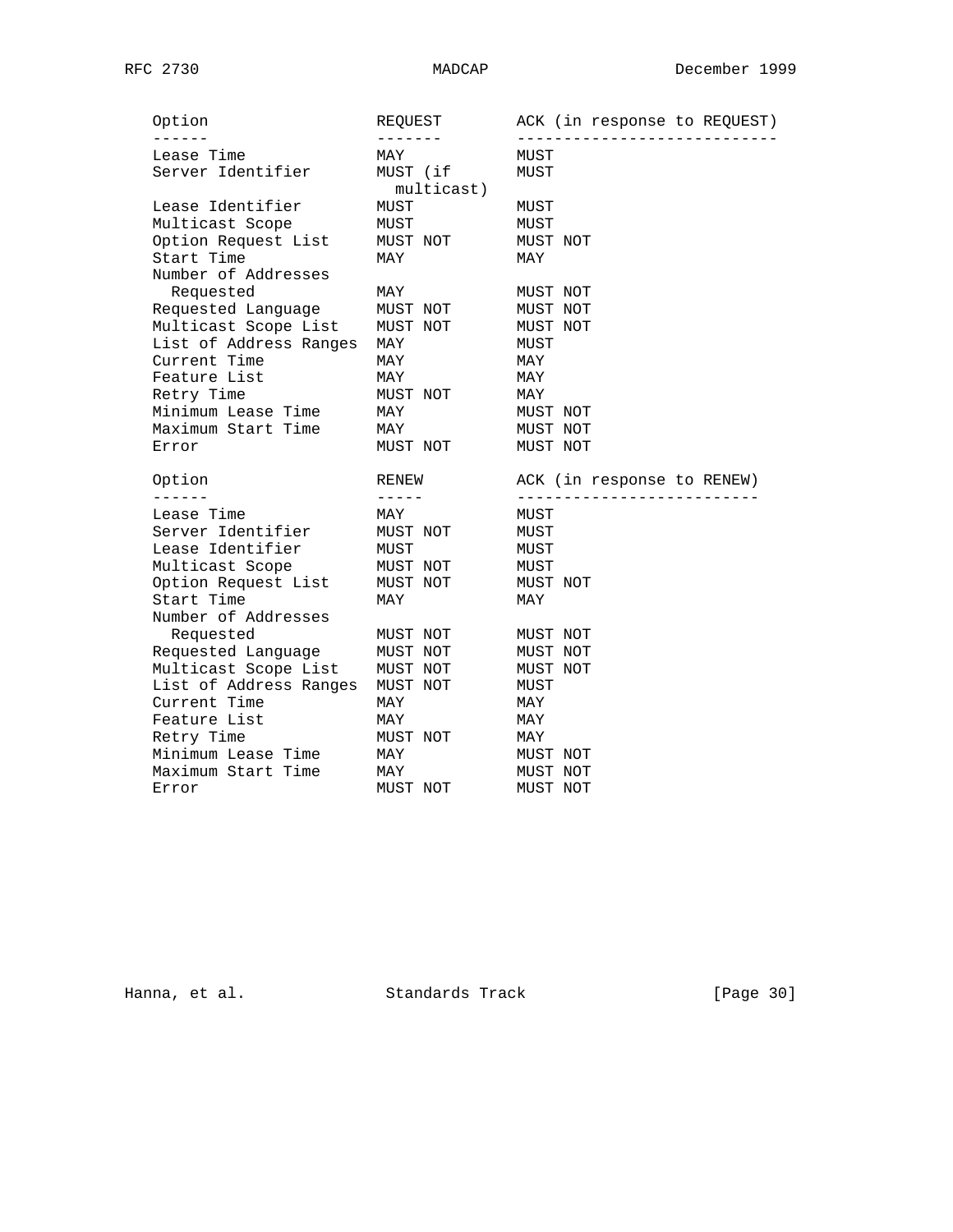| Option                 | RELEASE  | ACK (in response to RELEASE) |
|------------------------|----------|------------------------------|
| Lease Time             | MUST NOT | MUST NOT                     |
| Server Identifier      | MUST NOT | MUST                         |
| Lease Identifier       | MUST     | MUST                         |
| Multicast Scope        | MUST NOT | MUST NOT                     |
| Option Request List    | MUST NOT | MUST NOT                     |
| Start Time             | MUST NOT | MUST NOT                     |
| Number of Addresses    |          |                              |
| Requested              | MUST NOT | MUST NOT                     |
| Requested Language     | MUST NOT | MUST NOT                     |
| Multicast Scope List   | MUST NOT | MUST NOT                     |
| List of Address Ranges | MUST NOT | MUST NOT                     |
| Current Time           | MUST NOT | MUST NOT                     |
| Feature List           | MAY      | MAY                          |
| Retry Time             | MUST NOT | MUST NOT                     |
| Minimum Lease Time     | MUST NOT | MUST NOT                     |
| Maximum Start Time     | MUST NOT | MUST NOT                     |
| Error                  | MUST NOT | MUST NOT                     |
| Option                 | NAK      |                              |
| ------                 | $- - -$  |                              |
| Lease Time             | MUST NOT |                              |
| Server Identifier      | MUST     |                              |
| Lease Identifier       | MUST     |                              |
| Multicast Scope        | MUST NOT |                              |
| Option Request List    | MUST NOT |                              |
| Start Time             | MUST NOT |                              |
| Number of Addresses    |          |                              |
| Requested              | MUST NOT |                              |
| Requested Language     | MUST NOT |                              |
| Multicast Scope List   | MUST NOT |                              |
| List of Address Ranges | MUST NOT |                              |
| Current Time           | MUST NOT |                              |
| Feature List           | MAY      |                              |
| Retry Time             | MUST NOT |                              |
| Minimum Lease Time     | MUST NOT |                              |
| Maximum Start Time     | MUST NOT |                              |
| Error                  | MUST     |                              |

# Table 5: Options allowed in MADCAP messages

# 3.1. End

 The End option marks the end of valid information in the options field. This option MUST be included at the end of the options field in each MADCAP message.

Hanna, et al. Standards Track [Page 31]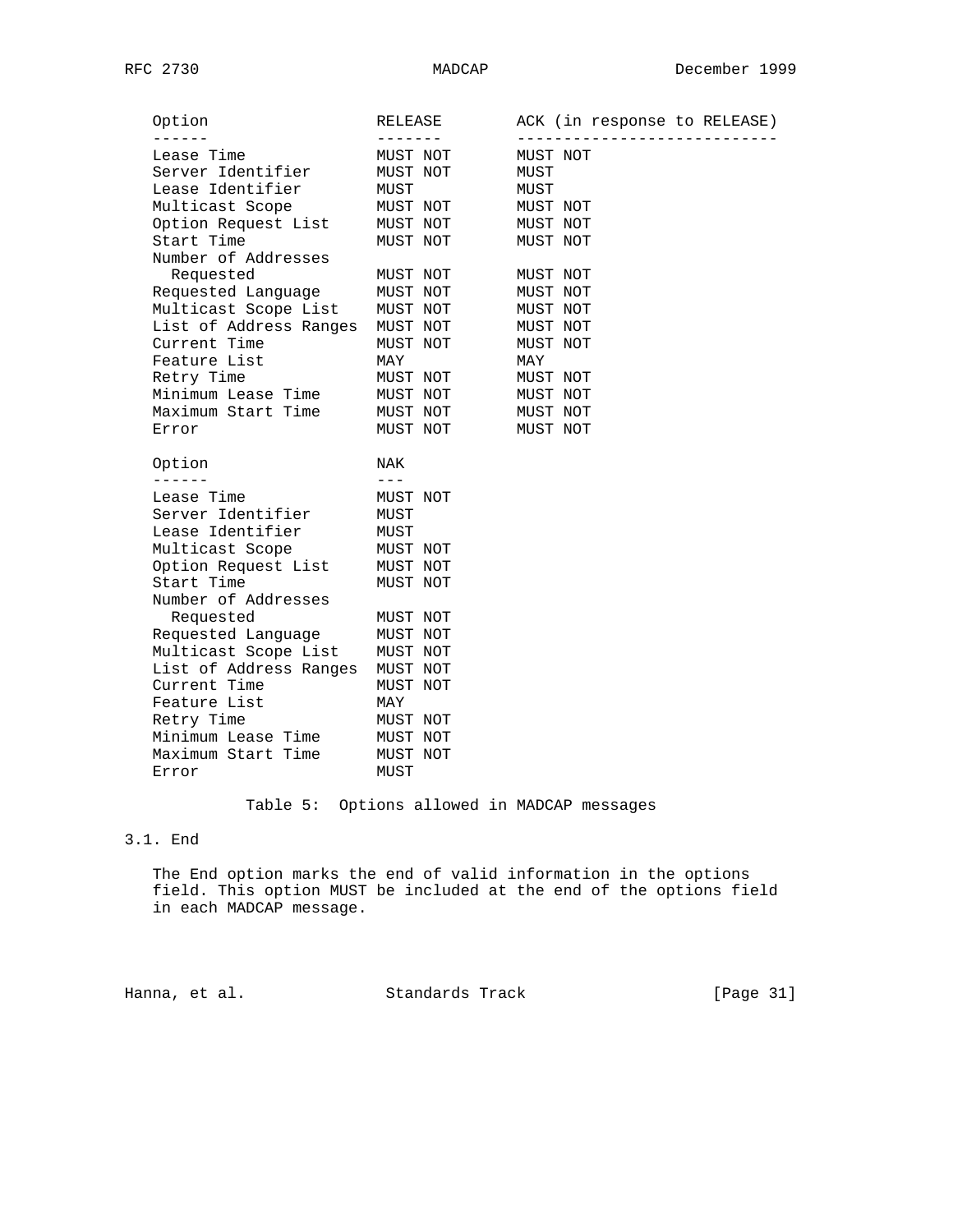The code for this option is 0, and its length is 0.

| Code                    | Tien                      |
|-------------------------|---------------------------|
|                         | +-----+-----+-----+-----+ |
|                         |                           |
| +-----+----++----+----- |                           |

3.2. Lease Time

 This option is used in a client request (DISCOVER, REQUEST, or RENEW) to allow the client to request a lease time for the multicast address. In a server reply (OFFER or ACK), a MADCAP server uses this option to specify the lease time it is willing to offer.

 The time is in units of seconds, and is specified as a 32-bit unsigned integer.

The code for this option is 1, and its length is 4.

| Code | T.en | Lease Time |  |
|------|------|------------|--|
|      |      |            |  |
|      |      |            |  |
|      |      |            |  |

3.3. Server Identifier

 This option contains the IP address of a MADCAP server. A two octet address family number (as defined by IANA, including those defined in [10]) is stored first, followed by the address. The address family for this address is not determined by the addrfamily field in the fixed header so that addresses from one family may be allocated while communicating with a server via addresses of another family.

 All messages sent by a MADCAP server MUST include a Server Identifier option with the IP address of the server sending the message.

 MADCAP clients MUST include a Server Identifier option in multicast REQUEST messages in order to indicate which OFFER message has been accepted.

The code for this option is 2, and its minimum length is 3.

| Code |  |                     | Len Address Family Address |  |
|------|--|---------------------|----------------------------|--|
|      |  |                     |                            |  |
|      |  | 2   n   family   al |                            |  |
|      |  |                     |                            |  |

Hanna, et al. Standards Track [Page 32]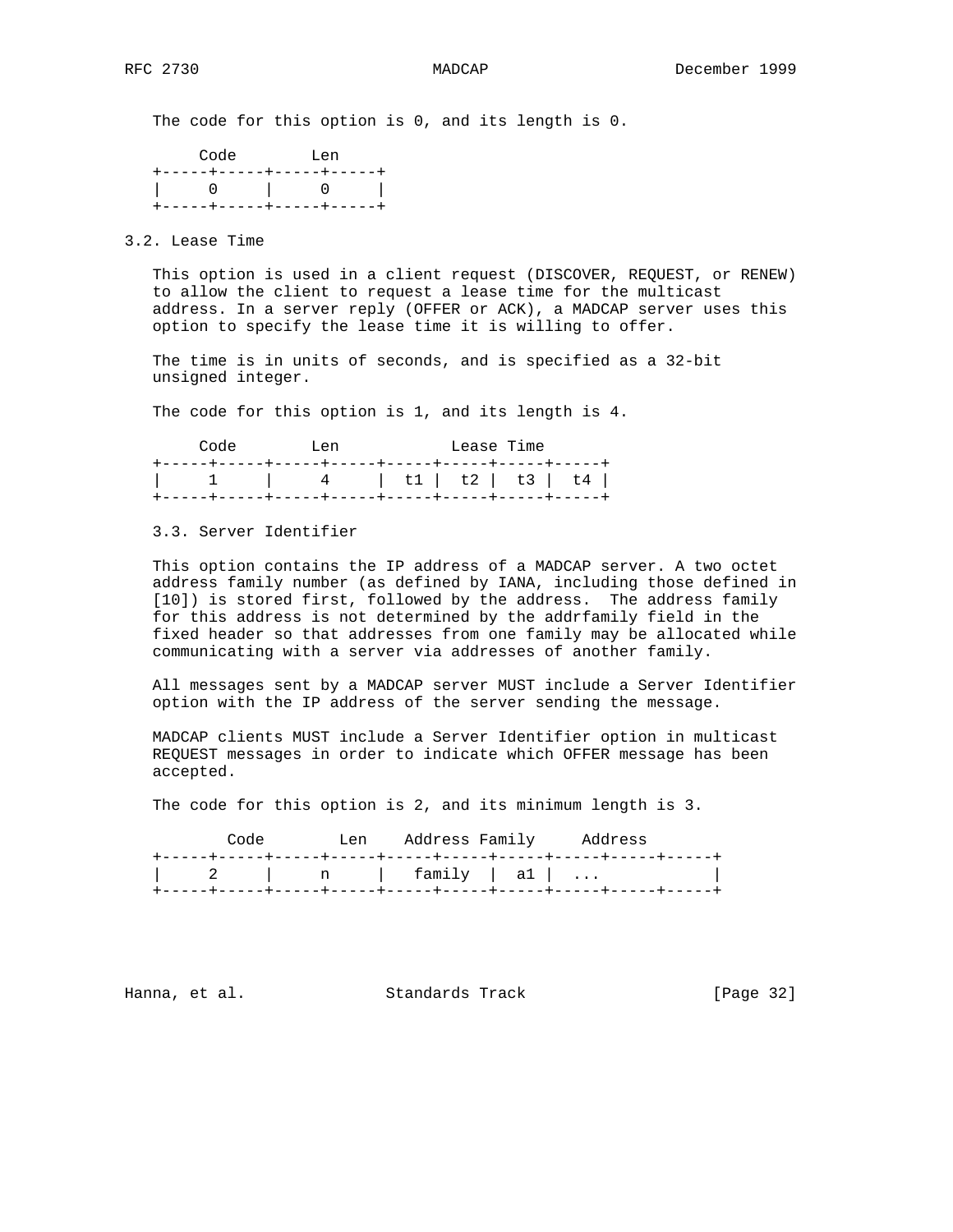3.4. Lease Identifier

 This option is used by MADCAP clients to specify a unique lease identifier. For more information about this option and how it is used, see section 2.4.

The code for this option is 3, and its minimum length is 1.

| Code |                                           | Len |  | Lease Identifier |  |
|------|-------------------------------------------|-----|--|------------------|--|
|      | +-----+-----+-----+------+-----+-----+--- |     |  |                  |  |
|      |                                           |     |  |                  |  |
|      |                                           |     |  |                  |  |

### 3.5. Multicast Scope

 The multicast scope option is used by the client to indicate the requested multicast scope in a DISCOVER or REQUEST message. It is also used by the MADCAP server to indicate the scope of an assigned address.

 The client may obtain the scope list through the Multicast Scope List option or using some other means. The Scope ID is the first multicast address in the scope. The address family of the Scope ID is determined by the addrfamily field in the fixed header.

The code for this option is 4, and its minimum length is 1.

| Code | Tien                                | Scope ID |
|------|-------------------------------------|----------|
|      | +------+----+-----+-----+-----+---- |          |
|      |                                     |          |
|      | -----+-----+-----+-----+-----+----+ |          |

3.6. Option Request List

 This option is used by a MADCAP client in an GETINFO message to request that certain options be included in the server's ACK response. The server SHOULD try to include the specified options in its response, but is not required to do so.

The format of this option is a list of option codes.

The code for this option is 5 and the minimum length is 2.

| Code | ⊺.en | Requested Options                      |  |
|------|------|----------------------------------------|--|
|      |      | ---+-----+-----+-----+----+----, , , , |  |
|      | n    | Option1                                |  |
|      |      | --+-----+---                           |  |

Hanna, et al. Standards Track [Page 33]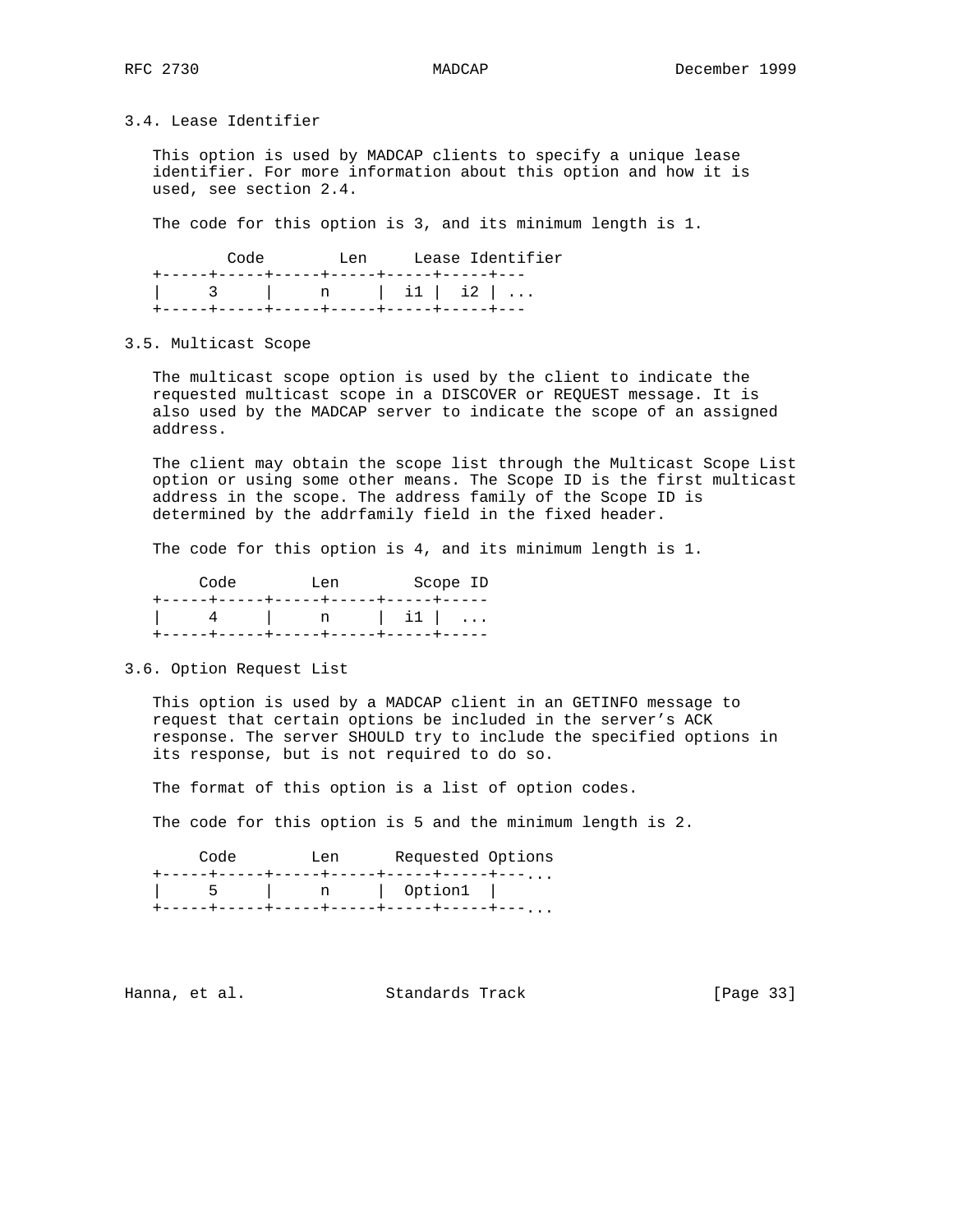3.7. Start Time

 The Start Time option specifies the starting time for a multicast address lease.

 A client may include this option in a DISCOVER, RENEW, or REQUEST message to request a multicast address for use at a future time. A server may include this option in an OFFER message or in an ACK in response to REQUEST or RENEW message to indicate that a lease has been granted which starts at a future time.

 If the Start Time option is present, the IP Address Lease Time option specifies the duration of the lease beginning at the Start Time option value.

 If the Start Time option is present, the Current Time option MUST also be present, as described in section 2.12.

 The time value is an unsigned 32 bit integer in network byte order giving the number of seconds since 00:00 UTC, 1st January 1970. This can be converted to an NTP timestamp by adding decimal 2208988800. This time format will not wrap until the year 2106.

The code for this option is 6 and the length is 4.

|  |  | Code Len Time |  |  |
|--|--|---------------|--|--|
|  |  |               |  |  |
|  |  |               |  |  |
|  |  |               |  |  |

## 3.8. Number of Addresses Requested

 This option specifies the minimum and desired number of addresses requested by the client. It is only used in DISCOVER and REQUEST messages and is only sent by the client.

 The minimum and desired number of addresses requested are unsigned 16 bit integers in network byte order. The minimum MUST be less than or equal to the desired number. If a message is received where this is not the case, the MADCAP server MUST generate and process an Invalid Request error in the manner described in section 2.6.

 The client MAY obtain more than one address either by repeating the protocol for every address or by requesting several addresses at the same time via this option. When the client is requesting only one address, this option SHOULD NOT be included. A MADCAP server

Hanna, et al. Standards Track [Page 34]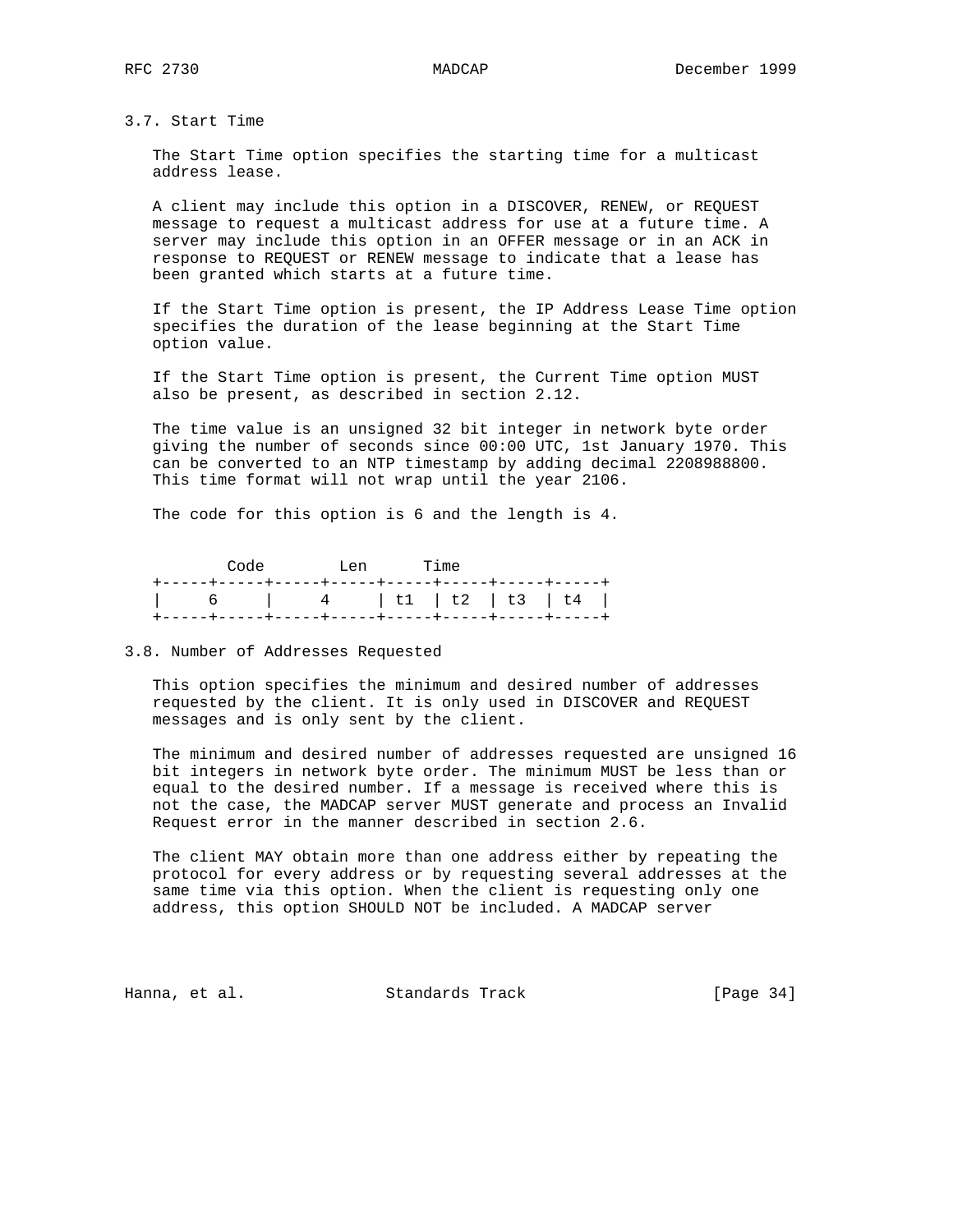receiving a DISCOVER or REQUEST packet including this option MUST include between the minimum and desired number of addresses in any OFFER or ACK response.

The code for this option is 7 and the length is 4.

| Code | ⊺.⊖n                                                                                                                                                                                                                                                                                                                                                                                                          | Minimum                                 | Desired |
|------|---------------------------------------------------------------------------------------------------------------------------------------------------------------------------------------------------------------------------------------------------------------------------------------------------------------------------------------------------------------------------------------------------------------|-----------------------------------------|---------|
|      |                                                                                                                                                                                                                                                                                                                                                                                                               | --+-----+-----+-----+-----+-----+----+- |         |
|      | l min                                                                                                                                                                                                                                                                                                                                                                                                         | desired                                 |         |
|      | ---+-----+---<br>$\frac{1}{2} \frac{1}{2} \frac{1}{2} \frac{1}{2} \frac{1}{2} \frac{1}{2} \frac{1}{2} \frac{1}{2} \frac{1}{2} \frac{1}{2} \frac{1}{2} \frac{1}{2} \frac{1}{2} \frac{1}{2} \frac{1}{2} \frac{1}{2} \frac{1}{2} \frac{1}{2} \frac{1}{2} \frac{1}{2} \frac{1}{2} \frac{1}{2} \frac{1}{2} \frac{1}{2} \frac{1}{2} \frac{1}{2} \frac{1}{2} \frac{1}{2} \frac{1}{2} \frac{1}{2} \frac{1}{2} \frac{$ |                                         |         |

# 3.9. Requested Language

 This option specifies the language in which the MADCAP client would like strings such as zone names to be returned. It is only included in an GETINFO message sent by the client. It is an RFC 1766 [6] language tag. The proper way to handle this tag with respect to zone names is discussed further in the definition of the Multicast Scope List option.

The code for this option is 8 and the minimum length is 0.

| Code |                                  | ⊺.⊖n | Language Tag |                |
|------|----------------------------------|------|--------------|----------------|
|      | ---+-----+-----+-----+- -+-----+ |      |              |                |
|      | n   L1   L1                      |      |              |                |
|      | ---+-----+-----+-----+-          |      |              | $-+ - - - - -$ |

3.10. Multicast Scope List

 This option is sent by the server in an ACK message in response to an GETINFO message sent by the client.

 If the client did not include a Requested Language option in its GETINFO message, the MADCAP server SHOULD return all zone names for each zone. If the client included a Requested Language option in its GETINFO message, the MADCAP server MUST return no more than one zone name for each zone. For each zone, the MADCAP server SHOULD first look for a zone name that matches the requested language tag (using a case-insensitive ASCII comparison). If any names match, one of them should be returned. Otherwise, the MADCAP server SHOULD choose another zone name to return (if any are defined). It SHOULD give preference to zone names that are marked to be used if no name is available in a desired language.

Hanna, et al. Standards Track [Page 35]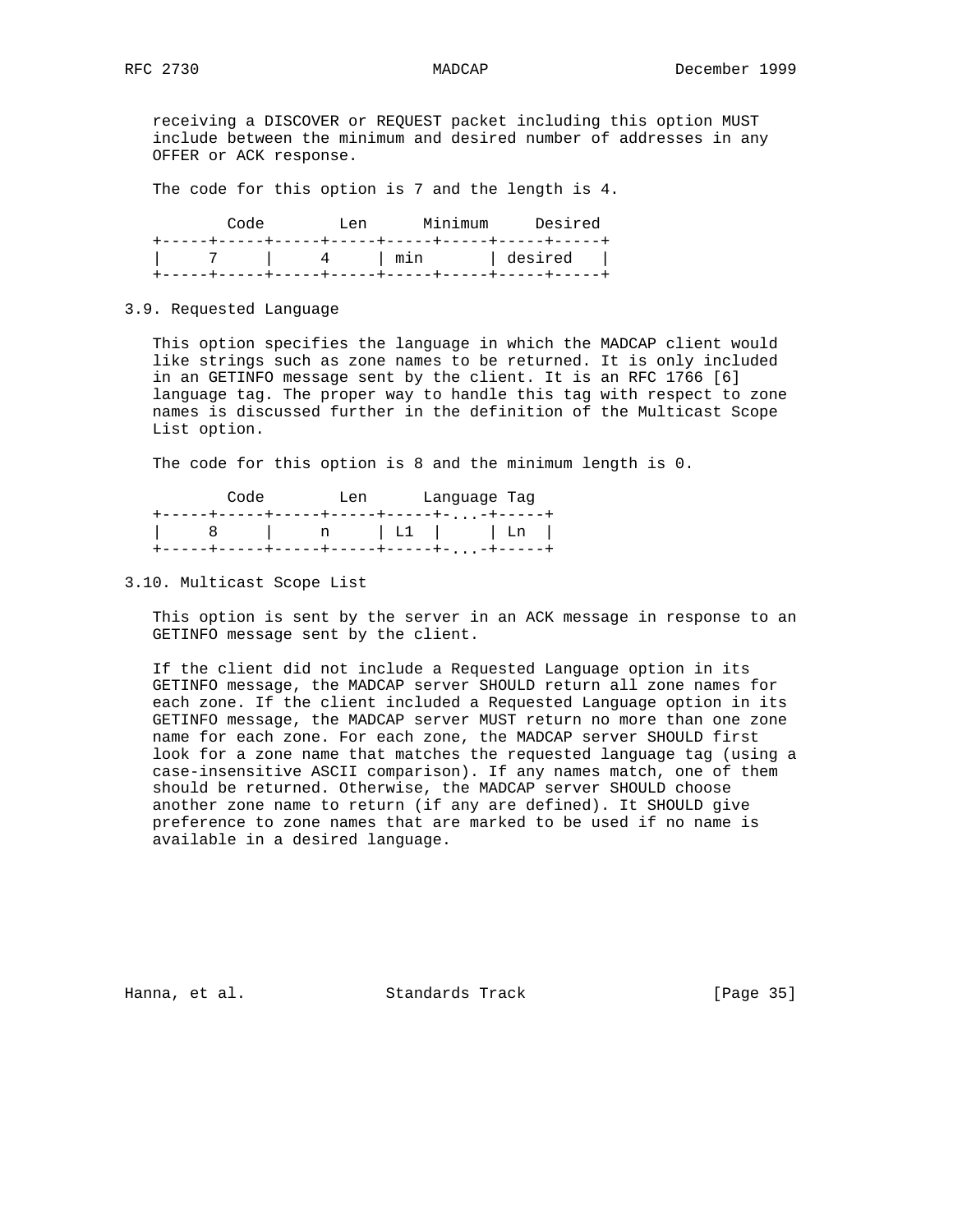The code for this option is 9 and the minimum length is 0.

The format of the multicast scope list option is:

Code Len Count Scope List +-----+-----+-----+-----+-----+-----+-...-+-----+ | 9 | p | m | L1 | | Lm | +-----+-----+-----+-----+-----+-----+-...-+-----+

 The scope list is a list of m tuples, where each tuple is of the form:

| Scope ID                                                                                                                                                                                  | Last Address – TTL |  | Count | Name Encoded Name List |  |
|-------------------------------------------------------------------------------------------------------------------------------------------------------------------------------------------|--------------------|--|-------|------------------------|--|
| $\vert$ ID $\vert$ Last $\vert$ T $\vert$ n $\vert$ EN1 $\vert$ $\vert$ ENn $\vert$<br>+---+-- <sub>--</sub> --+---+---+-- <sub>--</sub> --+---+----+-----+-----+- <sub>-</sub> --+-----+ |                    |  |       |                        |  |

 where Scope ID is the first multicast address in the scope, Last Address is the last multicast address in the scope, TTL is the multicast TTL value for the multicast addresses of the scope, and Name Count is the number of encoded names for this zone (which may be zero). The address family of the Scope ID and Last Address is determined by the addrfamily field in the fixed header. Note that a particular MADCAP server may be allocating addresses out of some subset of the scope. For instance, the addresses in the scope may be divided among several servers in some way.

Each encoded name is of the form

| Flags Length | Name Lang Language Tag | Name<br>Length | Name                                                                                             |  |
|--------------|------------------------|----------------|--------------------------------------------------------------------------------------------------|--|
|              |                        |                | +-----+-----+-----+--+-----+-----+-----+--+-----+<br>$  F   q   L1  $ $  Lq   r   N1  $ $  Nr  $ |  |

 where Name Flags is a flags field with flags defined below, Lang Length is the length of the Language Tag in octets (which MUST NOT be zero), Language Tag is a language tag indicating the language of the zone name (as described in [6]), Name Length is the length of the Name in octets (which MUST NOT be zero), and Name is a UTF-8 [5] string indicating the name given to the scope zone.

 The high bit of the Name Flags field is set if the following name should be used if no name is available in a desired language. Otherwise, this bit is cleared. All remaining bits in the octet SHOULD be set to zero and MUST be ignored.

Hanna, et al. Standards Track [Page 36]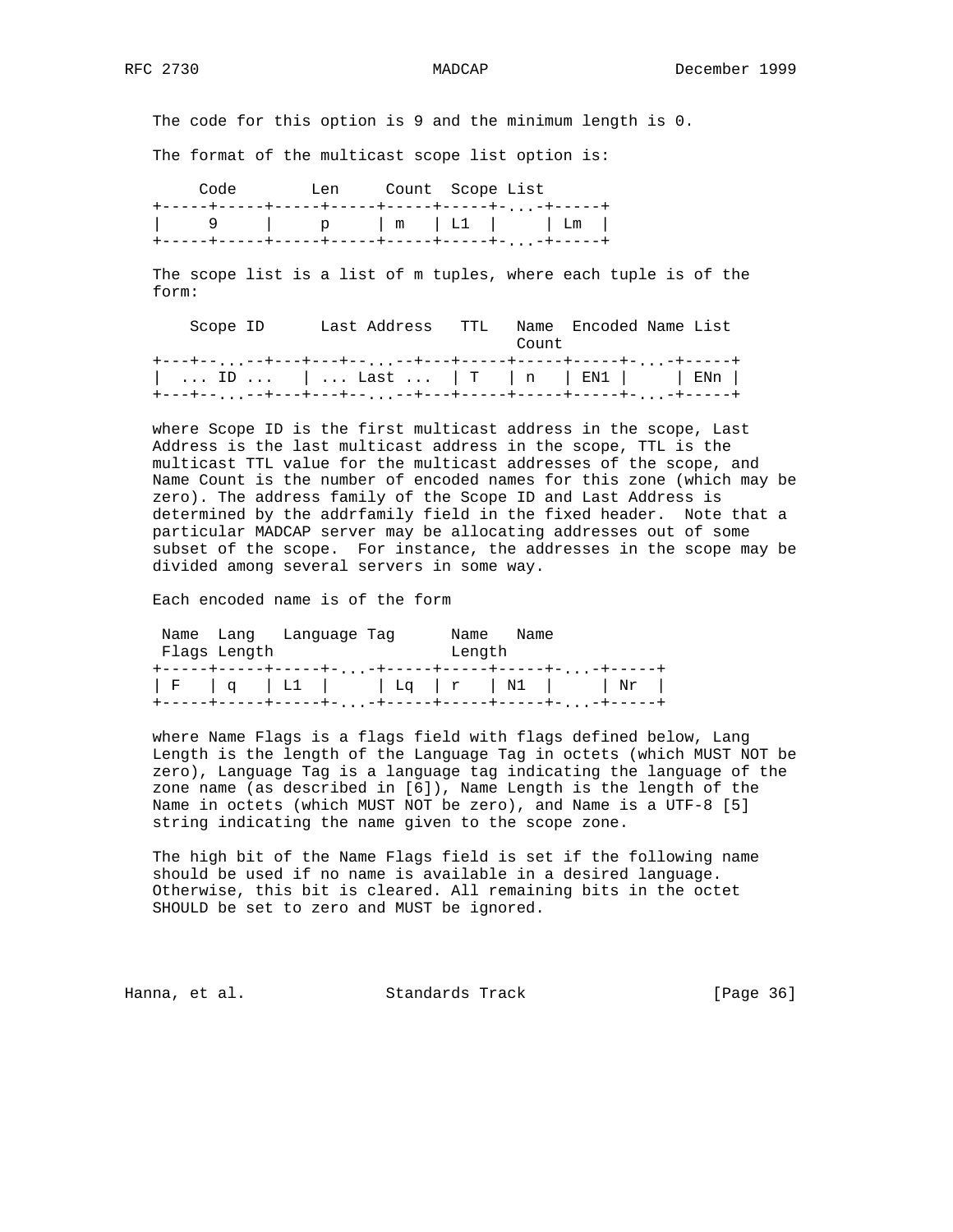The Scope IDs of entries in the list MUST be unique and the scopes SHOULD be listed from smallest (topologically speaking) to largest. This makes it easier to display a consistent user interface, with scopes usually keeping the same order. However, scopes may not be strictly nested. In this circumstance, there is no strict ordering from smallest to largest and the server must use another technique for ordering the scope list.

Example:

 There are two scopes supported by the multicast address allocation server: Inside abcd.com with addresses 239.192.0.0-239.195.255.255, and world with addresses 224.0.1.0-238.255.255.255. Then this option will be given as:

 Code Len Count +-----+-----+-----+-----+-----+... | 9 | 51 | 2 | +-----+-----+-----+-----+-----+... Scope ID Last Address TTL Name Name Lang Language Count Flags Length Tag +---+---+---+---+---+---+---+---+---+-----+-----+------+-...-+... |239|192| 0 | 0 |239|195|255|255|10 | 1 | 128 | 2 | en | +---+---+---+---+---+---+---+---+---+-----+-----+------+-...-+... Name Length Name +------+--+--+-...-+--+--+... | 15 | Inside abcd.com | +------+--+--+-...-+--+--+... Scope ID Last Address TTL Name Name Lang Language Count Flags Length Tag +---+---+---+---+---+---+---+---+---+-----+-----+------+-...-+... |224| 0 | 1 | 0 |238|255|255|255|16 | 1 | 128 | 2 | en | +---+---+---+---+---+---+---+---+---+-----+-----+------+-...-+... Name Length Name +------+--...--+

 | 5 | world | +------+--...--+

Hanna, et al. Standards Track [Page 37]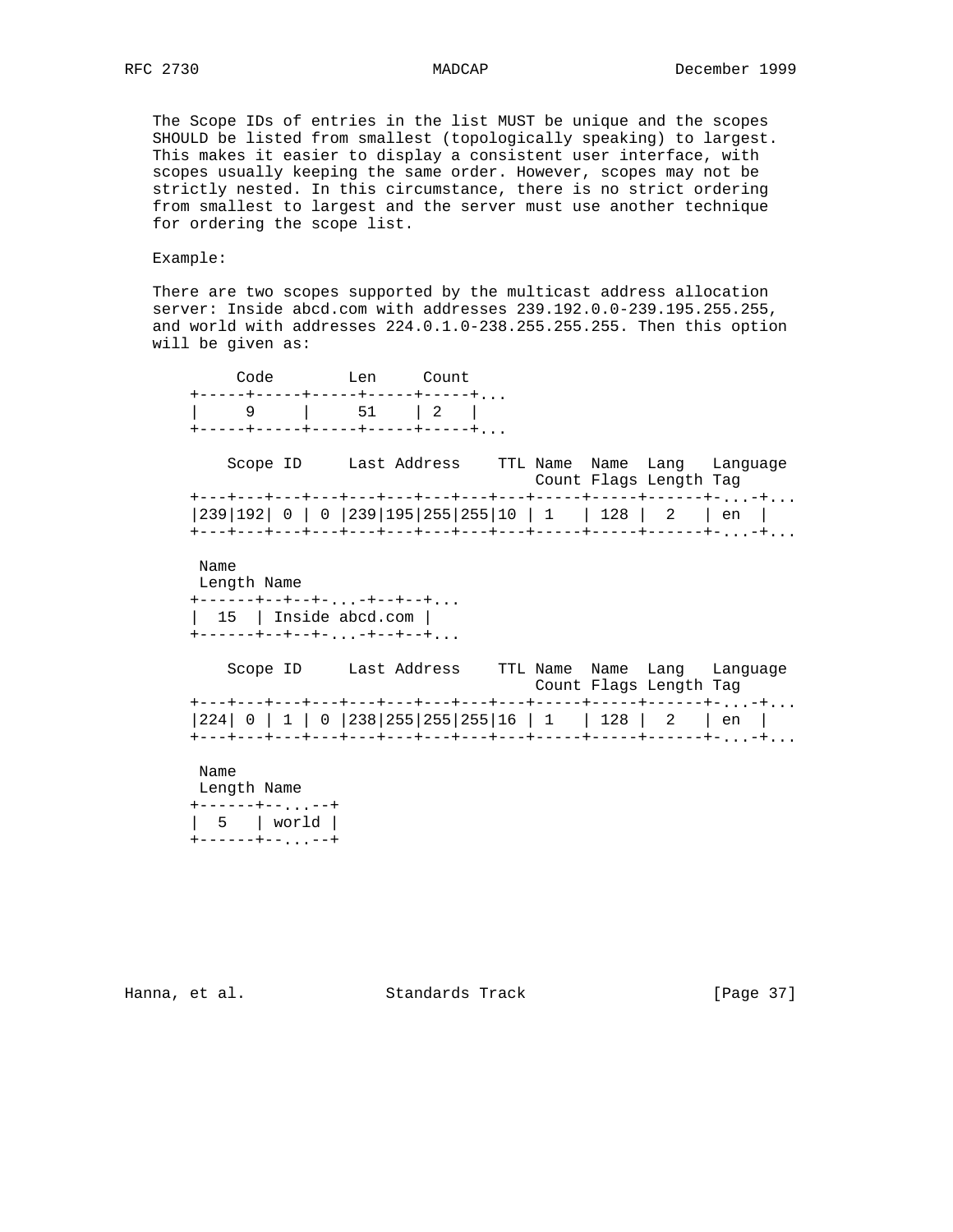### 3.11. List of Address Ranges

 This option is used by the server to provide the list of all the address ranges allocated to the client.

 This option is also used by the client when requesting a lease for a specific set of addresses. This feature should be needed only rarely, such as when a lease is accidentally allowed to expire and it needs to be reallocated.

 The address family of the addresses is determined by the addrfamily field.

The code for this option is 10 and the minimum length is 0.

| Code | ⊺.en | Address Range List |                                                               |
|------|------|--------------------|---------------------------------------------------------------|
|      |      |                    | +-----+-----+-----+-----+-----+-----+-,,,-+----+              |
|      |      |                    | $\vert$ 10 $\vert$ n $\vert$ L1 $\vert$ L2 $\vert$ Ln $\vert$ |
|      |      |                    | +-----+-----+-----+-----+-----+-----+-+-----+                 |

where the Address Range List is of the following format.

|  |  | StartAddress1 BlockSize1 StartAddress2 BlockSize2             |  |
|--|--|---------------------------------------------------------------|--|
|  |  | +---+---+---+---+---+---+---+---+---+---+---+---+---+--,,,--+ |  |
|  |  | S1    B11   B12    S2    B21   B22                            |  |
|  |  | +---+---+---+---+---+---+---+---+---+---+---+---+---+--,,,--+ |  |

### 3.12. Current Time

 This option is used to express what the sender thinks the current time is. This is useful for detecting clock skew. This option MUST be included if the Start Time or Maximum Start Time options are used, as described in section 2.12.

 The time value is an unsigned 32 bit integer in network byte order giving the number of seconds since 00:00 UTC, 1st January 1970. This can be converted to an NTP [4] timestamp by adding decimal 2208988800. This time format will not wrap until the year 2106.

The code for this option is 11 and the length is 4.

| Code | <b>Example 1.4</b> Tien | <b>Time</b> |  |  |
|------|-------------------------|-------------|--|--|
|      |                         |             |  |  |
|      |                         |             |  |  |
|      |                         |             |  |  |

Hanna, et al. Standards Track [Page 38]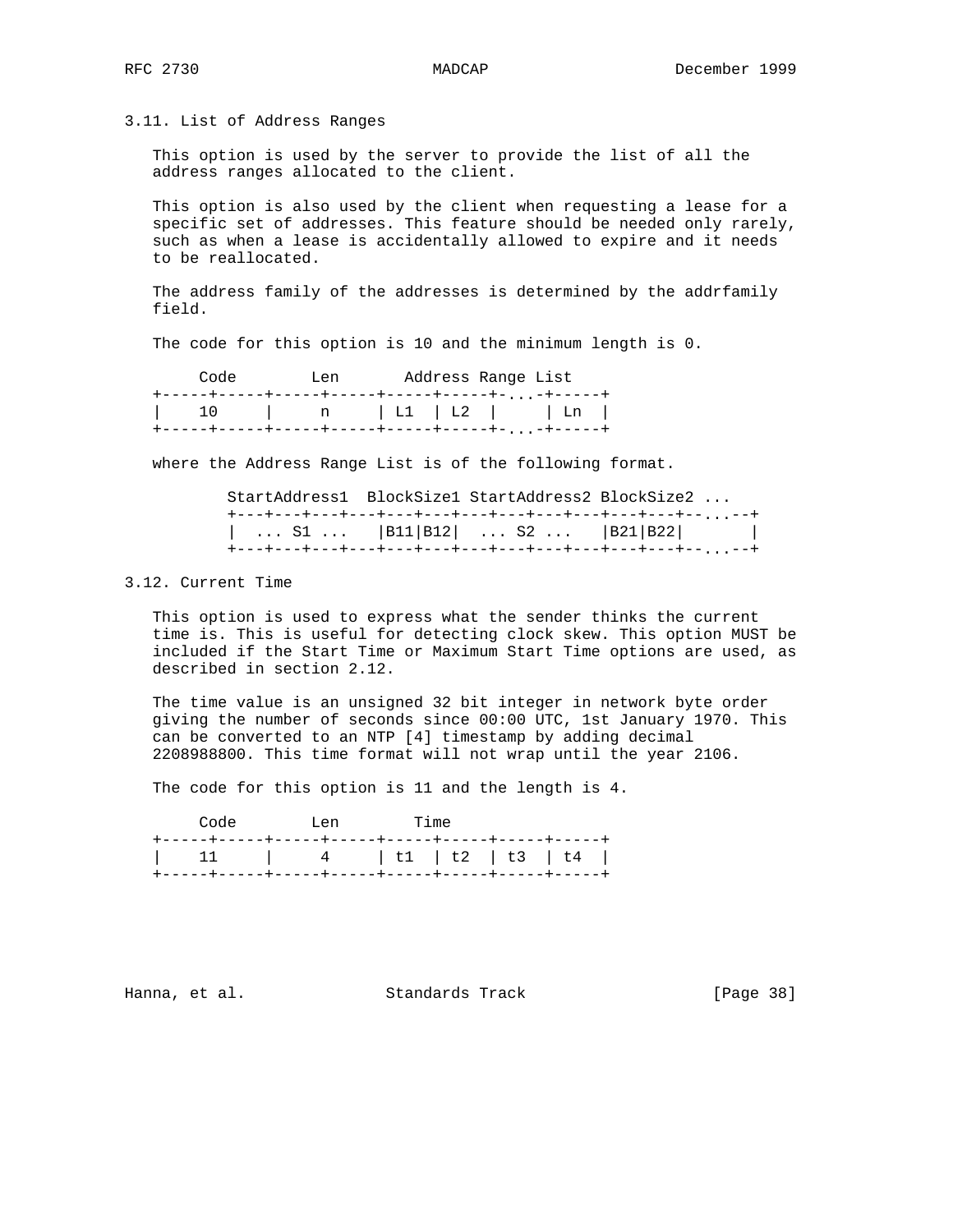## 3.13. Feature List

 This option lists optional MADCAP features supported, requested, or required, by the sender. This option MAY be included in any message sent by a MADCAP server or client.

 Optional features of MADCAP are identified with a two octet feature code. New MADCAP feature codes may only be defined by IETF Consensus, as described in section 5.

 The Feature List option consists of three separate lists: supported features, requested features, and required features. Each list consists of an unordered list of feature codes. The supported list is used by MADCAP clients or servers to indicate the features that the sender supports. The requested and required lists are used by MADCAP clients to indicate which features are requested of or required from a MADCAP server. The required list is used by MADCAP servers to indicate which features were implemented by the MADCAP server in processing this message. Messages sent by MADCAP servers MUST NOT include any feature codes in the requested list.

 If a MADCAP client includes the Feature List option in a message, it MAY include features in any of the lists: supported, requested, and required. If a MADCAP server receives a message containing the Feature List option and it does not support all of the features in the required list, it MUST generate and process a Required Feature Not Supported error in the manner described in section 2.6. If the server supports all of the features in the required list, it MUST implement them as appropriate for this message. It SHOULD try to implement the features in the requested list and it MAY implement any of the features in the supported list. If an optional feature (such as Retry After) is not included in any part of the Feature List option included in the client's message (or if the client does not include a Feature List option in its message), the server MUST NOT use that feature in its response.

 If a MADCAP server does respond to a client's message that includes a Feature List option, the server MUST include a Feature List option with a supported features list that lists the features that it supports, a required features list that lists the features that it implemented in responding to this message (which must be included in the supported features list of the client's Feature List option), and an empty requested features list.

Hanna, et al. Standards Track [Page 39]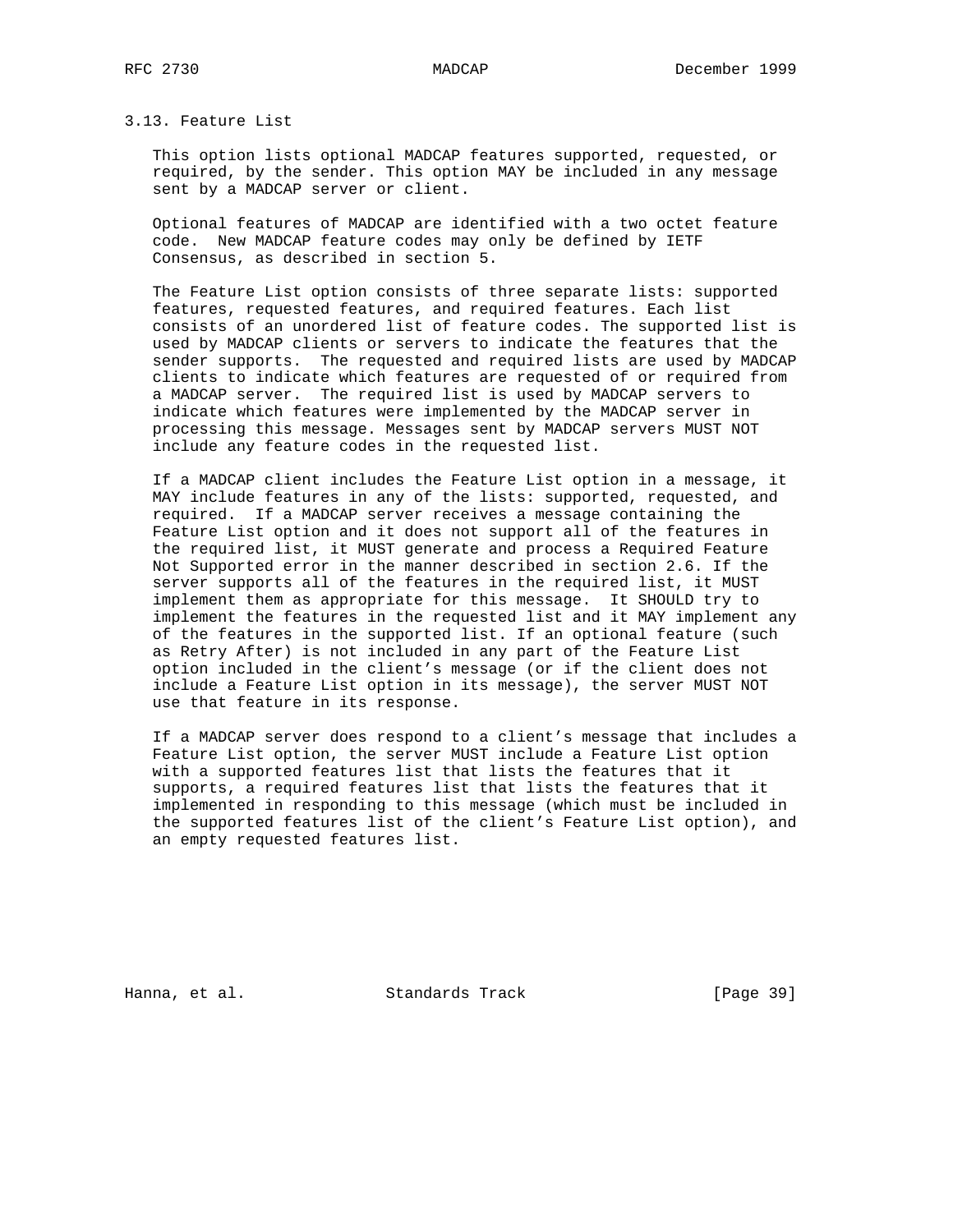The code for this option is 12 and the minimum length is 6.

| Code | T.en. | Supported Requested Required |  |
|------|-------|------------------------------|--|
|      |       |                              |  |
|      |       | 12   n   FL1   FL2   FL3     |  |
|      |       |                              |  |

where each of the Feature Lists is of the following format:

| Feature<br>Count | Feature<br>Code 1             | Feature<br>Code m          |
|------------------|-------------------------------|----------------------------|
| m                | ---+-----+-----+----+-<br>FC1 | <u>...-+-----+-</u><br>FCm |

### 3.14. Retry Time

 The Retry Time option specifies the time at which a client should retry a REQUEST or RENEW message when using the Retry After feature.

 This option should only be sent by a MADCAP server in an ACK when responding to a REQUEST or RENEW message that includes the Retry After feature in the supported, requested, or required list. For more discussion of Retry After, see section 2.13.2.

 If the Retry Time option is present, the Current Time option MUST also be present.

 The time value is an unsigned 32 bit integer in network byte order giving the number of seconds since 00:00 UTC, 1st January 1970. This can be converted to an NTP timestamp by adding decimal 2208988800. This time format will not wrap until the year 2106.

The code for this option is 13 and the length is 4.

|  | Code Len Time              |  |  |
|--|----------------------------|--|--|
|  |                            |  |  |
|  | 13   4   t1   t2   t3   t4 |  |  |
|  |                            |  |  |

### 3.15. Minimum Lease Time

 This option is used in a client request (DISCOVER, REQUEST, or RENEW) to allow the client to specify a minimum lease time for the multicast address. If a server cannot meet this minimum lease time, it MUST generate and process a Valid Request Could Not Be Completed error in the manner described in section 2.6.

Hanna, et al. Standards Track [Page 40]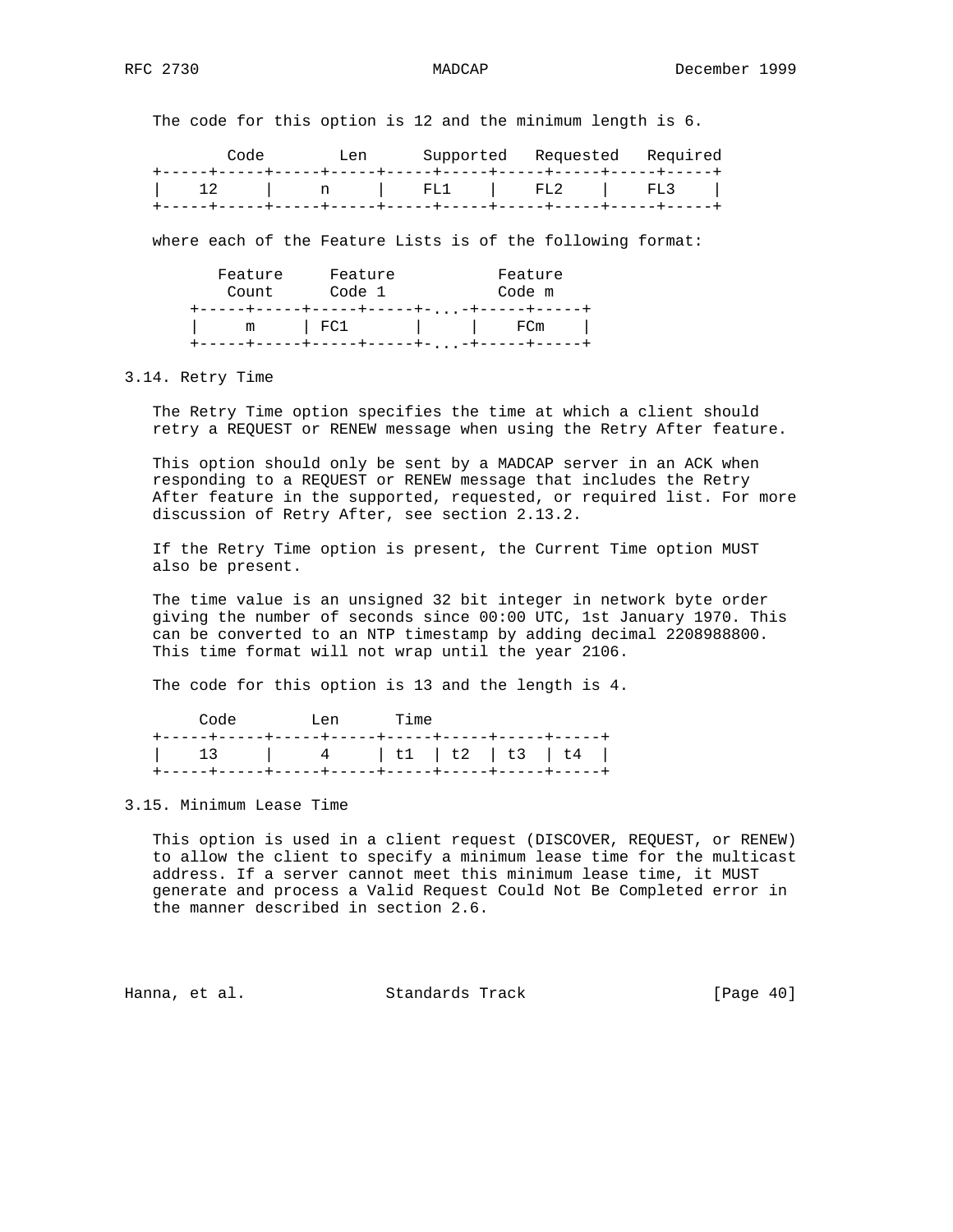The time is in units of seconds, and is specified as a 32-bit unsigned integer.

The code for this option is 14, and its length is 4.

| Code                       | T.en |  | Lease Time |  |
|----------------------------|------|--|------------|--|
|                            |      |  |            |  |
| 14   4   t1   t2   t3   t4 |      |  |            |  |
|                            |      |  |            |  |

3.16. Maximum Start Time

 The Maximum Start Time option specifies the latest starting time that the client is willing to accept for a multicast address lease.

 A client may include this option in a DISCOVER, RENEW, or REQUEST message to specify that it does not want to receive a lease with a starting time later than the specified value. If a server cannot meet this maximum start time, it MUST generate and process a Valid Request Could Not Be Completed error in the manner described in section 2.6.

 If the Maximum Start Time option is present, the Current Time option MUST also be present, as described in section 2.12.

 The time value is an unsigned 32 bit integer in network byte order giving the number of seconds since 00:00 UTC, 1st January 1970. This can be converted to an NTP timestamp by adding decimal 2208988800. This time format will not wrap until the year 2106.

The code for this option is 15 and the length is 4.

| Code                       | Ten Time |  |  |
|----------------------------|----------|--|--|
|                            |          |  |  |
| 15   4   t1   t2   t3   t4 |          |  |  |
|                            |          |  |  |

3.17. Error

 A MADCAP server includes this option in a NAK message to indicate why the request failed. A MADCAP server MUST include an Error option in each NAK message.

 The first two octets of an Error option contain a MADCAP error code. Several MADCAP error codes are defined later in this section. New MADCAP error codes may only be defined by IETF Consensus, as described in section 5.

Hanna, et al. Standards Track [Page 41]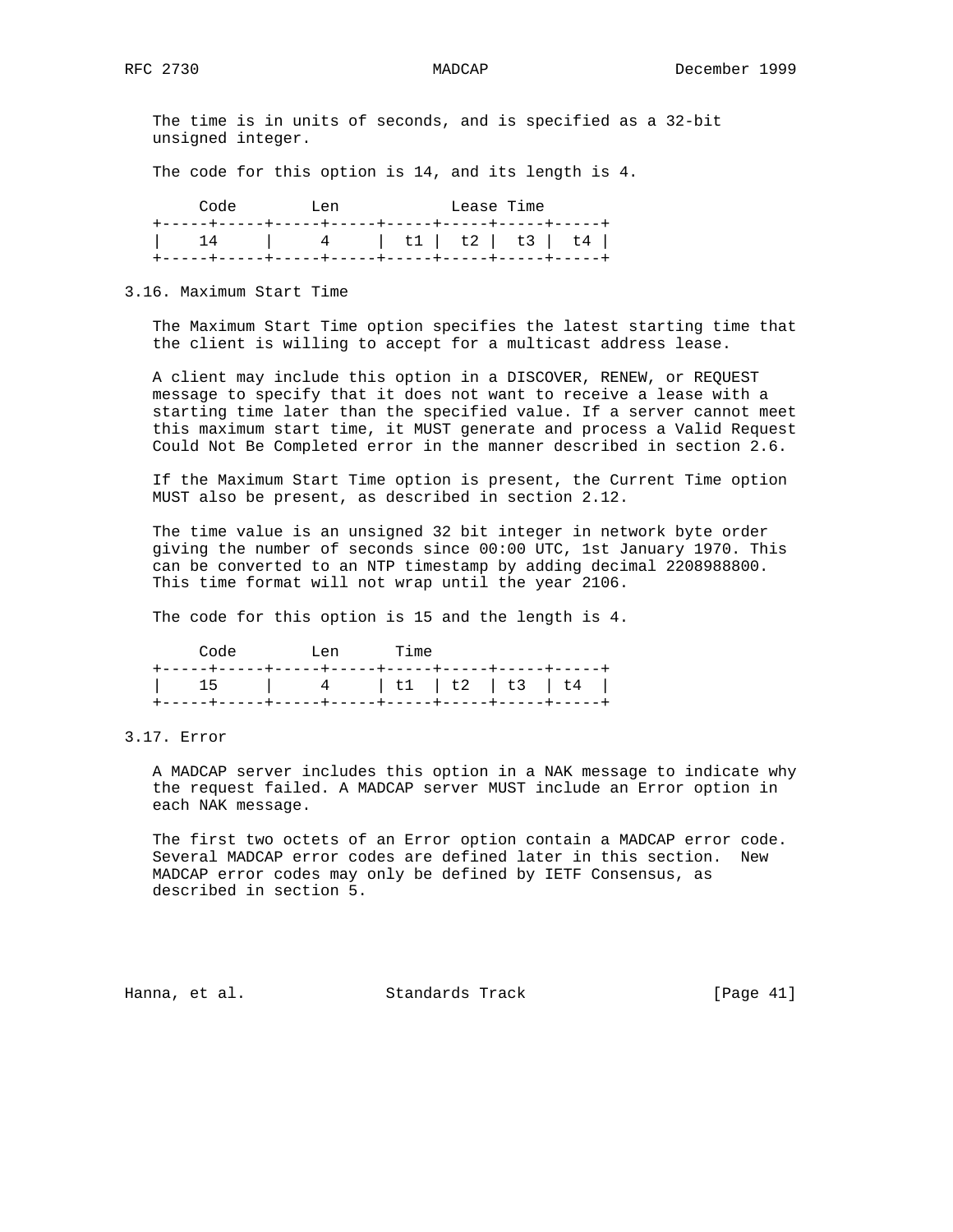Any remaining octets in the Error option contain extra data about the error. The format of this data depends on the error code. The definition of a MADCAP error code must include a definition of the extra data to be included with that error code.

 A client that receives a NAK message containing an Error option MAY log or display a message indicating the error code and extra data received. The client MUST NOT retransmit a message once a NAK response to that message has been received. The client MAY adjust the message to correct the error and send the corrected message or send a message to a different server.

The code for this option is 16, and the minimum length is 2.

| Code | T.en | Error Code Extra Data  |  |  |
|------|------|------------------------|--|--|
|      |      |                        |  |  |
|      |      | 16   n   ecode   d1 d2 |  |  |
|      |      |                        |  |  |

3.17.1. Valid Request Could Not Be Completed

 MADCAP error code 0 indicates that the request was valid, but could not be completed with the available addresses and the current configuration. The extra data is a two octet option code indicating which option caused the problem. A value of 0xFFFF indicates that the problem was not with a specific option.

3.17.2. Invalid Request

 MADCAP error code 1 indicates that the request was malformed or invalid in some other manner. The extra data is a two octet option code indicating which option caused the problem. A value of 0xFFFF indicates that the problem was not with a specific option.

3.17.3. Excessive Clock Skew

 MADCAP error code 2 indicates excessive clock skew (see section 2.12). The extra data consists of a four octet time value representing the server's idea of the current time, an unsigned 32 bit integer in network byte order giving the number of seconds since 00:00 UTC, 1st January 1970. This can be converted to an NTP timestamp by adding decimal 2208988800. This time format will not wrap until the year 2106.

Hanna, et al. Standards Track [Page 42]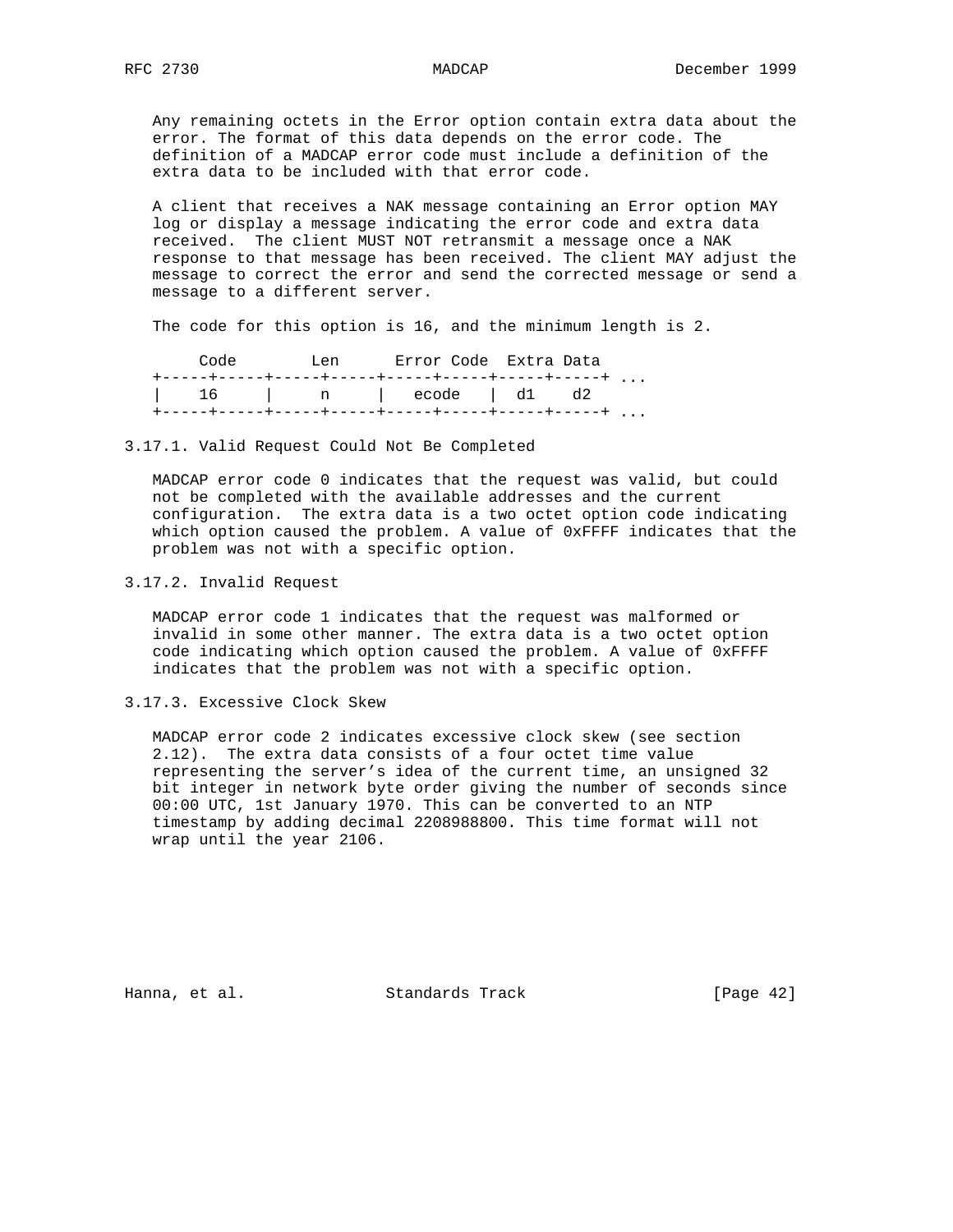3.17.4. Lease Identifier Not Recognized

 MADCAP error code 3 indicates that the Lease Identifier was not recognized (usually in response to a RENEW or RELEASE message). There is no extra data.

3.17.5. Required Feature Not Supported

 MADCAP error code 4 indicates that at least one feature included in the required list of the Feature List option is not supported. The extra data contains a list of the feature codes in the required list that are not supported.

3.17.6. Experimental Use

 MADCAP error codes 1024-2047 are reserved for experimental use. The format of the extra data included with these error codes is not defined.

4. Security Considerations

 MADCAP has relatively basic security requirements. At present there is no way of enforcing authorized use of multicast addresses in the multicast routing/management protocols. Therefore, it is not possible to identify unauthorized use of multicast address by an adversary. Moreover, a multicast address allocated to a user/system can be used by other systems without violating terms of the multicast address allocation. For example, a system may reserve an address to be used for a work group session where each and every member of the work group is allowed to transmit packets using the allocated group address. In other words, the multicast address allocation protocol does not dictate how the address should be used, it only dictates the time period for which it can be used and who gets to release it or renew it. When an address is allocated to a system/user, it basically means that no other user/system (most likely) will be allocated that address for the time period, without any restrictions on its use.

 To protect against rogue MADCAP servers (mis-configured servers and intentional), clients in certain situations would like to authenticate the server. Similarly, for auditing or book-keeping purposes, the server may want to authenticate clients. Moreover, in some cases, the server may have certain policies in place to restrict the number of addresses that are allocated to a system or a user. This feature is of much value when a well behaved but naive user or client requests a large number of addresses, and therefore, inadvertently impacts other users or systems. Therefore, an administrator may want to exert a limited amount of control based on the client identification. The client identification could be based

Hanna, et al. Standards Track [Page 43]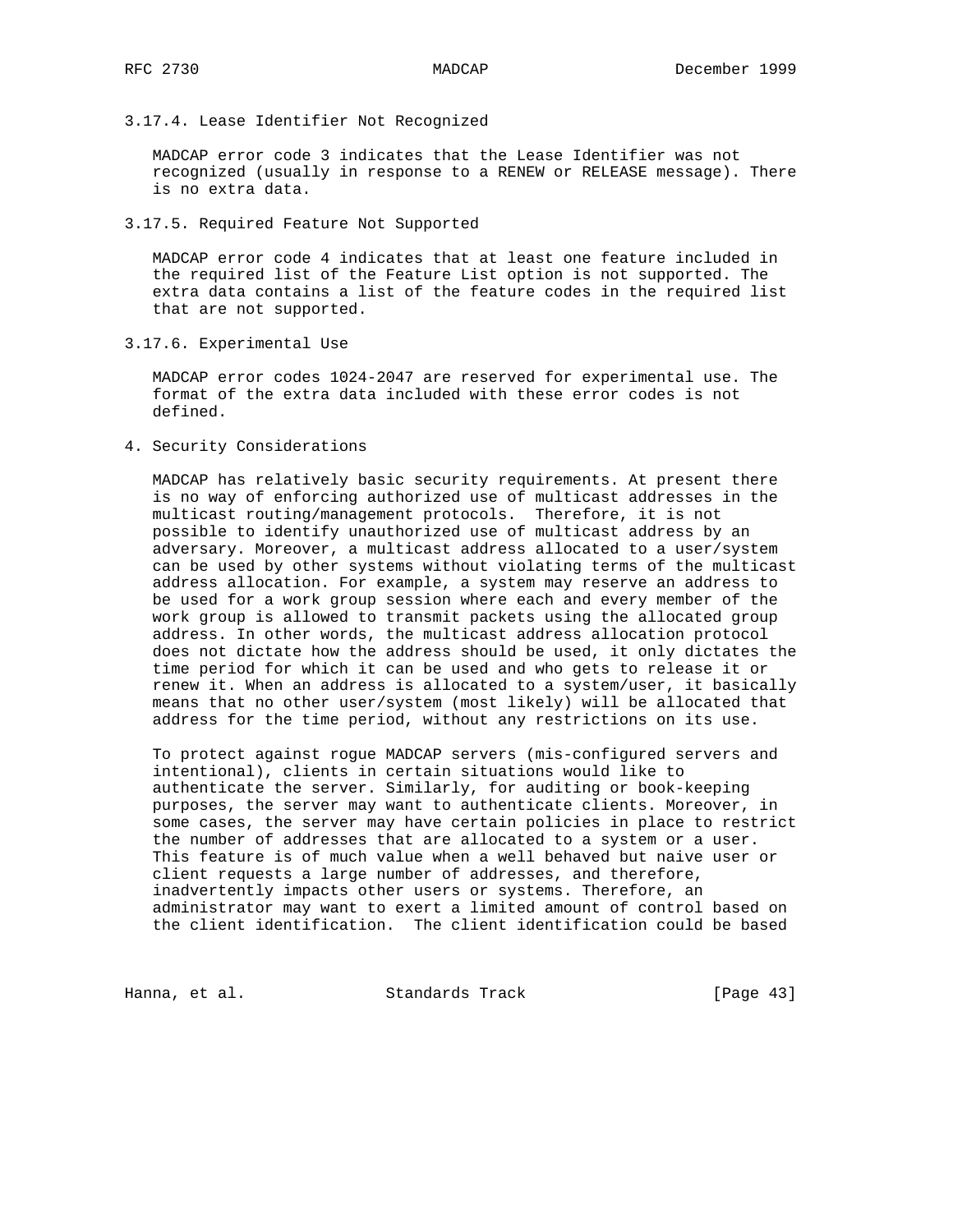on the system or user identity. In most practical situations, system identification will suffice, however, particularly in case of multi user systems, at times, user identification will play an important role. Therefore, authentication capabilities based on user identification may be desirable. As usual, data integrity is a strong requirement and if not protected, can lead to many problems including denial of service attacks.

 In the case of MADCAP, confidentiality is not a strong requirement. In most of the cases, at least when a multicast address is in use, an adversary will be able to determine information that was contained in the MADCAP messages. In some cases, the users/systems may want to protect information in the MADCAP messages so that an adversary is not able to determine relevant information in advance and thus, plan an attack in advance. For example, if an adversary knows in advance (based on MADCAP messages) that a particular user has requested a large number of address for certain time period and scope, he may be able to guess the purpose behind such request and target an attack. When the Shared Lease Identifier feature is used, preserving the confidentiality of MADCAP messages becomes more important. Also, there may be features added to the protocol in the future that may have stronger confidentiality requirements.

 The IPSEC protocol [8] meets client/server identification and integrity protection requirements stated above, requires no modification to the MADCAP protocol, and leverages extensive work in IETF and industry. Therefore, when security is a strong requirement, IPSEC SHOULD be used for protecting all the unicast messages of MADCAP protocol. When IPSEC based security is in use, all the multicast packets except GETINFO MUST be dropped by the MADCAP server. The prevalent implementations of IPSEC support client identification in form of system identification and do not support user identification. However, when desired, IPSEC with appropriate API's may be required to support user identification.

5. IANA Considerations

 This document defines several number spaces (MADCAP options, MADCAP message types, MADCAP Lease Identifier types, MADCAP features, and MADCAP error codes). For all of these number spaces, certain values are defined in this specification. New values may only be defined by IETF Consensus, as described in [7]. Basically, this means that they are defined by RFCs approved by the IESG.

Hanna, et al. Standards Track [Page 44]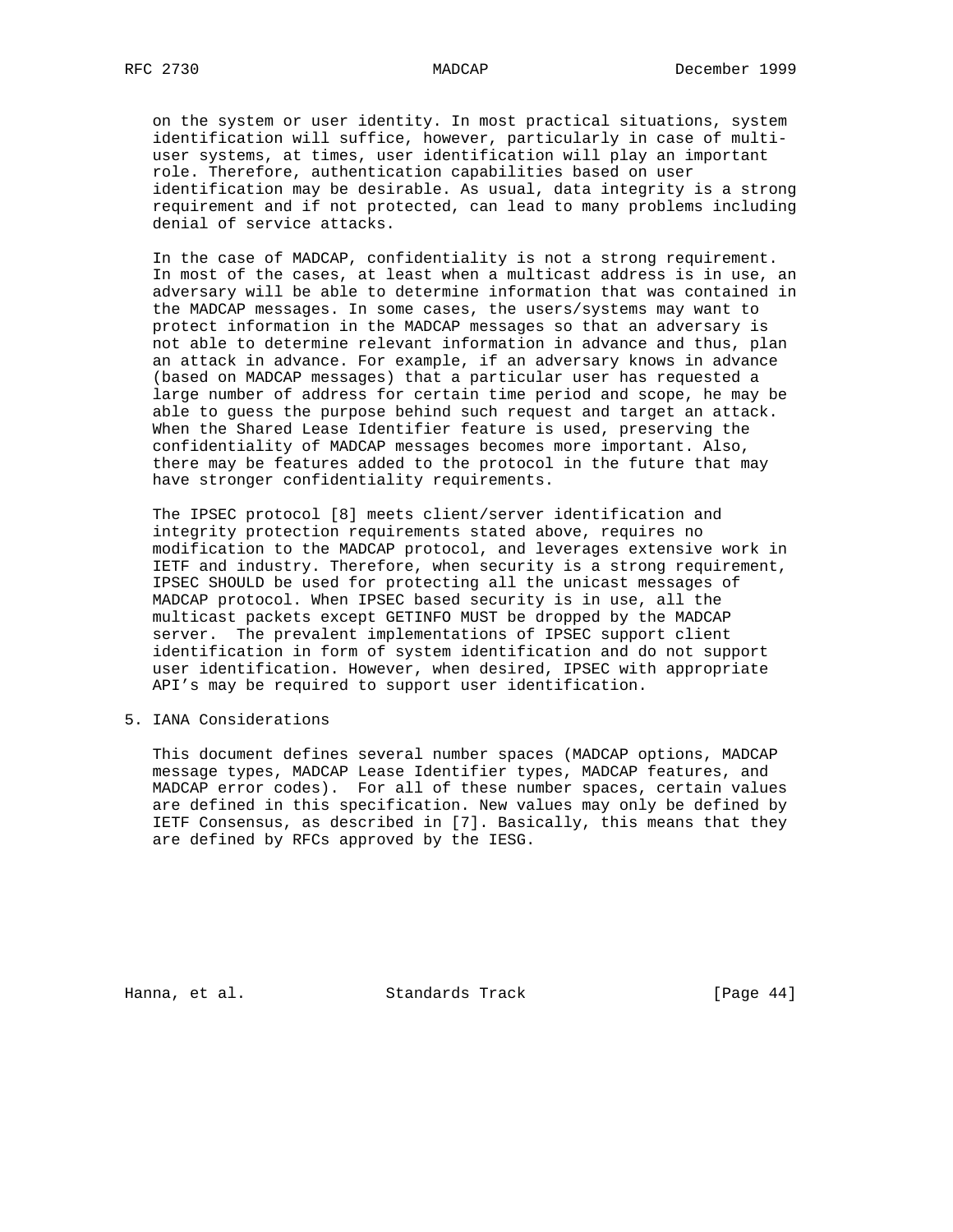6. Acknowledgments

 The authors would like to thank Rajeev Byrisetty, Steve Deering, Peter Ford, Mark Handley, Van Jacobson, David Oran, Thomas Pfenning, Dave Thaler, Ramesh Vyaghrapuri and the participants of the IETF for their assistance with this protocol.

 Much of this document is based on [1] and [2]. The authors of this document would like to express their gratitude to the authors of these previous works. Any errors in this document are solely the fault of the authors of this document.

- 7. References
	- [1] Droms, R., "Dynamic Host Configuration Protocol", RFC 2131, March 1997.
	- [2] Alexander, S. and R. Droms, "DHCP Options and BOOTP Vendor Extensions", RFC 2132, March 1997.
	- [3] Meyer, D., "Administratively Scoped IP Multicast", BCP 23, RFC 2365, July 1998.
	- [4] Mills, D., "Network Time Protocol (Version 3) Specification, Implementation and Analysis", RFC 1305, March 1992.
	- [5] Yergeau, F., "UTF-8, a transformation format of ISO 10646", RFC 2279, January 1998.
	- [6] Alvestrand, H., "Tags for the Identification of Languages", RFC 1766, March 1995.
	- [7] Alvestrand, H. and T. Narten, "Guidelines for Writing an IANA Considerations Section in RFCs", BCP 26, RFC 2434, October 1998.
	- [8] Atkinson, R. and S. Kent, "Security Architecture for the Internet Protocol", RFC 2401, November 1998.
	- [9] Bradner, S., "Key words for use in RFCs to Indicate Requirement Levels", BCP 14, RFC 2119, March 1997.
	- [10] Reynolds, J. and J. Postel, "Assigned Numbers", STD 2, RFC 1700, October 1994.
	- [11] Deering, S., "Host Extensions for IP Multicasting", STD 5, RFC 1112, August 1989.

Hanna, et al. Standards Track [Page 45]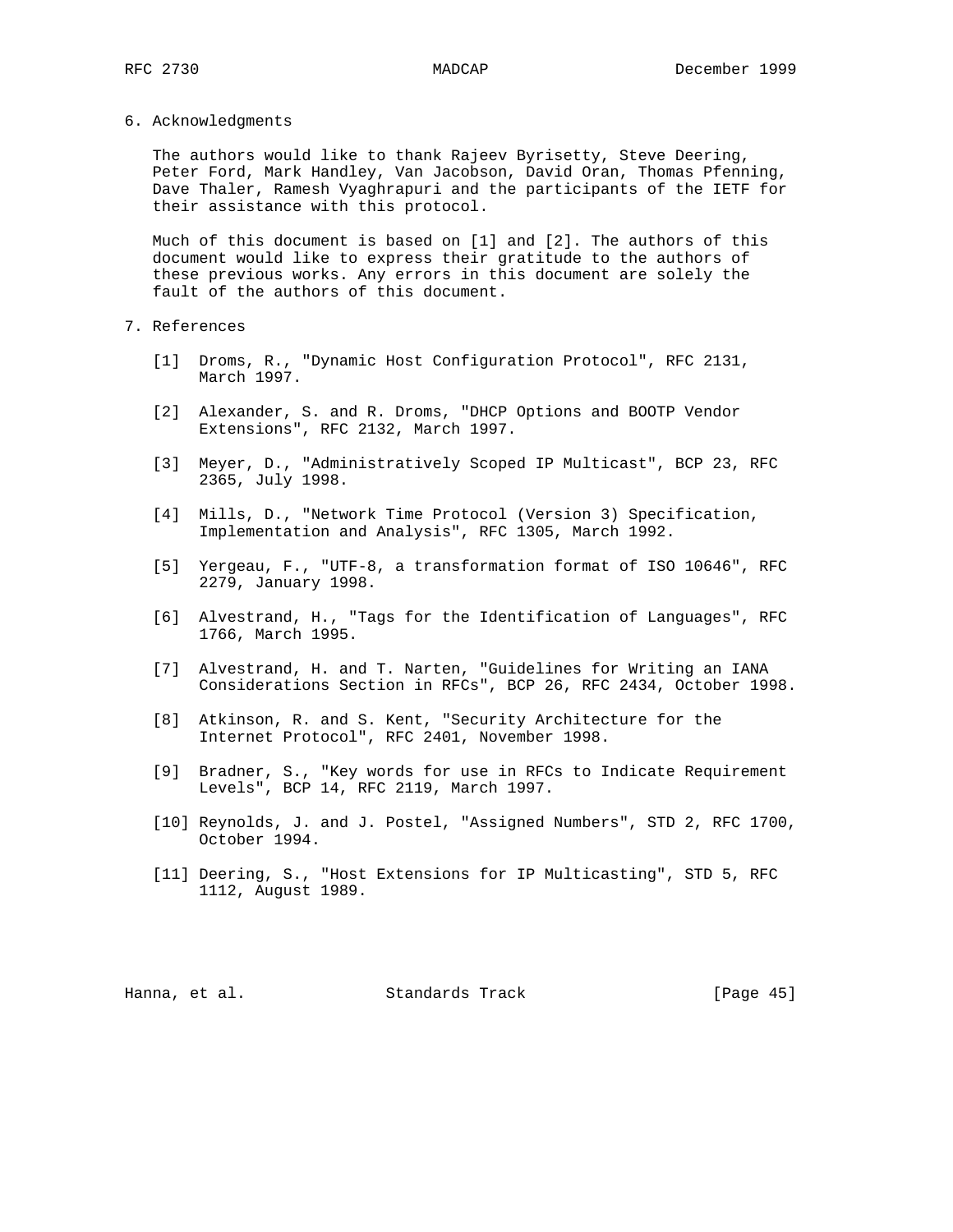- [12] Deering, S. and R. Hinden, "Internet Protocol, Version 6 (IPv6) Specification", RFC 2460, December 1998.
- [13] Hinden, R. and S. Deering, "IP Version 6 Addressing Architecture", RFC 2373, July 1998.
- [14] Schulzrinne, H., Casner, S., Frederick, R. and V. Jacobson, "RTP: A Transport Protocol for Real-Time Applications", RFC 1889, January 1996.
- 8. Authors' Addresses

 Stephen R. Hanna Sun Microsystems, Inc. One Network Drive Burlington, MA 01803

 Phone: +1.781.442.0166 EMail: steve.hanna@sun.com

 Baiju V. Patel Intel Corp. Mail Stop: AG2-201 5200 NE Elam Young Parkway Hillsboro, OR 97124

 Phone: 503 696 8192 EMail: baiju.v.patel@intel.com

 Munil Shah Microsoft Corporation One Microsoft Way Redmond, WA 98052

 Phone: 425 703 3924 EMail: munils@microsoft.com

Hanna, et al. Standards Track [Page 46]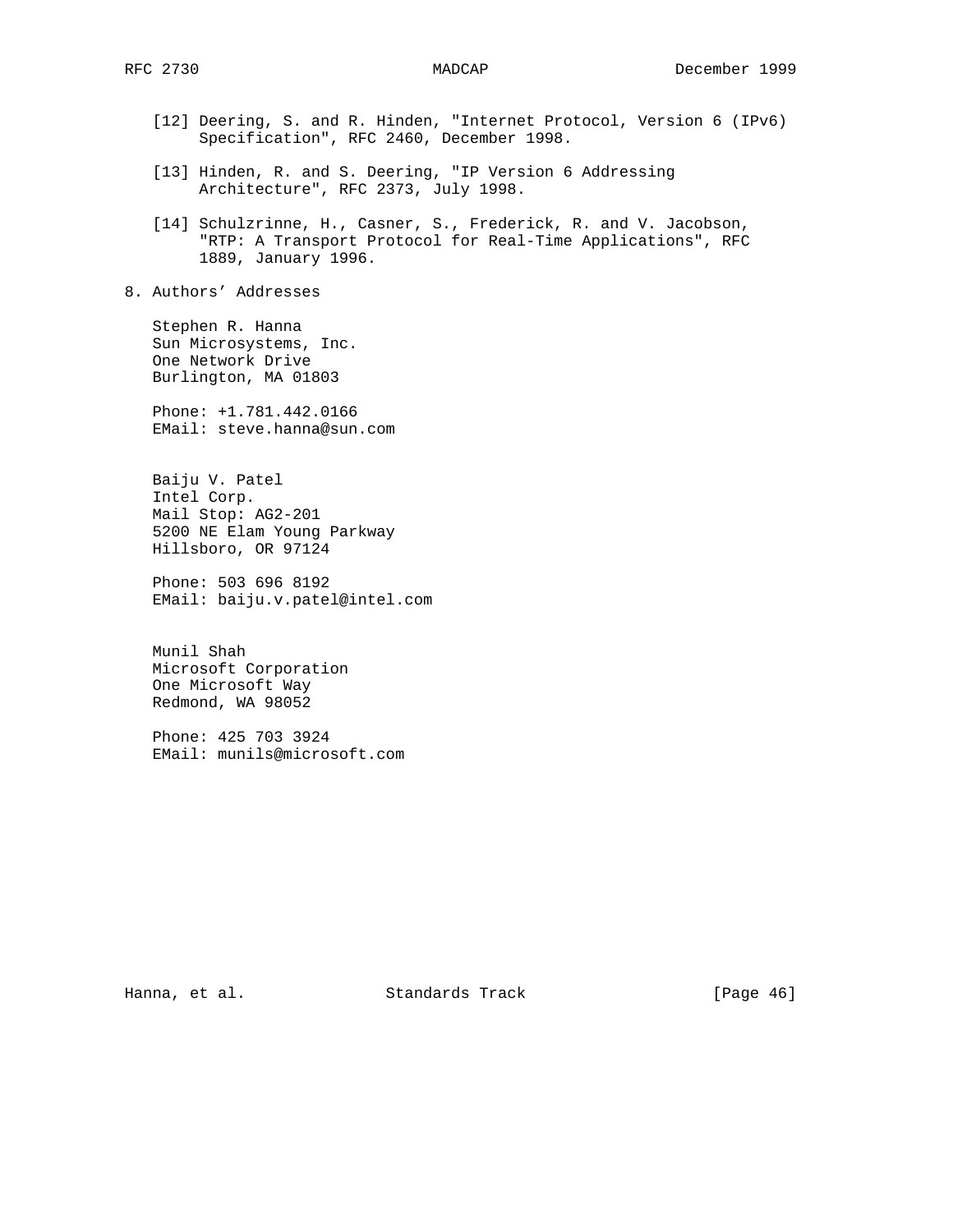APPENDIX A: Examples

 This appendix includes several examples of typical MADCAP protocol exchanges.

1. Multicast Scope List Discovery

 In this example, a MADCAP client wants to determine the scope list in effect. The client is using IPv4, so it starts by multicasting an GETINFO packet to the MADCAP Server Multicast Address corresponding to IPv4 Local Scope. This packet includes the Lease Identifier option, an Option Request List including the Multicast Scope List option code, and a Requested Language option containing the string "en", since the client is configured to prefer the English language.

 Two MADCAP servers respond by sending ACK messages. These ACK messages include the Lease Identifier option and xid supplied by the client, the server's Server Identifier, and the Multicast Scope List with one name per scope (the one that most closely matches the language tag "en").

The following figure illustrates this exchange.



 Figure 2: Timeline diagram of messages exchanged in Multicast Scope List Discovery example

2. Multicast Discovery and Address Allocation

 In this example, the MADCAP client wants to allocate a multicast address from the global scope for use during the next two hours.

Hanna, et al. Standards Track [Page 47]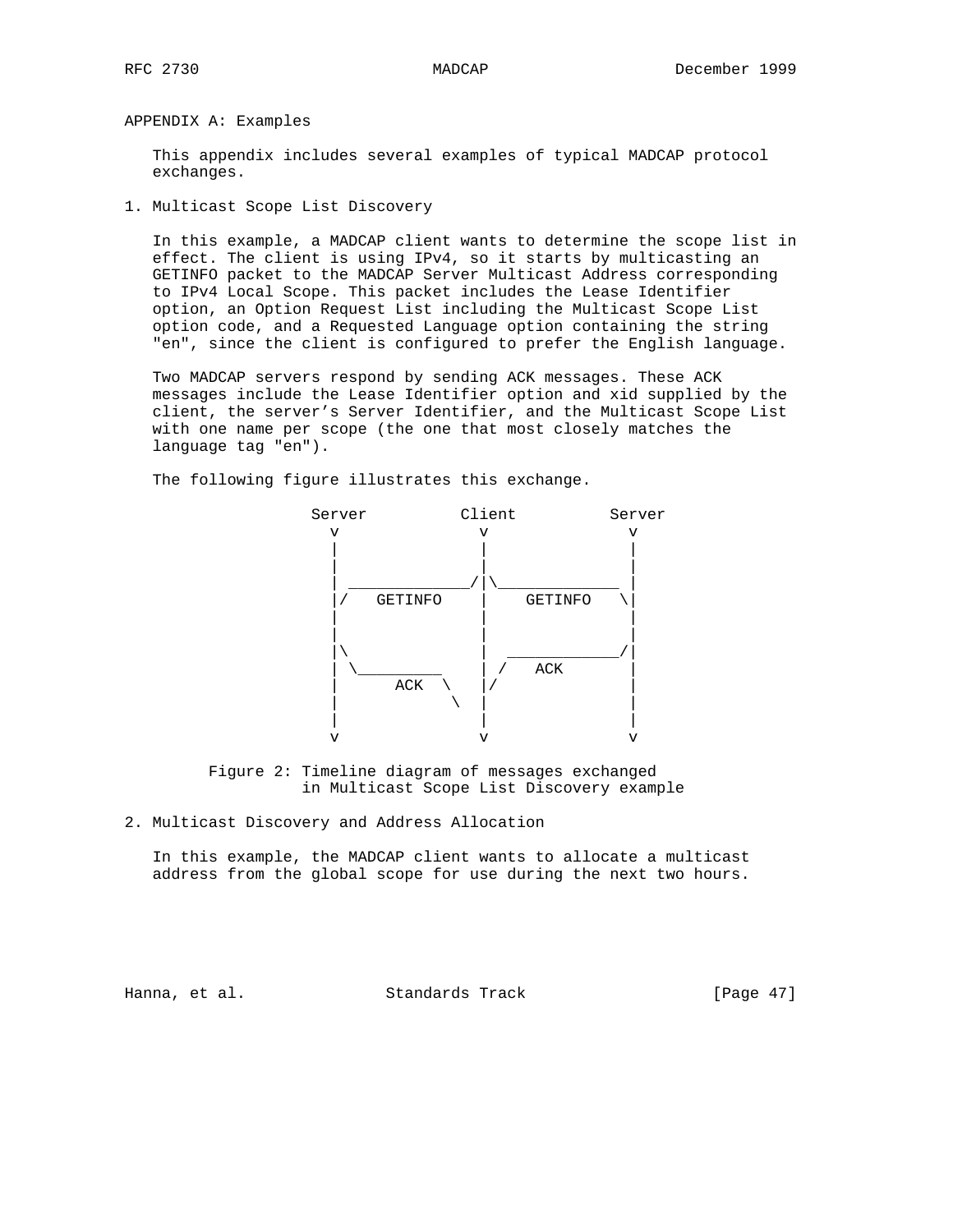The client begins by multicasting a DISCOVER packet to the MADCAP Server Multicast Address associated with IPv4 Local Scope. This packet includes the Lease Time, Lease Identifier, and Multicast Scope options.

 Any servers that receive the DISCOVER packet and can satisfy this request temporarily reserve an address for the client and unicast an OFFER packet to the client. These packets contain the Lease Time, Server Identifier, Lease Identifier, and Multicast Scope options.

 After an appropriate delay, the client multicasts a REQUEST packet to the MADCAP Server Multicast Address. This packet contains all of the options included in the DISCOVER packet, but also includes the Server Identifier option, indicating which server it has selected for the request.

 The server whose Server Identifier matches the one specified by the client responds with an ACK packet containing the options included in the OFFER packet, as well as a List of Address Ranges option listing the address allocated. All the other servers that had sent OFFER packets stop reserving an address for the client and forget about the whole exchange.

The client now has a two hour "lease" on the multicast address.

 If the client had not received an ACK from the server, it would have retransmitted its REQUEST packet for a while. If it still received no response, it would start over with a new DISCOVER message.

Hanna, et al. Standards Track [Page 48]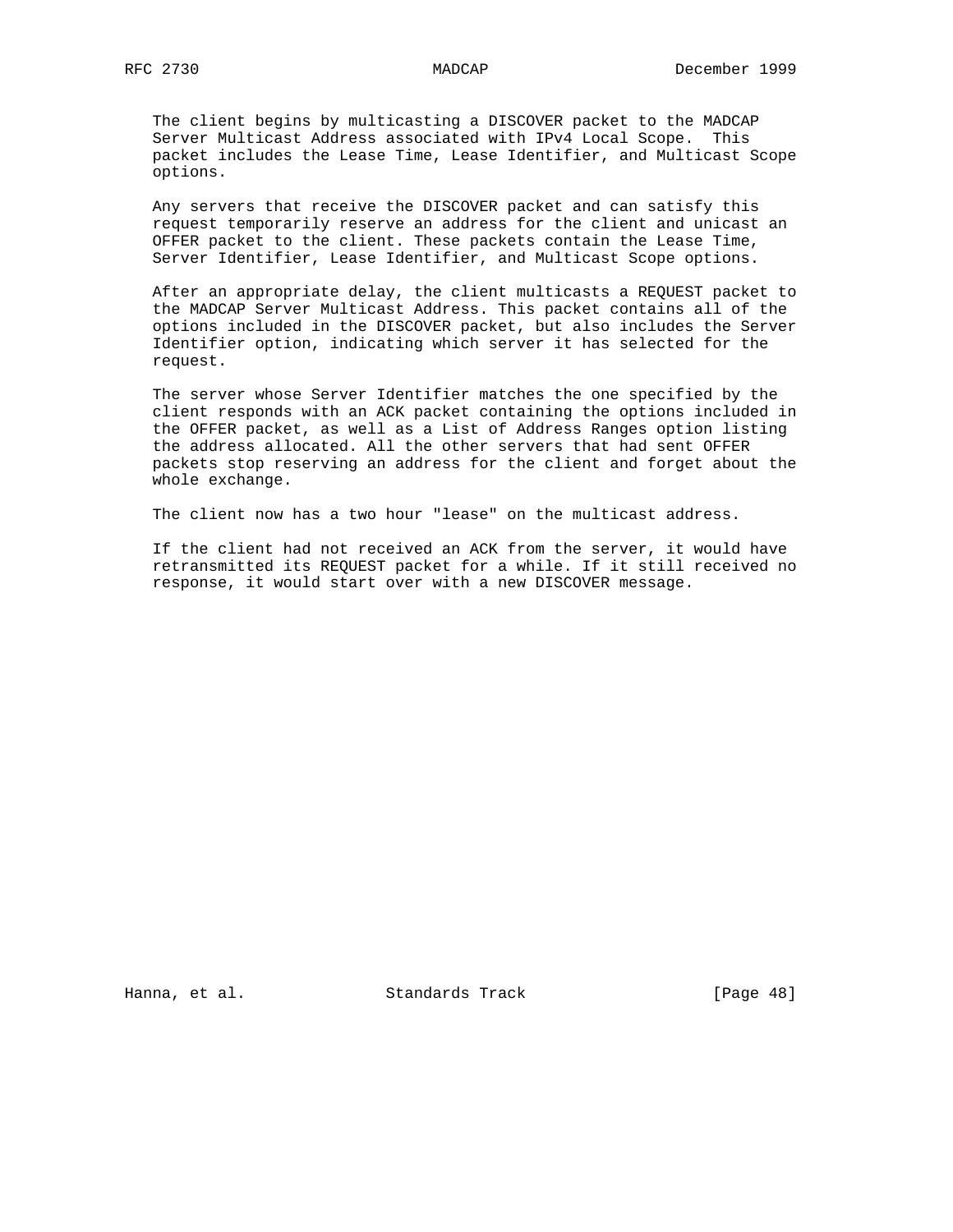# Server Client Server (not selected) (selected) v v v | | | Begin multicast address request | | | | \_\_\_\_\_\_\_\_\_\_\_\_\_/|\\_\_\_\_\_\_\_\_\_\_\_\_\_ | DISCOVER | DISCOVER | | | Reserves | Reserves Address | Address | | |  $|\!\!\!\downarrow\!\!\!\rangle$  and  $|\!\!\!\downarrow\!\!\!\rangle$  and  $|\!\!\!\downarrow\!\!\!\rangle$  and  $|\!\!\!\downarrow\!\!\!\rangle$  and  $|\!\!\!\downarrow\!\!\!\rangle$ | \\_\_\_\_\_\_\_\_\_\_ | / OFFER | | OFFER \ |/ | | \ | | Collects replies | \| | Selects Server | | |  $\frac{1}{2}$  , and the set of the set of the set of the set of the set of the set of the set of the set of the set of the set of the set of the set of the set of the set of the set of the set of the set of the set of the set REQUEST | REQUEST | | | Commits address | | | | | \_\_\_\_\_\_\_\_\_\_\_\_\_/| | |/ ACK | | | | assignment complete | | | v v v

The following figure illustrates this exchange.



## 3. Lease Extension

 This is a continuation of the previous example. The client has already allocated a multicast address from the global scope for use during the next two hours. Half way through this two hour period, it decides that it wants to extend its lease for another hour.

 The client unicasts a RENEW packet to the server from which it allocated the address. This packet includes the Lease Time and Lease Identifier options. The Lease Identifier matches the one used for the original allocation. The time included in the Lease Time is two

Hanna, et al. Standards Track [Page 49]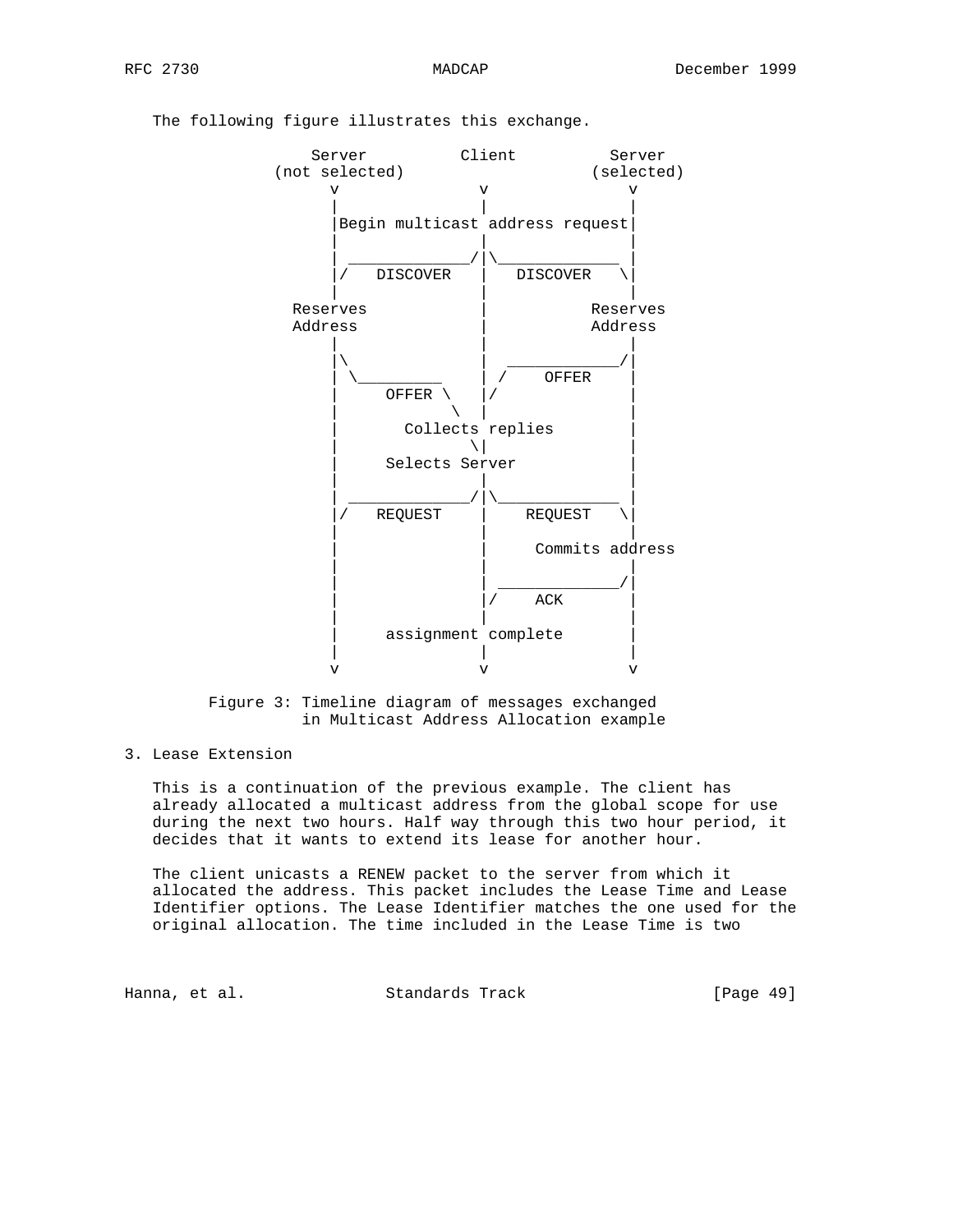hours, since the client wants the lease to expire two hours from the current time.

 The server responds with an ACK packet indicating that the lease extension has been granted. This packet includes the Lease Time, Server Identifier, Lease Identifier, Multicast Scope, and List of Address Ranges options.

 If the server did not want to grant the requested lease extension, it would have responded with a NAK packet with the Lease Identifier option.

The following figure illustrates this exchange.



 Figure 4: Timeline diagram of messages exchanged in Lease Extension example

4. Address Release

 This is a continuation of the previous example. The client has already allocated a multicast address and extended its lease for another two hours. Half an hour later, the client finishes its use of the multicast address and wants to release it so it can be reused.

 The client unicasts a RELEASE packet to the server from which it allocated the address. This packet includes the Lease Identifier option. The Lease Identifier matches the one used for the original allocation. When the server receives this packet, it cancels the client's lease on the address and sends an ACK packet to the client indicating that the lease has been released. This packet includes the Server Identifier and Lease Identifier options.

Hanna, et al. Standards Track [Page 50]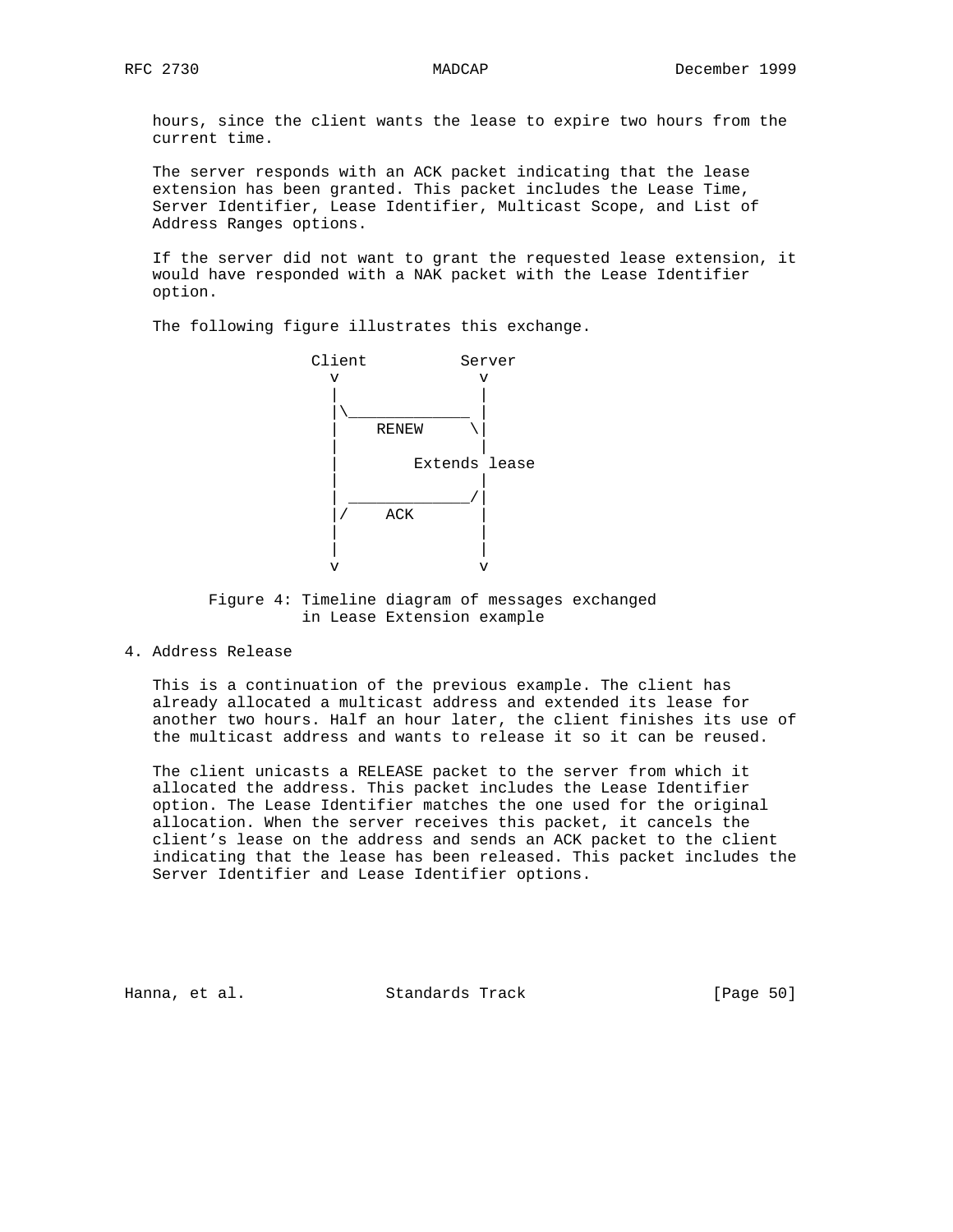The following figure illustrates this exchange.



 Figure 5: Timeline diagram of messages exchanged in Address Release example

5. Unicast Address Allocation

 This is a continuation of the previous example. At some later time, the client decides to allocate another multicast address. Since it has recently worked with a server, it decides to try sending a unicast REQUEST to that server. If this doesn't work, it can always try a multicast DISCOVER, as illustrated in example 2.

 The client unicasts a REQUEST packet to the server from which it wants to allocate the address. This packet includes the Lease Time, Lease Identifier, and Multicast Scope options.

 The server responds with an ACK packet containing the Lease Time, Lease Identifier, and Multicast Scope options from the REQUEST packet, as well as the Server Identifier option and a List of Address Ranges option listing the address allocated.

The client now has a lease on the multicast address.

 If the client had not received an ACK from the server, it would have retransmitted its REQUEST packet for a while. If it still received no response, it would start over with a multicast DISCOVER message.

Hanna, et al. Standards Track [Page 51]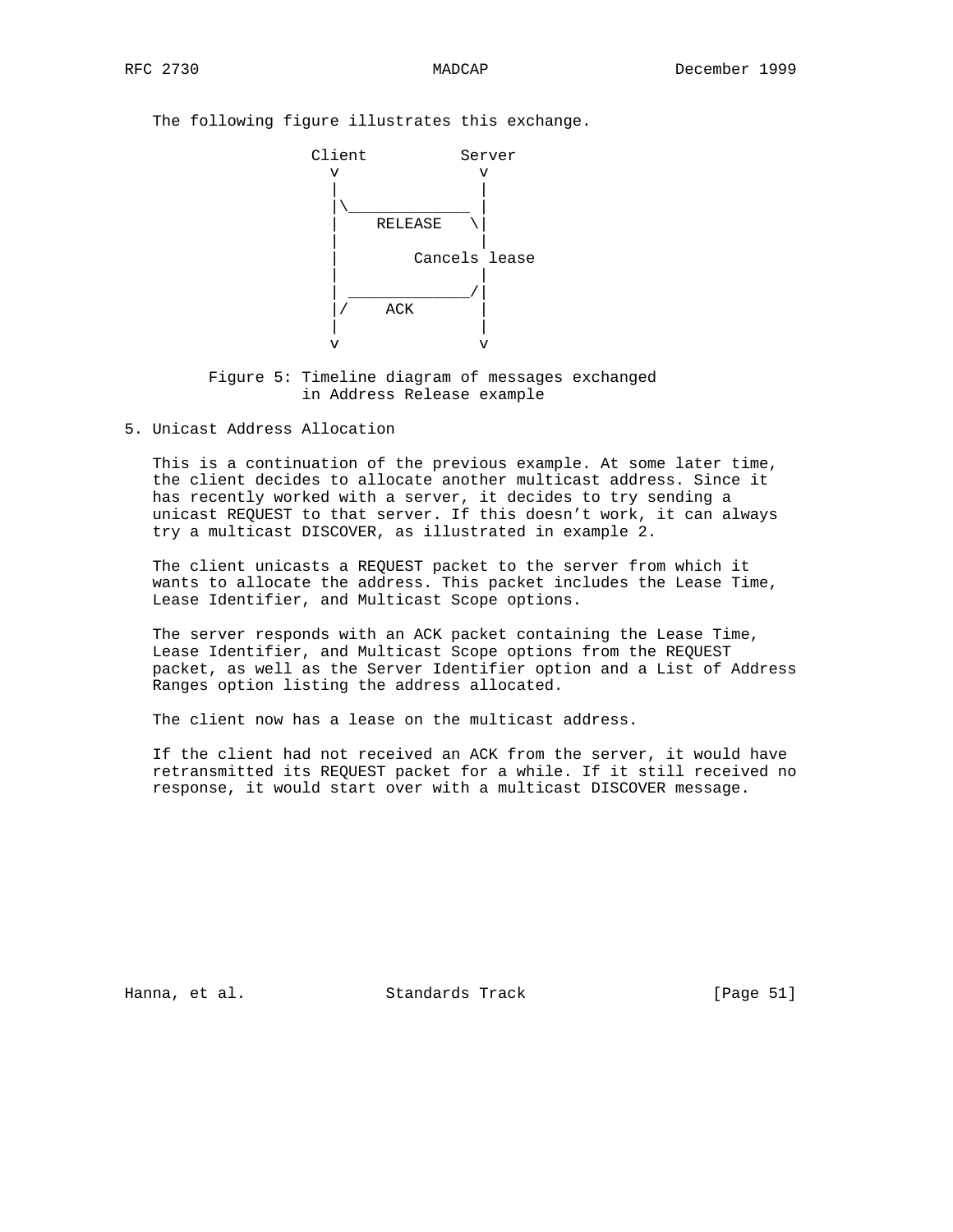The following figure illustrates this exchange.



 Figure 6: Timeline diagram of messages exchanged in Unicast Address Allocation example

APPENDIX B: Recommended Constant Values

 Table 6 lists recommended values for constants defined in this specification.

| Constant Name                                                                                                                        | Recommended Value                                                                                                                                                                   |
|--------------------------------------------------------------------------------------------------------------------------------------|-------------------------------------------------------------------------------------------------------------------------------------------------------------------------------------|
|                                                                                                                                      |                                                                                                                                                                                     |
| [CLOCK-SKEW-ALLOWANCE]<br>[DISCOVER-DELAY]<br>[EXTRA-ALLOCATION-TIME]<br>[NO-RESPONSE-DELAY]<br>[OFFER-HOLD]<br>[XID-REUSE-INTERVAL] | 30 minutes<br>current retransmit delay<br>1 hour<br>60 seconds<br>at least 60 seconds<br>[RESPONSE-CACHE-INTERVAL] at least 60 seconds (5 minutes maximum)<br>10 minutes (required) |
|                                                                                                                                      |                                                                                                                                                                                     |

Table 6: Recommended Constant Values

Hanna, et al. Standards Track [Page 52]